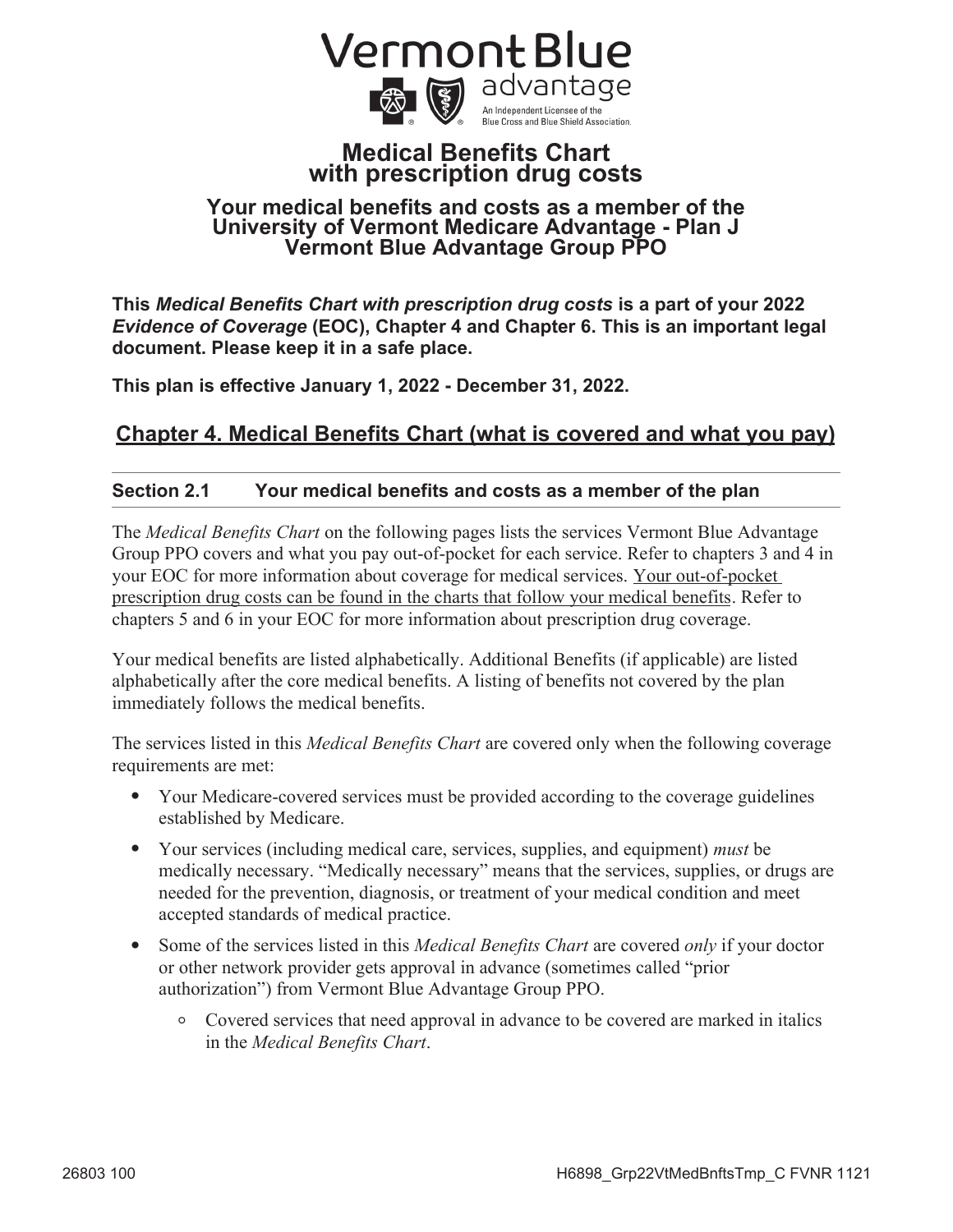Other important things to know about our coverage:

- For benefits where your cost sharing is a coinsurance percentage, the amount you pay depends on what type of provider you receive the services from:
	- If you receive the covered services from a network provider, you pay the coinsurance percentage multiplied by the plan's reimbursement rate (as determined in the contract between the provider and the plan).
	- If you receive the covered services from an out-of-network provider who participates with Medicare, you pay the coinsurance percentage multiplied by the Medicare payment rate for participating providers.
	- If you receive the covered services from an out-of-network provider who does not participate with Medicare, you pay the coinsurance percentage multiplied by the Medicare payment rate for non-participating providers.
- Like all Medicare health plans, we cover everything that Original Medicare covers. For some of these benefits, you pay *more* in our plan than you would in Original Medicare. For others, you pay *less*. (If you want to know more about the coverage and costs of Original Medicare, look in your *Medicare & You 2022* handbook. View it online at **www.medicare.gov** or ask for a copy by calling 1-800-MEDICARE (1-800-633-4227), 24 hours a day, 7 days a week. TTY users should call 1-877-486-2048.)
- For all preventive services that are covered at no cost under Original Medicare, we also cover the service at no cost to you. However, if you also are treated or monitored for an existing medical condition during the visit when you receive the preventive service, a copayment will apply for the care received for the existing medical condition.
- Sometimes, Medicare adds coverage under Original Medicare for new services during the year. If Medicare adds coverage for any services during 2022, either Medicare or our plan will cover those services.

 $\bullet$  You will see this apple next to the preventive services in the benefits chart.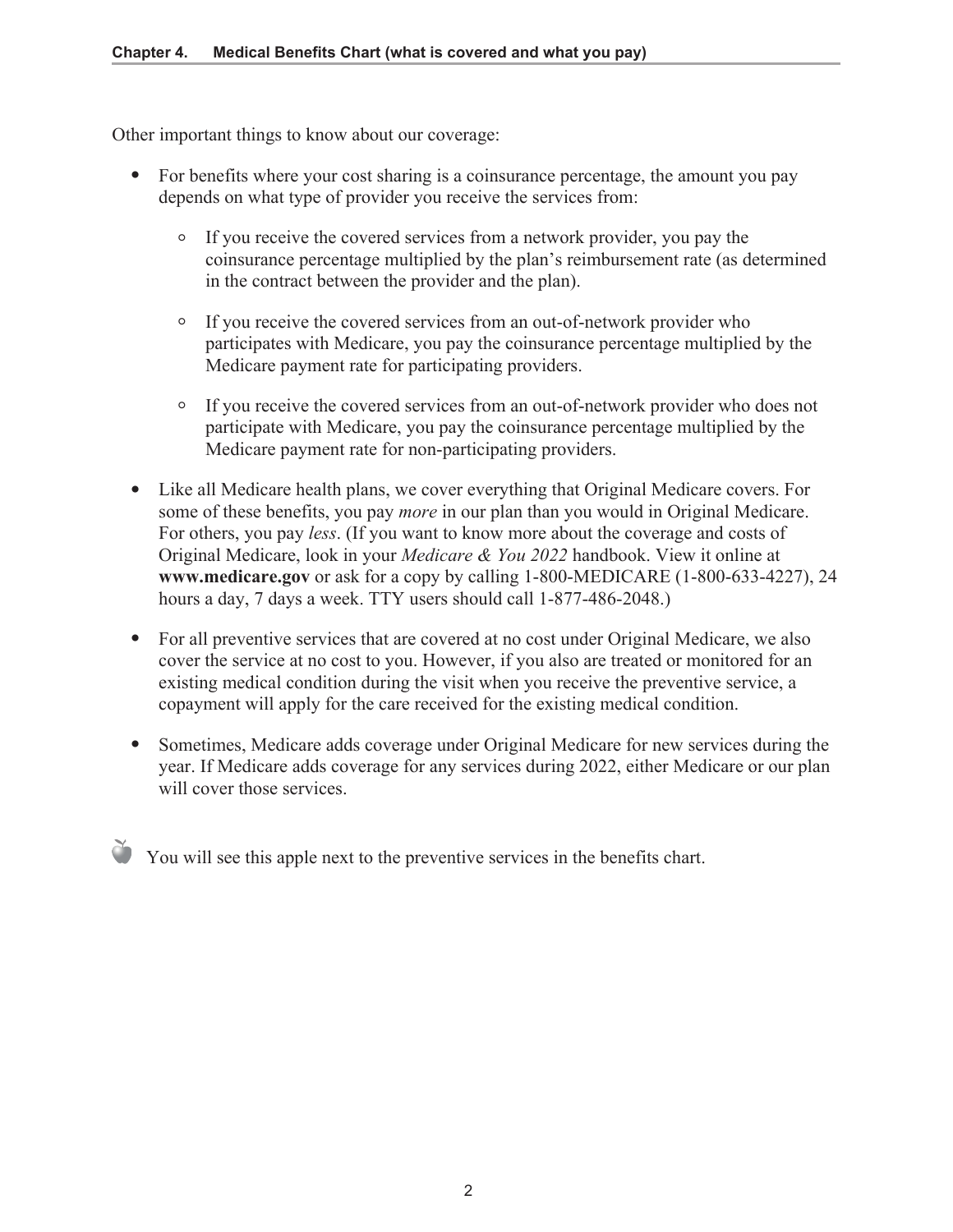| <b>Type of maximum</b>                                                                          | <b>In-network and Out-of-network</b> |
|-------------------------------------------------------------------------------------------------|--------------------------------------|
| Deductible for certain medical services                                                         | \$100                                |
| Combined in-network and out-of-network<br>annual deductible.<br>Applies to services below:      |                                      |
| Ambulance services in the U.S. and its<br>territories                                           |                                      |
| Diabetic services and supplies                                                                  |                                      |
| Durable medical equipment (DME) and<br>related supplies                                         |                                      |
| Gradient compression stockings                                                                  |                                      |
| Home infusion drugs and administration                                                          |                                      |
| Private duty nursing                                                                            |                                      |
| Prosthetic devices and related supplies                                                         |                                      |
| Weight loss surgery                                                                             |                                      |
| Wigs, wig stand, and adhesive                                                                   |                                      |
| Maximum out-of-pocket                                                                           | \$500                                |
| Out-of-pocket maximum for Part A and B<br>services for both in- and out-of-network<br>combined. |                                      |
| Services that do not apply to this maximum<br>are marked with an asterisk $(*)$ .               |                                      |

All Part A and Part B deductibles and cost share amounts apply to the annual out-of-pocket maximum.

Exceptions: There is no limit on cost sharing for certain services. For members who have elected the hospice benefit, any Medicare cost-sharing amounts resulting from Medicare's payment of services that are not related to the terminal condition do not contribute to annual out-of-pocket maximums.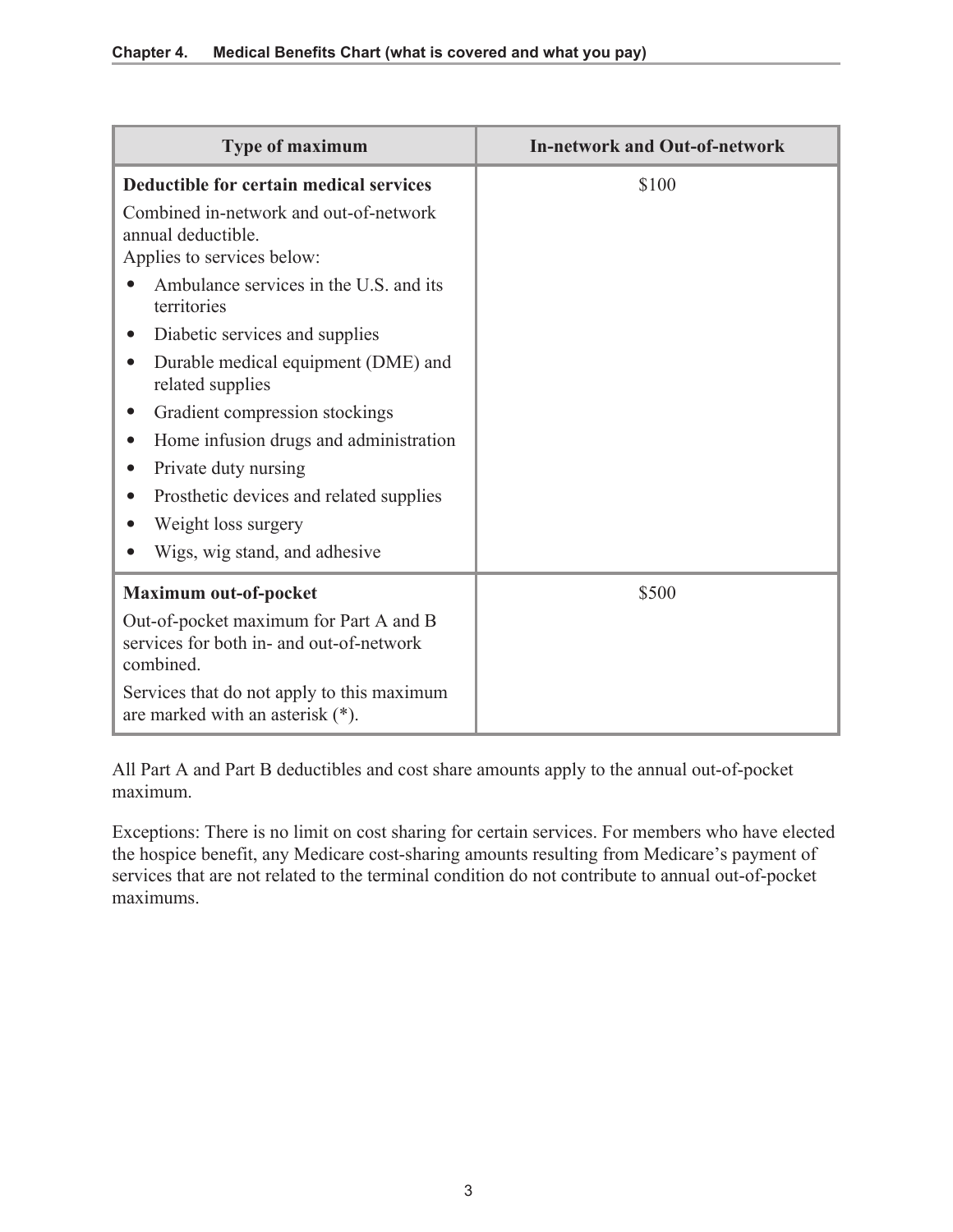# **Medical Benefits Chart**

| Services that are covered for you                                                                                                                                                                                                                                                                                                                                                                                                                                                                                                                                                                                                                                                                                                                                                                                                                                                                                                                                   | What you must pay when you get these<br>services                                                            |                       |
|---------------------------------------------------------------------------------------------------------------------------------------------------------------------------------------------------------------------------------------------------------------------------------------------------------------------------------------------------------------------------------------------------------------------------------------------------------------------------------------------------------------------------------------------------------------------------------------------------------------------------------------------------------------------------------------------------------------------------------------------------------------------------------------------------------------------------------------------------------------------------------------------------------------------------------------------------------------------|-------------------------------------------------------------------------------------------------------------|-----------------------|
|                                                                                                                                                                                                                                                                                                                                                                                                                                                                                                                                                                                                                                                                                                                                                                                                                                                                                                                                                                     | <b>In-Network</b>                                                                                           | <b>Out-of-Network</b> |
| ð<br>Abdominal aortic aneurysm<br>screening<br>A one-time screening ultrasound for people<br>at risk. The plan only covers this screening<br>if you have certain risk factors and if you get<br>a referral for it from your physician,<br>physician assistant, nurse practitioner, or<br>clinical nurse specialist.                                                                                                                                                                                                                                                                                                                                                                                                                                                                                                                                                                                                                                                 | There is no coinsurance, copayment, or<br>deductible for members eligible for this<br>preventive screening. |                       |
| Acupuncture for chronic low back pain<br>Covered services include:<br>Up to 12 visits in 90 days are covered for<br>Medicare beneficiaries under the following<br>circumstances:<br>For the purpose of this benefit, chronic low<br>back pain is defined as:<br>Lasting 12 weeks or longer;<br>nonspecific, in that it has no<br>identifiable systemic cause (i.e., not<br>associated with metastatic,<br>inflammatory, infectious, etc. disease);<br>not associated with surgery; and<br>not associated with pregnancy.<br>An additional eight sessions will be covered<br>for those patients demonstrating an<br>improvement. No more than 20 acupuncture<br>treatments may be administered annually.<br>Treatment must be discontinued if the<br>patient is not improving or is regressing.<br>Provider Requirements:<br>Physicians (as defined in $1861(r)(1)$ of the<br>Social Security Act (the Act) may furnish<br>acupuncture in accordance with applicable | \$10 copay for Medicare-covered acupuncture<br>sessions.                                                    |                       |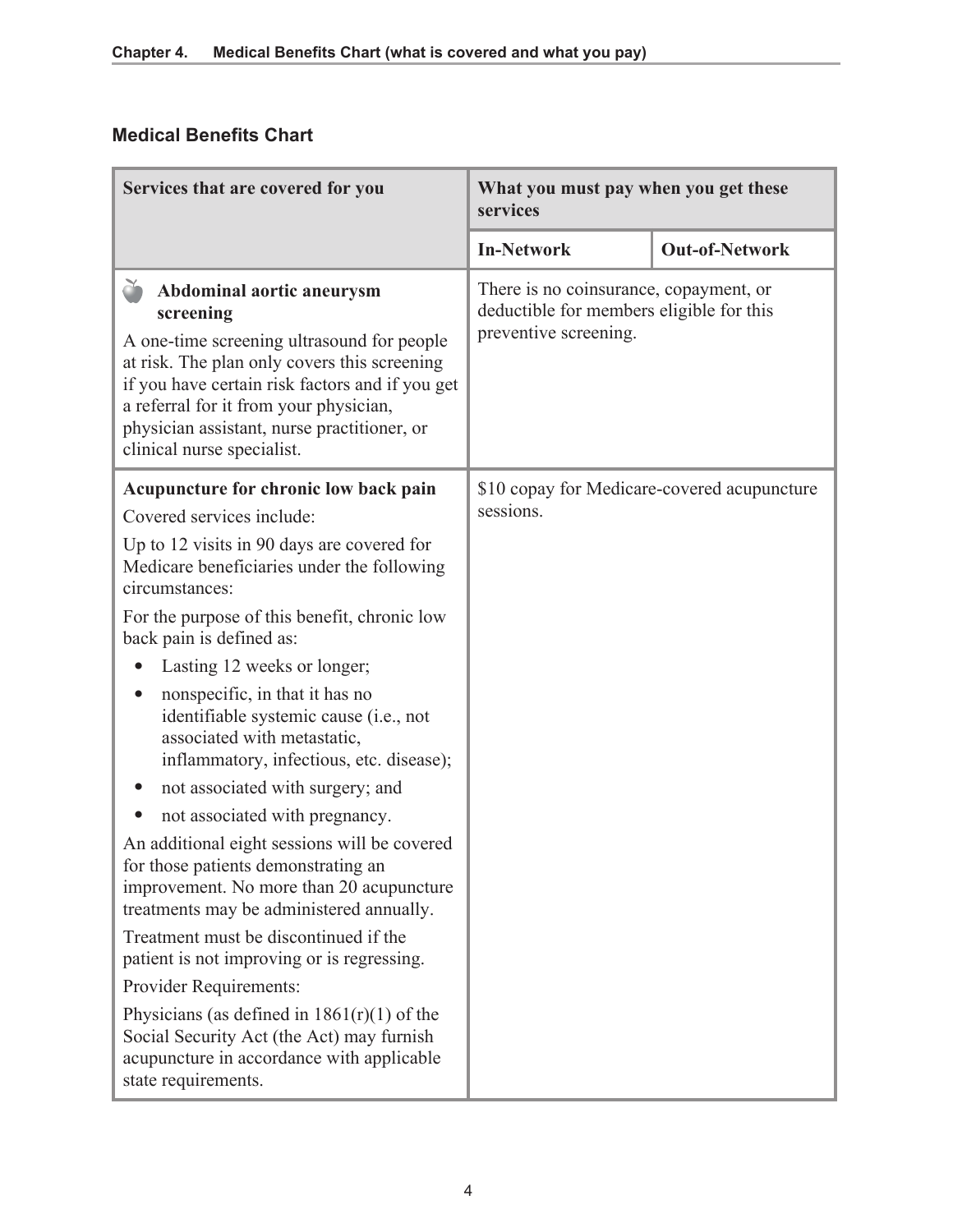| Services that are covered for you                                                                                                                                                                                                                            | What you must pay when you get these<br>services                                                                                       |                       |
|--------------------------------------------------------------------------------------------------------------------------------------------------------------------------------------------------------------------------------------------------------------|----------------------------------------------------------------------------------------------------------------------------------------|-----------------------|
|                                                                                                                                                                                                                                                              | <b>In-Network</b>                                                                                                                      | <b>Out-of-Network</b> |
| Acupuncture for chronic low back pain<br>(continued)                                                                                                                                                                                                         |                                                                                                                                        |                       |
| Physician assistants (PAs), nurse<br>practitioners (NPs)/clinical nurse specialists<br>$(CNSs)$ (as identified in 1861(aa)(5) of the<br>Act), and auxiliary personnel may furnish<br>acupuncture if they meet all applicable state<br>requirements and have: |                                                                                                                                        |                       |
| a masters or doctoral level degree in<br>acupuncture or Oriental Medicine from<br>a school accredited by the Accreditation<br>Commission on Acupuncture and<br>Oriental Medicine (ACAOM); and,                                                               |                                                                                                                                        |                       |
| a current, full, active, and unrestricted<br>license to practice acupuncture in a<br>State, Territory, or Commonwealth (i.e.<br>Puerto Rico) of the United States, or<br>District of Columbia.                                                               |                                                                                                                                        |                       |
| Auxiliary personnel furnishing acupuncture<br>must be under the appropriate level of<br>supervision of a physician, PA, or NP/CNS<br>required by our regulations at 42 CFR §§<br>410.26 and 410.27.                                                          |                                                                                                                                        |                       |
| <b>Ambulance services</b>                                                                                                                                                                                                                                    | 20% coinsurance, after deductible, for each                                                                                            |                       |
| Covered ambulance services include<br>fixed wing, rotary wing, and ground                                                                                                                                                                                    | Medicare-covered, one-way ground or air<br>ambulance trip.                                                                             |                       |
| ambulance services, to the nearest<br>appropriate facility that can provide<br>care only if they are furnished to a<br>member whose medical condition is                                                                                                     | 20% coinsurance for worldwide emergency<br>transportation, one-way ground or air<br>ambulance trip.                                    |                       |
| such that other means of transportation<br>could endanger the person's health or if<br>authorized by the plan                                                                                                                                                | Urgent care, emergency care, and emergency<br>transportation are subject to a combined<br>\$50,000 lifetime maximum benefit outside of |                       |
| Non-emergency transportation by<br>ambulance is appropriate if it is<br>documented that the member's<br>condition is such that other means of<br>transportation could endanger the                                                                           | the U.S. and its territories.                                                                                                          |                       |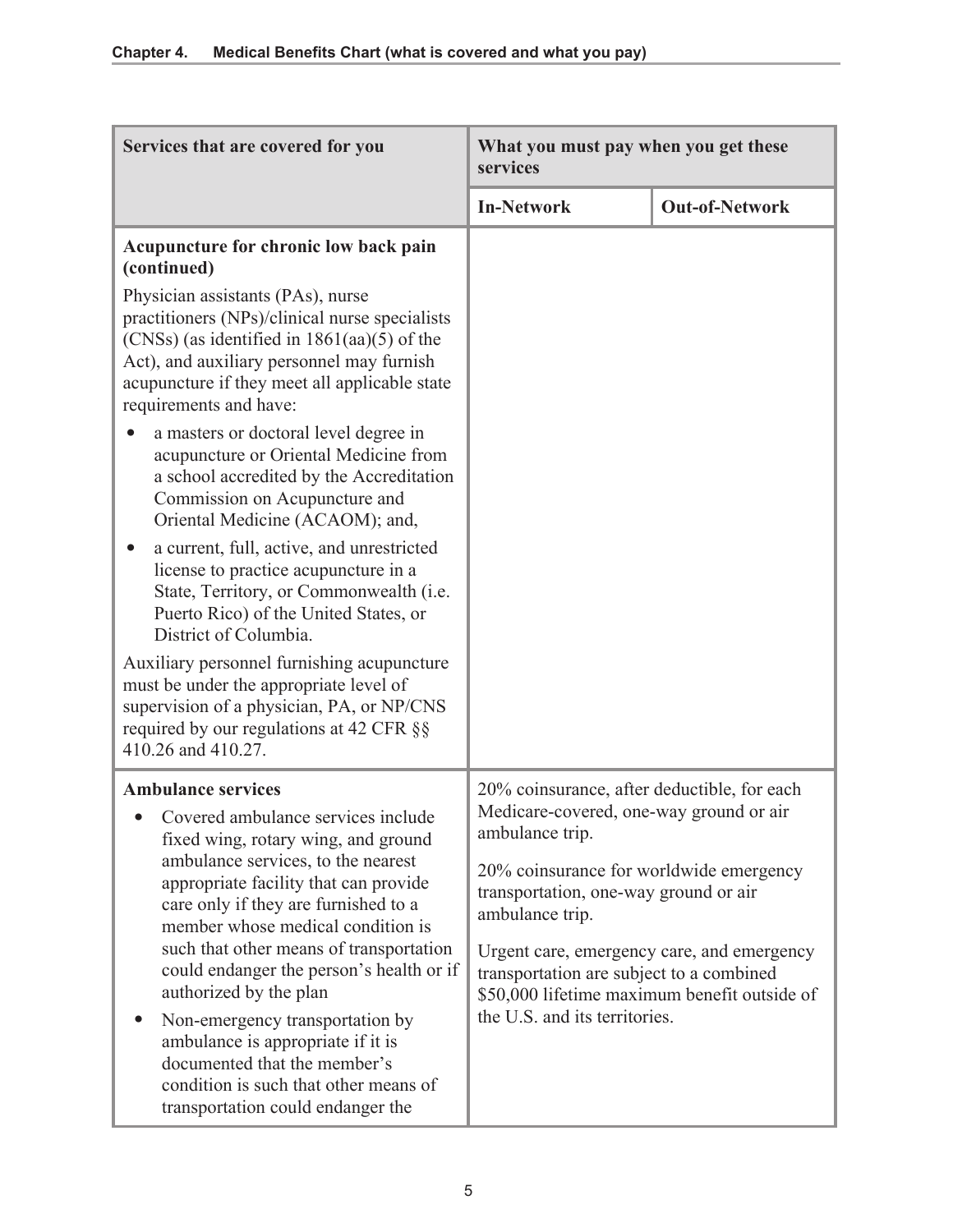| Services that are covered for you                                                                                                                                                                                                                                                                                                                                                                                                                                                                                                                                                 | What you must pay when you get these<br>services                                    |                       |
|-----------------------------------------------------------------------------------------------------------------------------------------------------------------------------------------------------------------------------------------------------------------------------------------------------------------------------------------------------------------------------------------------------------------------------------------------------------------------------------------------------------------------------------------------------------------------------------|-------------------------------------------------------------------------------------|-----------------------|
|                                                                                                                                                                                                                                                                                                                                                                                                                                                                                                                                                                                   | <b>In-Network</b>                                                                   | <b>Out-of-Network</b> |
| <b>Ambulance services (continued)</b><br>person's health and that transportation<br>by ambulance is medically required<br>You are covered for emergency<br>transportation worldwide.*                                                                                                                                                                                                                                                                                                                                                                                             |                                                                                     |                       |
| <b>Annual physical exam</b><br>An examination performed by a primary<br>care provider or other provider that collects<br>health information. Services include:<br>An age and gender appropriate physical<br>exam, including vital signs and<br>measurements.<br>Guidance, counseling and risk factor<br>reduction interventions.<br>Administration or ordering of<br>immunizations, lab tests or diagnostic<br>procedures.<br>This is an annual preventive medical exam<br>and is more comprehensive than an annual<br>wellness visit. This is covered once per<br>calendar year. | There is no coinsurance, copayment, or<br>deductible for the annual physical exam.  |                       |
| <b>Annual wellness visit</b><br>If you've had Part B for longer than 12<br>months, you can get an annual wellness visit<br>to develop or update a personalized<br>prevention plan based on your current health<br>and risk factors. This is covered once every<br>12 months.<br>Note: Your first annual wellness visit can't<br>take place within 12 months of your<br>"Welcome to Medicare" preventive visit.<br>However, you don't need to have had a<br>"Welcome to Medicare" visit to be covered<br>for annual wellness visits after you've had<br>Part B for 12 months.      | There is no coinsurance, copayment, or<br>deductible for the annual wellness visit. |                       |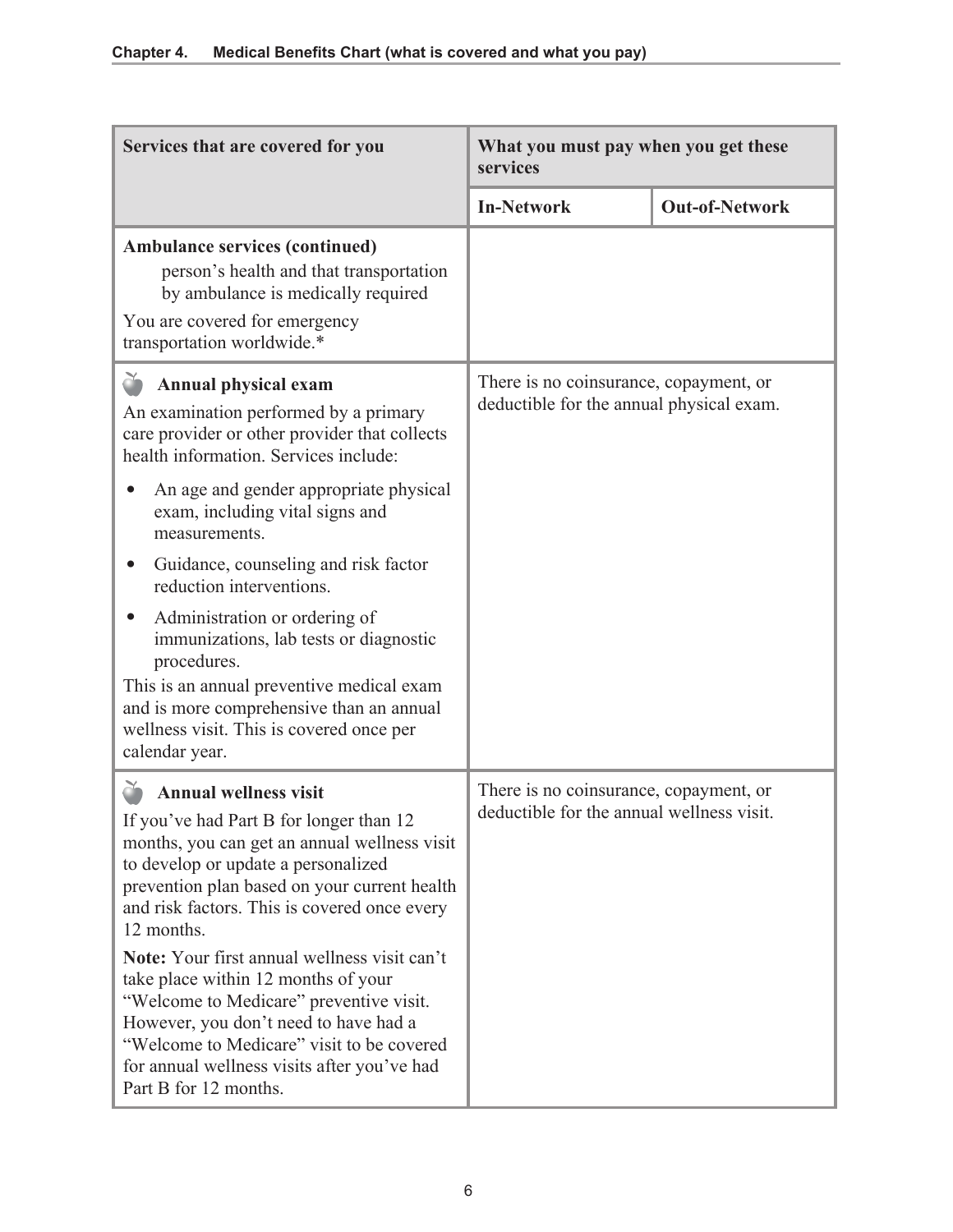| Services that are covered for you                                                                                                                                                                                                                                                                                                                                                                            | What you must pay when you get these<br>services                                                                                                                                                                                                      |  |
|--------------------------------------------------------------------------------------------------------------------------------------------------------------------------------------------------------------------------------------------------------------------------------------------------------------------------------------------------------------------------------------------------------------|-------------------------------------------------------------------------------------------------------------------------------------------------------------------------------------------------------------------------------------------------------|--|
|                                                                                                                                                                                                                                                                                                                                                                                                              | <b>Out-of-Network</b><br><b>In-Network</b>                                                                                                                                                                                                            |  |
| <b>Bone mass measurement</b><br>For qualified individuals (generally, this<br>means people at risk of losing bone mass or<br>at risk of osteoporosis), the following<br>services are covered every 24 months or<br>more frequently if medically necessary:<br>procedures to identify bone mass, detect<br>bone loss, or determine bone quality,<br>including a physician's interpretation of the<br>results. | There is no coinsurance, copayment, or<br>deductible for Medicare-covered bone mass<br>measurement.                                                                                                                                                   |  |
| <b>Breast cancer screening</b><br>(mammograms)<br>Covered services include:                                                                                                                                                                                                                                                                                                                                  | There is no coinsurance, copayment, or<br>deductible for covered screening<br>mammograms.                                                                                                                                                             |  |
| One baseline mammogram between the<br>ages of 35 and 39<br>One screening mammogram every 12<br>months for women age 40 and older<br>Clinical breast exams once every 24<br>months<br>Diagnostic mammogram when<br>medically necessary                                                                                                                                                                        | If you have a medical condition, a follow-up<br>(second) mammogram and/or biopsy on a<br>separate day from the screening, the<br>procedure is considered diagnostic and your<br>contractual cost sharing for Medicare-covered<br>services will apply. |  |
| <b>Cardiac rehabilitation services</b><br>Comprehensive programs of cardiac<br>rehabilitation services that include exercise,<br>education, and counseling are covered for<br>members who meet certain conditions with a<br>doctor's order. The plan also covers<br>intensive cardiac rehabilitation programs<br>that are typically more rigorous or more<br>intense than cardiac rehabilitation programs.   | \$0 copay for each Medicare-covered cardiac<br>rehabilitation service.<br>\$0 copay for each Medicare-covered intensive<br>cardiac rehabilitation service.                                                                                            |  |
| Cardiovascular disease risk reduction<br>visit (therapy for cardiovascular<br>disease)<br>We cover one visit per year with your<br>primary care doctor to help lower your risk<br>for cardiovascular disease. During this visit,                                                                                                                                                                             | There is no coinsurance, copayment, or<br>deductible for the intensive behavioral therapy<br>cardiovascular disease preventive benefit.                                                                                                               |  |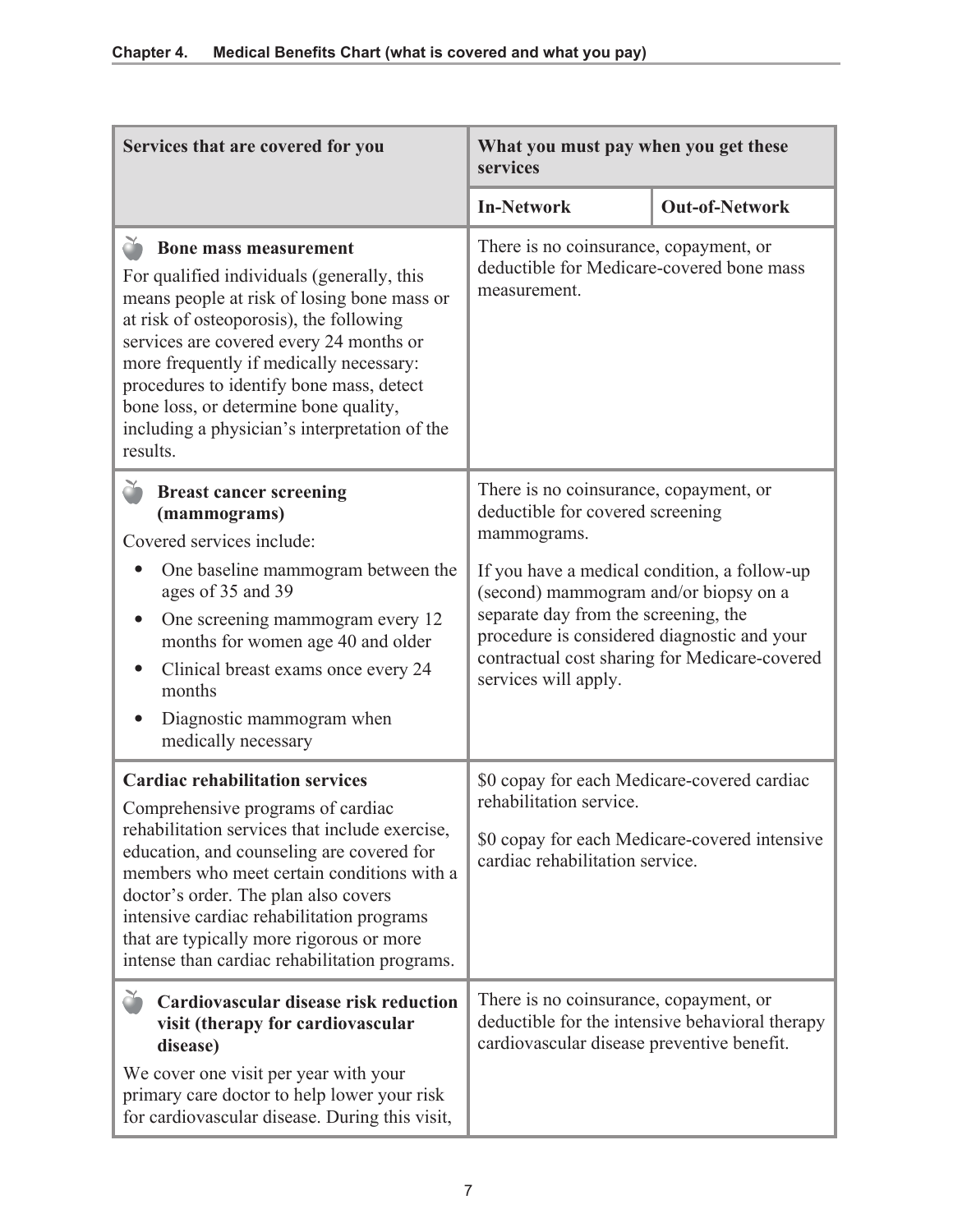| Services that are covered for you                                                                                                                                                                                                                                                                                                                                         | What you must pay when you get these<br>services                                                                                                                                      |                       |
|---------------------------------------------------------------------------------------------------------------------------------------------------------------------------------------------------------------------------------------------------------------------------------------------------------------------------------------------------------------------------|---------------------------------------------------------------------------------------------------------------------------------------------------------------------------------------|-----------------------|
|                                                                                                                                                                                                                                                                                                                                                                           | <b>In-Network</b>                                                                                                                                                                     | <b>Out-of-Network</b> |
| č<br>Cardiovascular disease risk reduction<br>visit (therapy for cardiovascular<br>disease) (continued)<br>your doctor may discuss aspirin use (if<br>appropriate), check your blood pressure, and<br>give you tips to make sure you're eating<br>healthy.                                                                                                                |                                                                                                                                                                                       |                       |
| <b>Cardiovascular disease testing</b><br>Blood tests for the detection of<br>cardiovascular disease (or abnormalities<br>associated with an elevated risk of<br>cardiovascular disease) once every 5 years<br>$(60$ months).                                                                                                                                              | There is no coinsurance, copayment, or<br>deductible for cardiovascular disease testing<br>that is covered once every 5 years.                                                        |                       |
| <b>Cervical and vaginal cancer</b><br>screening<br>Covered services include:<br>For all women: Pap tests and pelvic<br>exams are covered once every 24<br>months<br>If you are at high risk of cervical or<br>$\bullet$<br>vaginal cancer or you are of<br>childbearing age and have had an<br>abnormal Pap test within the past 3<br>years: one Pap test every 12 months | There is no coinsurance, copayment, or<br>deductible for Medicare-covered preventive<br>Pap and pelvic exams.                                                                         |                       |
| <b>Chiropractic services</b><br>Covered services include:<br>Manual manipulation of the spine to<br>correct subluxation<br>One routine office visit per year<br>One $(1)$ set of X-rays (up to 3 views)                                                                                                                                                                   | \$10 copay for each Medicare-covered visit.<br>\$10 copay for each routine care visit.<br>\$0 copay for one annual set of X-rays (up to 3<br>views) when performed by a chiropractor. |                       |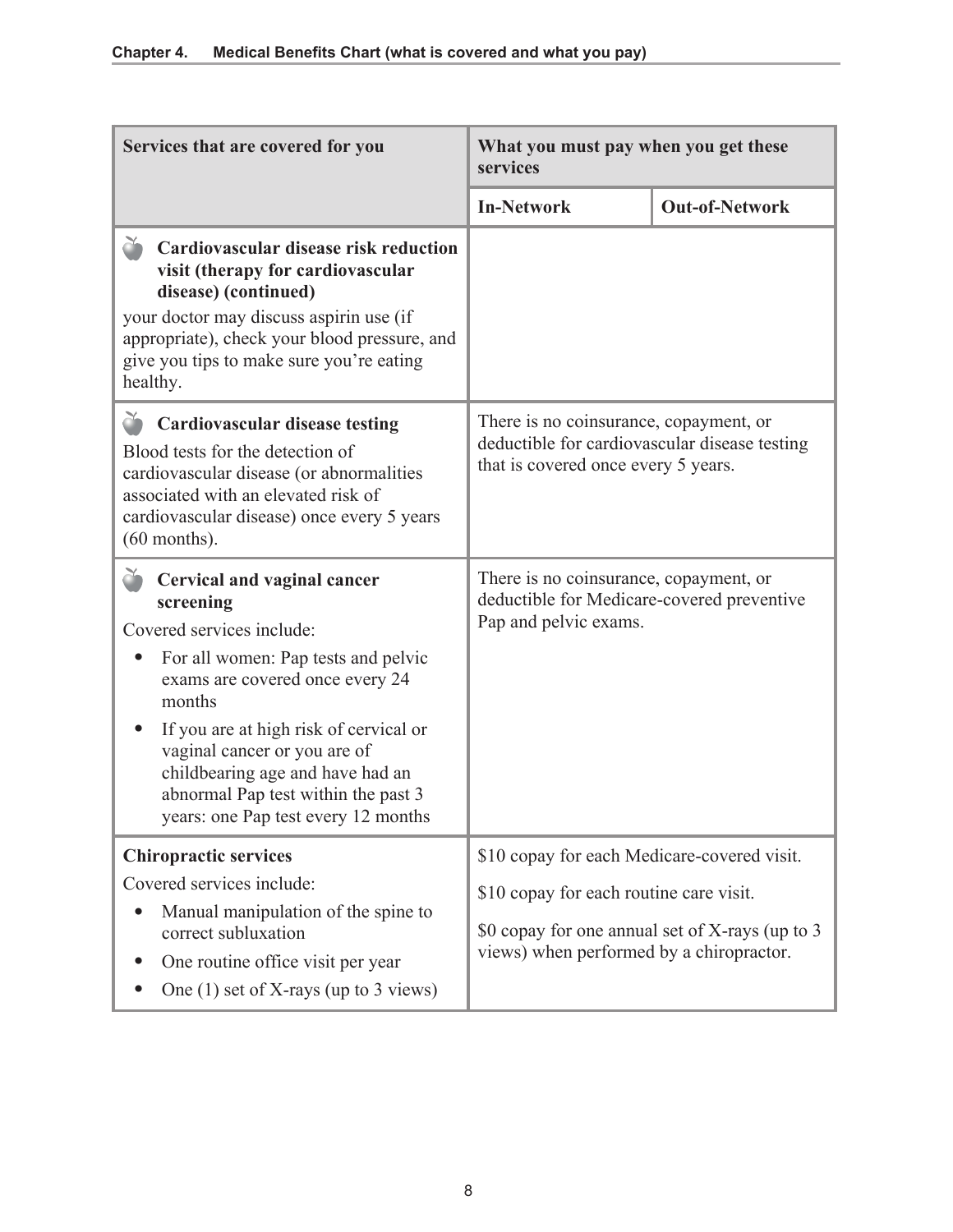| Services that are covered for you                                                                                                                                                                   | What you must pay when you get these<br>services                                                                                                                                                                                                                             |                       |
|-----------------------------------------------------------------------------------------------------------------------------------------------------------------------------------------------------|------------------------------------------------------------------------------------------------------------------------------------------------------------------------------------------------------------------------------------------------------------------------------|-----------------------|
|                                                                                                                                                                                                     | <b>In-Network</b>                                                                                                                                                                                                                                                            | <b>Out-of-Network</b> |
| Colorectal cancer screening<br>For people 50 and older, the following are<br>covered:                                                                                                               | There is no coinsurance, copayment, or<br>deductible for a Medicare-covered colorectal<br>cancer screening exam.                                                                                                                                                             |                       |
| Flexible sigmoidoscopy (or screening<br>barium enema as an alternative) every<br>48 months                                                                                                          | If you have a medical condition, such as<br>gastrointestinal symptoms, or further testing is<br>required, the procedure and/or the subsequent<br>testing is considered diagnostic and your<br>contractual cost sharing for Medicare-covered<br>surgical services will apply. |                       |
| One of the following every 12 months:<br>Guaiac-based fecal occult blood test<br>(gFOBT)                                                                                                            |                                                                                                                                                                                                                                                                              |                       |
| Fecal immunochemical test (FIT)<br>DNA based colorectal screening every 3<br>years                                                                                                                  |                                                                                                                                                                                                                                                                              |                       |
| For people at high risk of colorectal cancer,<br>we cover:                                                                                                                                          |                                                                                                                                                                                                                                                                              |                       |
| Screening colonoscopy (or screening<br>barium enema as an alternative) every<br>24 months                                                                                                           |                                                                                                                                                                                                                                                                              |                       |
| For people not at high risk of colorectal<br>cancer, we cover:                                                                                                                                      |                                                                                                                                                                                                                                                                              |                       |
| Screening colonoscopy every 10 years<br>$\bullet$<br>(120 months), but not within 48<br>months of a screening sigmoidoscopy                                                                         |                                                                                                                                                                                                                                                                              |                       |
| <b>Dental services</b>                                                                                                                                                                              | \$0 copay for Medicare-covered services.                                                                                                                                                                                                                                     |                       |
| In general, preventive dental services (such<br>as cleaning, routine dental exams, and dental<br>X-rays) are not covered by Original<br>Medicare.                                                   |                                                                                                                                                                                                                                                                              |                       |
| We cover emergency Medicare-covered<br>services.                                                                                                                                                    |                                                                                                                                                                                                                                                                              |                       |
| <b>Depression screening</b><br>We cover one screening for depression per<br>year. The screening must be done in a<br>primary care setting that can provide<br>follow-up treatment and/or referrals. | There is no coinsurance, copayment, or<br>deductible for an annual depression screening<br>visit.                                                                                                                                                                            |                       |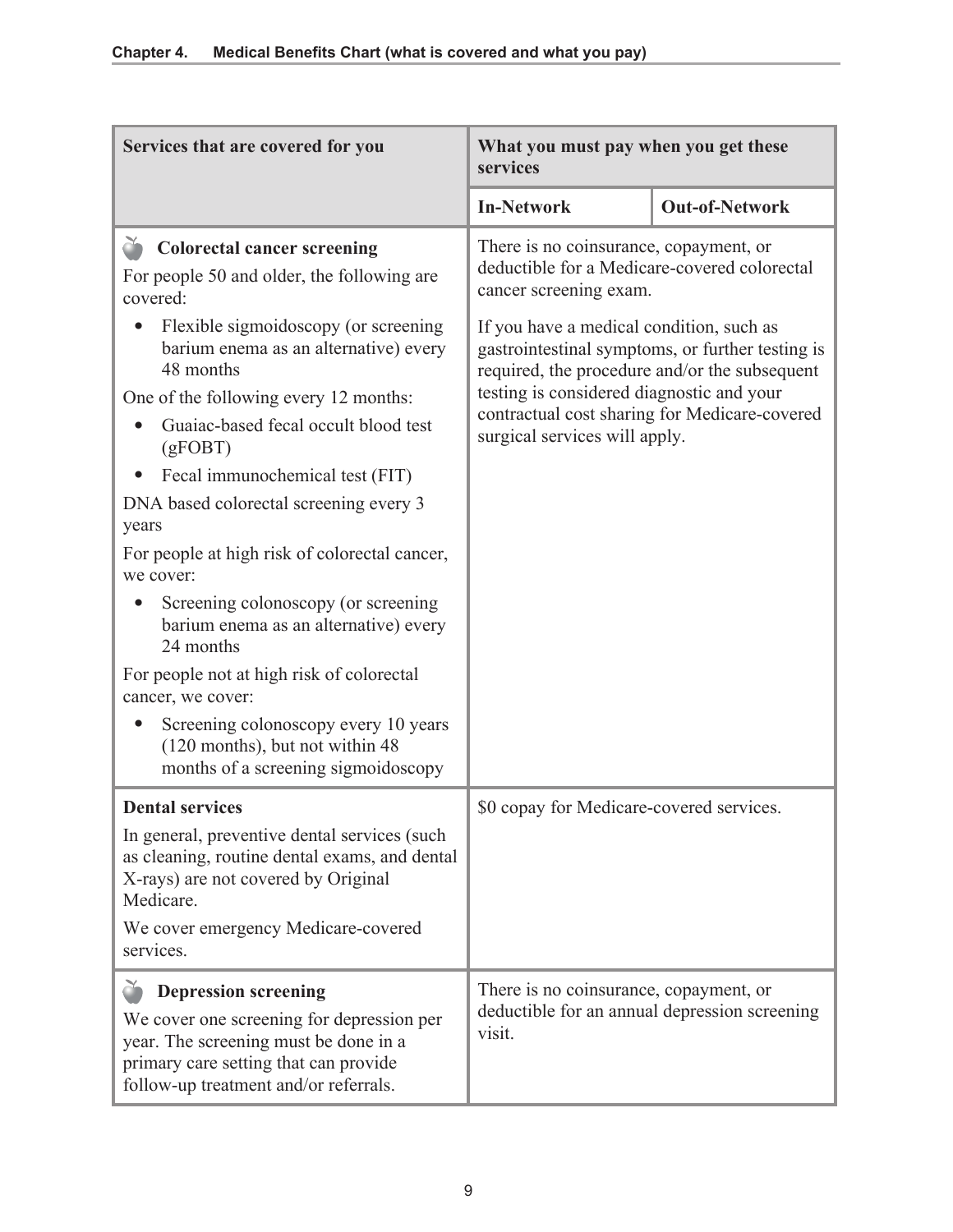| Services that are covered for you                                                                                                                                                                                                                                                                                                                                                                                                                                                                                                                                                   | What you must pay when you get these<br>services                                                           |                       |
|-------------------------------------------------------------------------------------------------------------------------------------------------------------------------------------------------------------------------------------------------------------------------------------------------------------------------------------------------------------------------------------------------------------------------------------------------------------------------------------------------------------------------------------------------------------------------------------|------------------------------------------------------------------------------------------------------------|-----------------------|
|                                                                                                                                                                                                                                                                                                                                                                                                                                                                                                                                                                                     | <b>In-Network</b>                                                                                          | <b>Out-of-Network</b> |
| ð<br><b>Diabetes screening</b><br>We cover this screening (includes fasting<br>glucose tests) if you have any of the<br>following risk factors: high blood pressure<br>(hypertension), history of abnormal<br>cholesterol and triglyceride levels<br>(dyslipidemia), obesity, or a history of high<br>blood sugar (glucose). Tests may also be<br>covered if you meet other requirements, like<br>being overweight and having a family<br>history of diabetes.<br>Based on the results of these tests, you may<br>be eligible for up to two diabetes screenings<br>every 12 months. | There is no coinsurance, copayment, or<br>deductible for the Medicare-covered diabetes<br>screening tests. |                       |
| Ŏ<br>Diabetes self-management training,<br>diabetic services and supplies                                                                                                                                                                                                                                                                                                                                                                                                                                                                                                           | 20% coinsurance, after deductible, for<br>Medicare-covered diabetic supplies.                              |                       |
| For all people who have diabetes (insulin<br>and non-insulin users). Covered services<br>include:                                                                                                                                                                                                                                                                                                                                                                                                                                                                                   | 20% coinsurance, after deductible, for<br>Medicare-covered diabetic shoes and inserts.                     |                       |
| Supplies to monitor your blood glucose:<br>Blood glucose monitor, blood glucose test<br>strips, lancet devices and lancets, and<br>glucose-control solutions for checking the<br>accuracy of test strips and monitors.                                                                                                                                                                                                                                                                                                                                                              | \$0 copay for Medicare-covered diabetes<br>self-management training.                                       |                       |
| For people with diabetes who have<br>severe diabetic foot disease: One pair<br>per calendar year of therapeutic<br>custom-molded shoes (including<br>inserts provided with such shoes) and<br>two additional pairs of inserts, or one<br>pair of depth shoes and three pairs of<br>inserts (not including the<br>non-customized removable inserts<br>provided with such shoes). Coverage<br>includes fitting.                                                                                                                                                                       |                                                                                                            |                       |
| Diabetes self-management training is<br>covered under certain conditions.                                                                                                                                                                                                                                                                                                                                                                                                                                                                                                           |                                                                                                            |                       |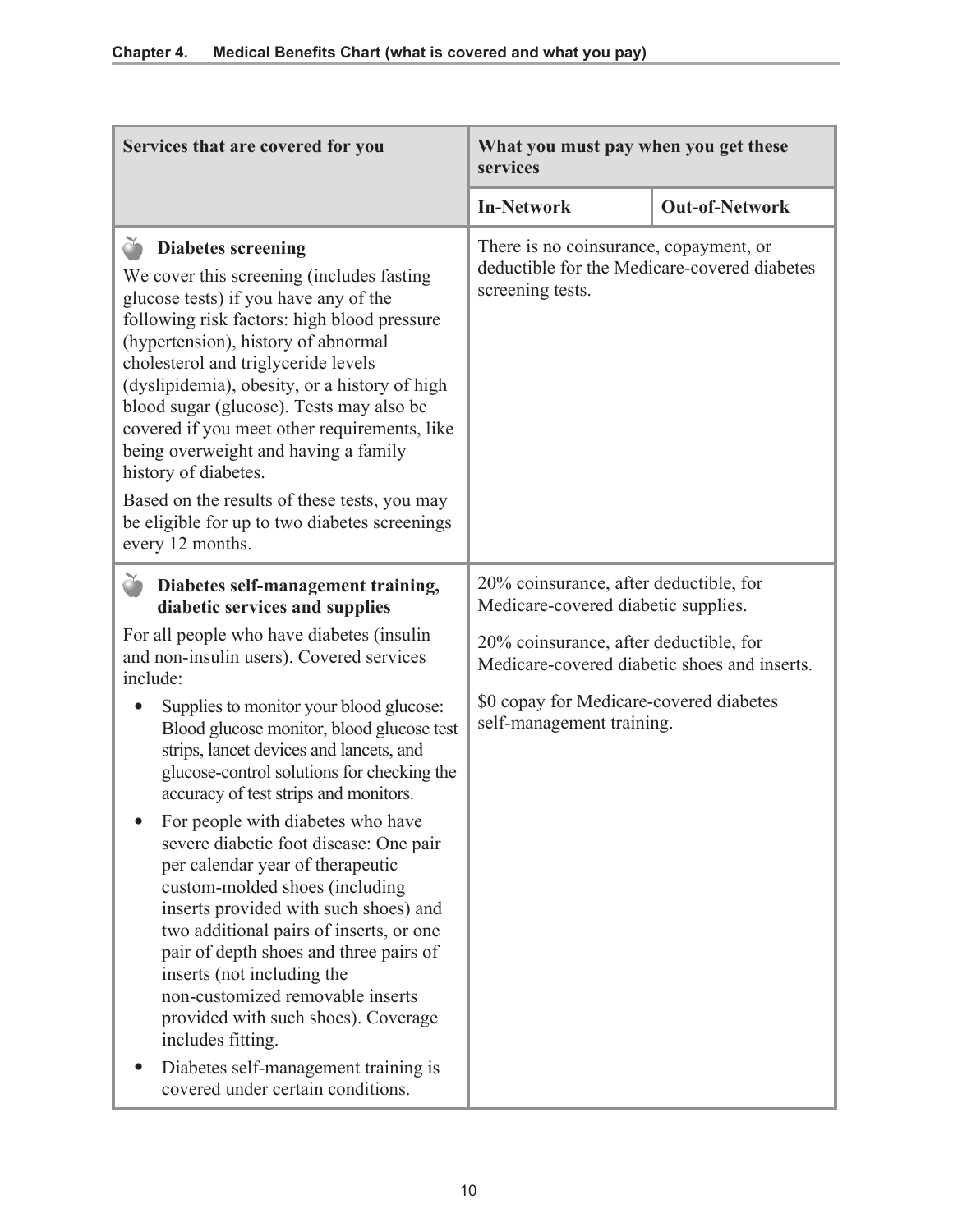| Services that are covered for you                                                                                                                                                                                                                                                                                                                                                                                                                                                                                                                                                                                                                                                                                                                                                                          | What you must pay when you get these<br>services                                                                                                                                                                                                                                                                                                                                                                                                                                                                                                           |                       |
|------------------------------------------------------------------------------------------------------------------------------------------------------------------------------------------------------------------------------------------------------------------------------------------------------------------------------------------------------------------------------------------------------------------------------------------------------------------------------------------------------------------------------------------------------------------------------------------------------------------------------------------------------------------------------------------------------------------------------------------------------------------------------------------------------------|------------------------------------------------------------------------------------------------------------------------------------------------------------------------------------------------------------------------------------------------------------------------------------------------------------------------------------------------------------------------------------------------------------------------------------------------------------------------------------------------------------------------------------------------------------|-----------------------|
|                                                                                                                                                                                                                                                                                                                                                                                                                                                                                                                                                                                                                                                                                                                                                                                                            | <b>In-Network</b>                                                                                                                                                                                                                                                                                                                                                                                                                                                                                                                                          | <b>Out-of-Network</b> |
| Durable medical equipment (DME) and<br>related supplies<br>(For a definition of "durable medical<br>equipment," see Chapter 12 of the Evidence<br>of Coverage.)<br>Covered items include, but are not limited<br>to: wheelchairs, crutches, powered mattress<br>systems, diabetic supplies, hospital beds<br>ordered by a provider for use in the home,<br>IV infusion pumps, speech generating<br>devices, oxygen equipment, nebulizers, and<br>walkers.<br>We cover all medically necessary DME<br>covered by Original Medicare. If our<br>supplier in your area does not carry a<br>particular brand or manufacturer, you may<br>ask them if they can special order it for you.<br>The most recent list of suppliers is available<br>on our website at<br>www.VermontBlueAdvantage.com/<br>findadoctor. | 20% coinsurance, after deductible, for each<br>Medicare-covered item and related supplies.<br>You must have a prescription or a Certificate<br>of Medical Necessity from your provider to<br>obtain Durable Medical Equipment (DME) or<br>Prosthetic and Orthotic (P&O) items and<br>services.<br>Authorization rules may apply.                                                                                                                                                                                                                           |                       |
| <b>Emergency care</b><br>Emergency care refers to services that are:<br>Furnished by a provider qualified to<br>furnish emergency services, and<br>Needed to evaluate or stabilize an<br>emergency medical condition.<br>A medical emergency is when you, or any<br>other prudent layperson with an average<br>knowledge of health and medicine, believe<br>that you have medical symptoms that<br>require immediate medical attention to<br>prevent loss of life, loss of a limb, or loss of<br>function of a limb. The medical symptoms<br>may be an illness, injury, severe pain, or a<br>medical condition that is quickly getting<br>worse.                                                                                                                                                           | \$0 copay in the U.S. and its territories.<br>\$10 copay worldwide.<br>If you receive emergency care at an<br>out-of-network hospital and need inpatient<br>care after your emergency condition is<br>stabilized, you must move to a network<br>hospital to pay the in-network cost-sharing<br>amount for the part of your stay after you are<br>stabilized. If you stay at the out-of-network<br>hospital, your stay will be covered but you<br>will pay the out-of-network cost sharing<br>amount for the part of your stay after you are<br>stabilized. |                       |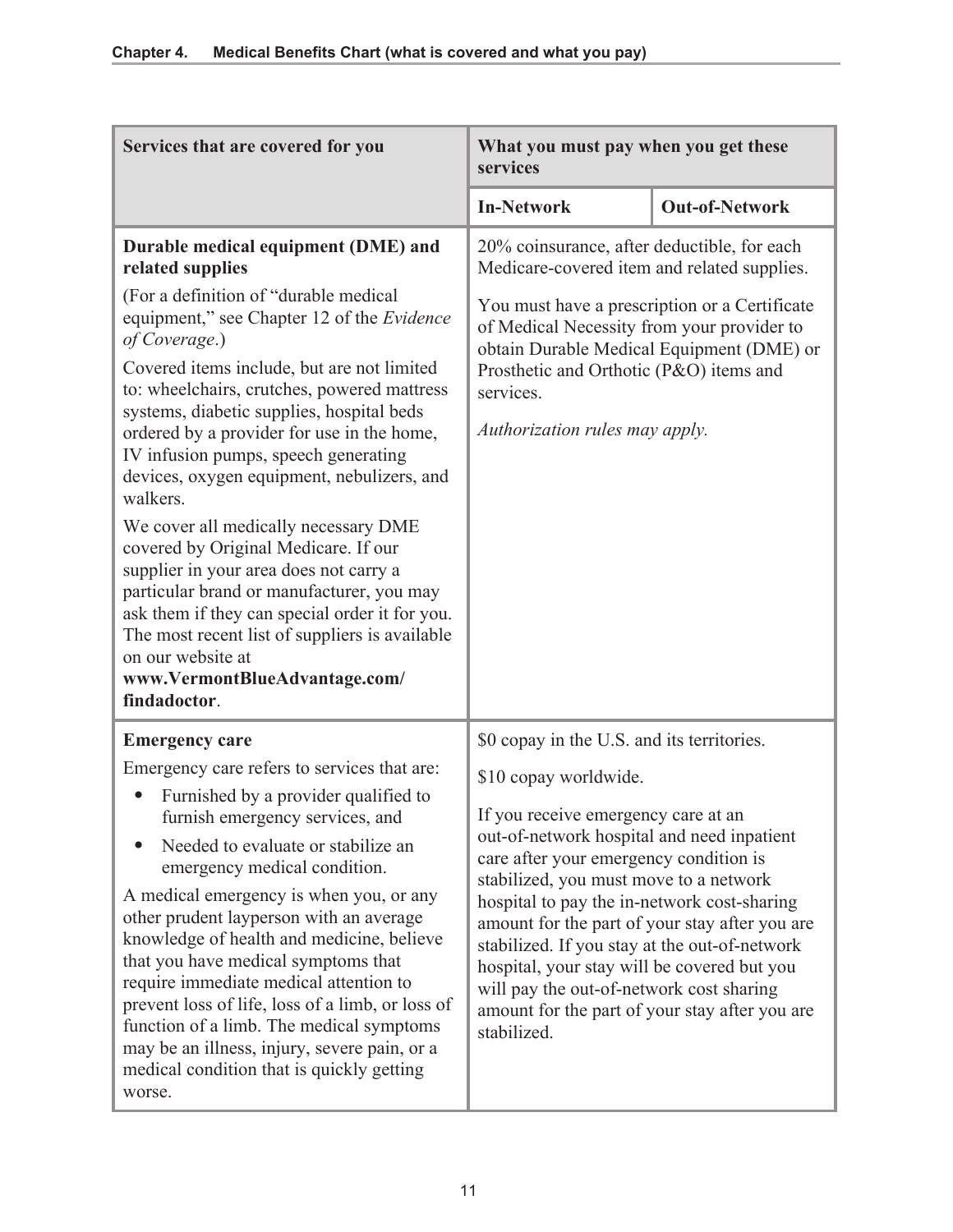| Services that are covered for you                                                                                                                                                                                                                                                                                                                                                           | What you must pay when you get these<br>services                                                                                                                                                               |                       |
|---------------------------------------------------------------------------------------------------------------------------------------------------------------------------------------------------------------------------------------------------------------------------------------------------------------------------------------------------------------------------------------------|----------------------------------------------------------------------------------------------------------------------------------------------------------------------------------------------------------------|-----------------------|
|                                                                                                                                                                                                                                                                                                                                                                                             | <b>In-Network</b>                                                                                                                                                                                              | <b>Out-of-Network</b> |
| <b>Emergency care (continued)</b><br>Cost sharing for necessary emergency<br>services furnished out-of-network is the<br>same as for such services furnished<br>in-network.<br>You are covered for emergency medical care<br>worldwide.*                                                                                                                                                    | Urgent care, emergency care, and emergency<br>transportation are subject to a combined<br>\$50,000 lifetime maximum benefit outside of<br>the U.S. and its territories.                                        |                       |
| <b>Glaucoma</b> screening<br>Glaucoma screening once per year for<br>people who fall into at least one of the<br>following high risk categories:<br>People with a family history of<br>glaucoma<br>People with diabetes<br>African Americans who are age 50 and<br>older<br>Hispanic Americans who are age 65<br>and older                                                                  | There is no coinsurance, copayment, or<br>deductible for members eligible for<br>Medicare-covered preventive glaucoma<br>screening.                                                                            |                       |
| <b>Hearing services</b><br>Diagnostic hearing and balance evaluations<br>performed by your provider to determine if<br>you need medical treatment are covered as<br>outpatient care when furnished by a<br>physician, audiologist, or other qualified<br>provider.                                                                                                                          | Exam to diagnose and treat hearing and<br><b>balance</b> issues<br>\$10 copay for Medicare-covered services<br>from a primary care provider.<br>\$10 copay for Medicare-covered services<br>from a specialist. |                       |
| <b>Hepatitis C</b> screening<br>For people who are at high risk for<br>Hepatitis C infection, including persons with<br>a current or past history of illicit injection<br>drug use; and persons who have a history of<br>receiving a blood transfusion prior to 1992,<br>we cover:<br>One screening exam<br>Additional screenings every 12 months<br>for persons who have continued illicit | There is no coinsurance, copayment, or<br>deductible for members eligible for<br>Medicare-covered preventive Hepatitis C<br>screening.                                                                         |                       |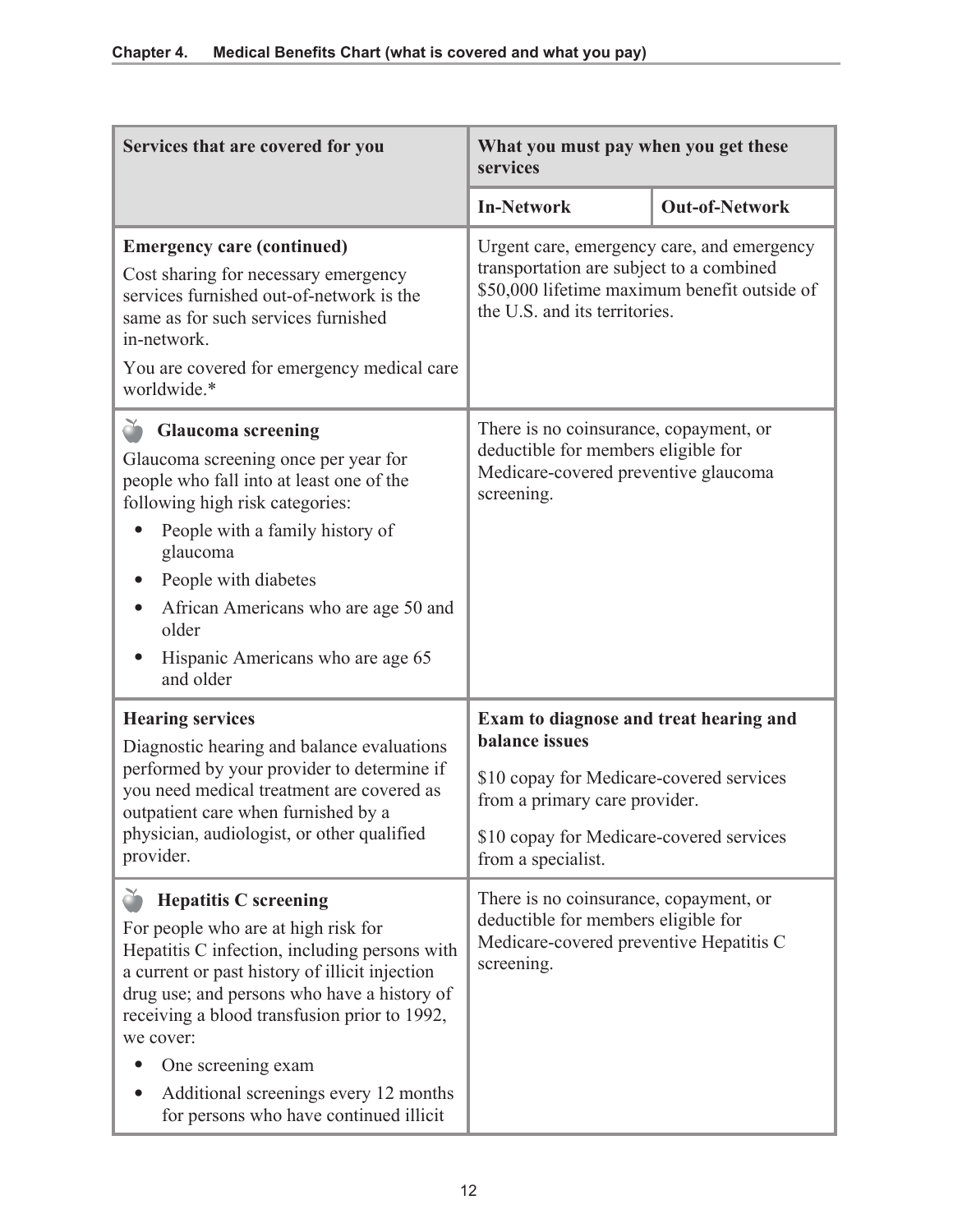| Services that are covered for you                                                                                                                                                                                                                                                                                                                                                                                                                                                                                                                                                                                                                                                                                                                             | What you must pay when you get these<br>services                                                                            |                       |
|---------------------------------------------------------------------------------------------------------------------------------------------------------------------------------------------------------------------------------------------------------------------------------------------------------------------------------------------------------------------------------------------------------------------------------------------------------------------------------------------------------------------------------------------------------------------------------------------------------------------------------------------------------------------------------------------------------------------------------------------------------------|-----------------------------------------------------------------------------------------------------------------------------|-----------------------|
|                                                                                                                                                                                                                                                                                                                                                                                                                                                                                                                                                                                                                                                                                                                                                               | <b>In-Network</b>                                                                                                           | <b>Out-of-Network</b> |
| č<br><b>Hepatitis C screening (continued)</b><br>injection drug use since the prior<br>negative screening test                                                                                                                                                                                                                                                                                                                                                                                                                                                                                                                                                                                                                                                |                                                                                                                             |                       |
| For all others born between 1945 and 1965,<br>we cover one screening exam.                                                                                                                                                                                                                                                                                                                                                                                                                                                                                                                                                                                                                                                                                    |                                                                                                                             |                       |
| <b>HIV</b> screening<br>For people who ask for an HIV screening<br>test or who are at increased risk for HIV<br>infection, we cover:<br>One screening exam every 12 months                                                                                                                                                                                                                                                                                                                                                                                                                                                                                                                                                                                    | There is no coinsurance, copayment, or<br>deductible for members eligible for<br>Medicare-covered preventive HIV screening. |                       |
| For women who are pregnant, we cover:<br>Up to three screening exams during a<br>pregnancy                                                                                                                                                                                                                                                                                                                                                                                                                                                                                                                                                                                                                                                                    |                                                                                                                             |                       |
| Home health agency care<br>Prior to receiving home health services, a<br>doctor must certify that you need home<br>health services and will order home health<br>services to be provided by a home health<br>agency. You must be homebound, which<br>means leaving home is a major effort.<br>Covered services include, but are not limited<br>to:<br>Part-time or intermittent skilled nursing<br>and home health aide services (To be<br>covered under the home health care<br>benefit, your skilled nursing and home<br>health aide services combined must<br>total fewer than 8 hours per day and 35<br>hours per week)<br>Physical therapy, occupational therapy,<br>and speech therapy<br>Medical and social services<br>Medical equipment and supplies | \$0 copay for Medicare-covered services.                                                                                    |                       |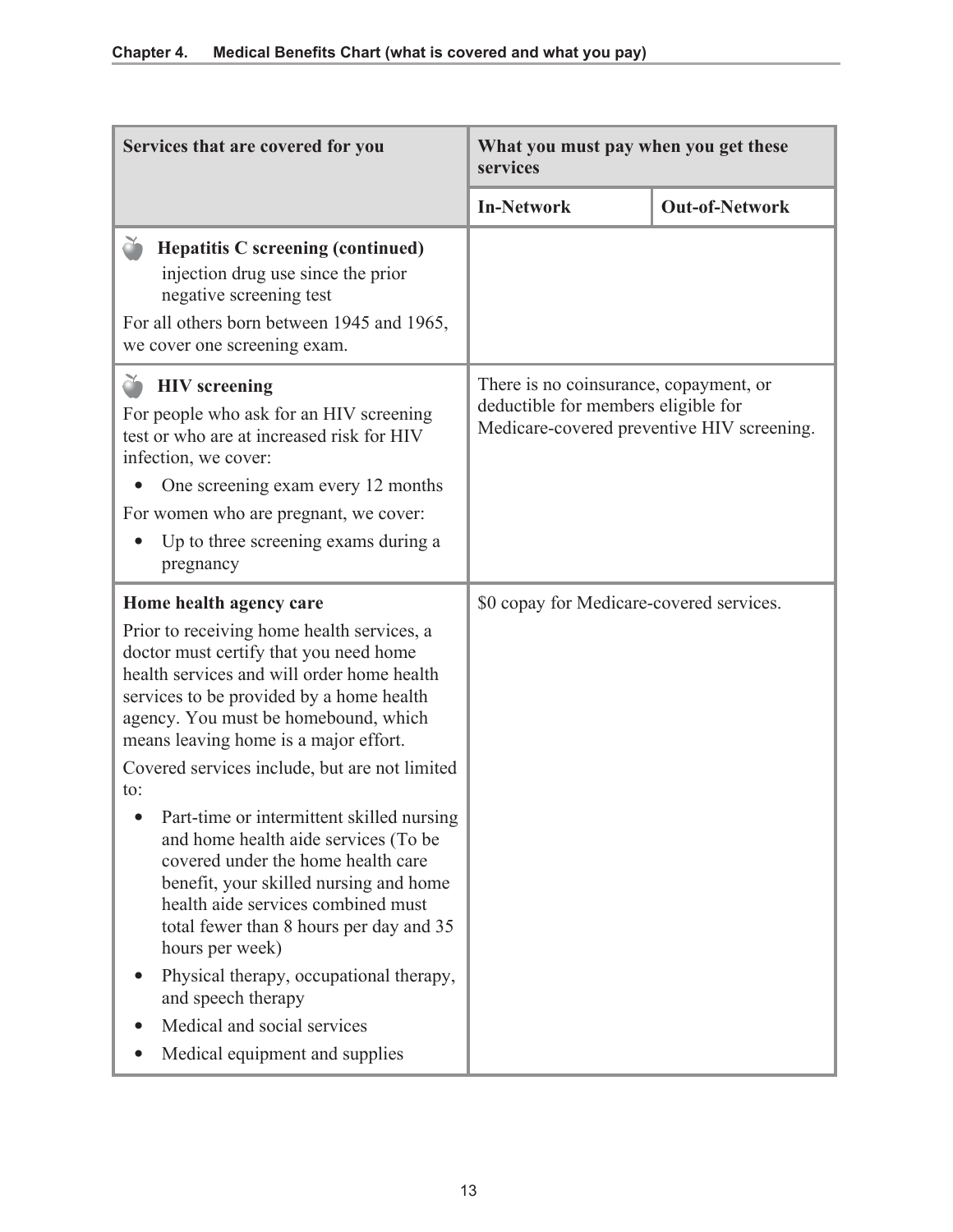| Services that are covered for you                                                                                                                                                                                                                                                                                                                   | What you must pay when you get these<br>services                                  |                       |
|-----------------------------------------------------------------------------------------------------------------------------------------------------------------------------------------------------------------------------------------------------------------------------------------------------------------------------------------------------|-----------------------------------------------------------------------------------|-----------------------|
|                                                                                                                                                                                                                                                                                                                                                     | <b>In-Network</b>                                                                 | <b>Out-of-Network</b> |
| Home infusion therapy<br><b>Original Medicare coverage includes:</b>                                                                                                                                                                                                                                                                                | 20% coinsurance, after deductible, for<br>Medicare-covered home infusion therapy. |                       |
| Home infusion therapy involves the<br>intravenous or subcutaneous administration<br>of drugs or biologicals to an individual at<br>home. The components needed to perform<br>home infusion include the drug (for<br>example, antivirals, immune globulin),<br>equipment (for example, a pump), and<br>supplies (for example, tubing and catheters). | Authorization rules apply.                                                        |                       |
| Covered services include, but are not limited<br>to:                                                                                                                                                                                                                                                                                                |                                                                                   |                       |
| Professional services, including nursing<br>services, furnished in accordance with<br>the plan of care                                                                                                                                                                                                                                              |                                                                                   |                       |
| Patient training and education not<br>$\bullet$<br>otherwise covered under the durable<br>medical equipment benefit                                                                                                                                                                                                                                 |                                                                                   |                       |
| Remote monitoring                                                                                                                                                                                                                                                                                                                                   |                                                                                   |                       |
| Monitoring services for the provision of<br>home infusion therapy and home<br>infusion drugs furnished by a qualified<br>home infusion therapy supplier                                                                                                                                                                                             |                                                                                   |                       |
| Coverage for additional home infusion<br>therapy service components are provided<br>based on the member's condition.                                                                                                                                                                                                                                |                                                                                   |                       |
| <b>Enhanced coverage includes:</b>                                                                                                                                                                                                                                                                                                                  |                                                                                   |                       |
| In addition, Vermont Blue Advantage Group<br>PPO home infusion therapy benefit provides<br>coverage for the in-home administration of<br>infusion therapy services when the Original<br>Medicare coverage criteria are not met.                                                                                                                     |                                                                                   |                       |
| Coverage is available when the infusion<br>therapy is:                                                                                                                                                                                                                                                                                              |                                                                                   |                       |
| Prescribed by a physician to:                                                                                                                                                                                                                                                                                                                       |                                                                                   |                       |
| Manage a chronic condition<br>$\circ$                                                                                                                                                                                                                                                                                                               |                                                                                   |                       |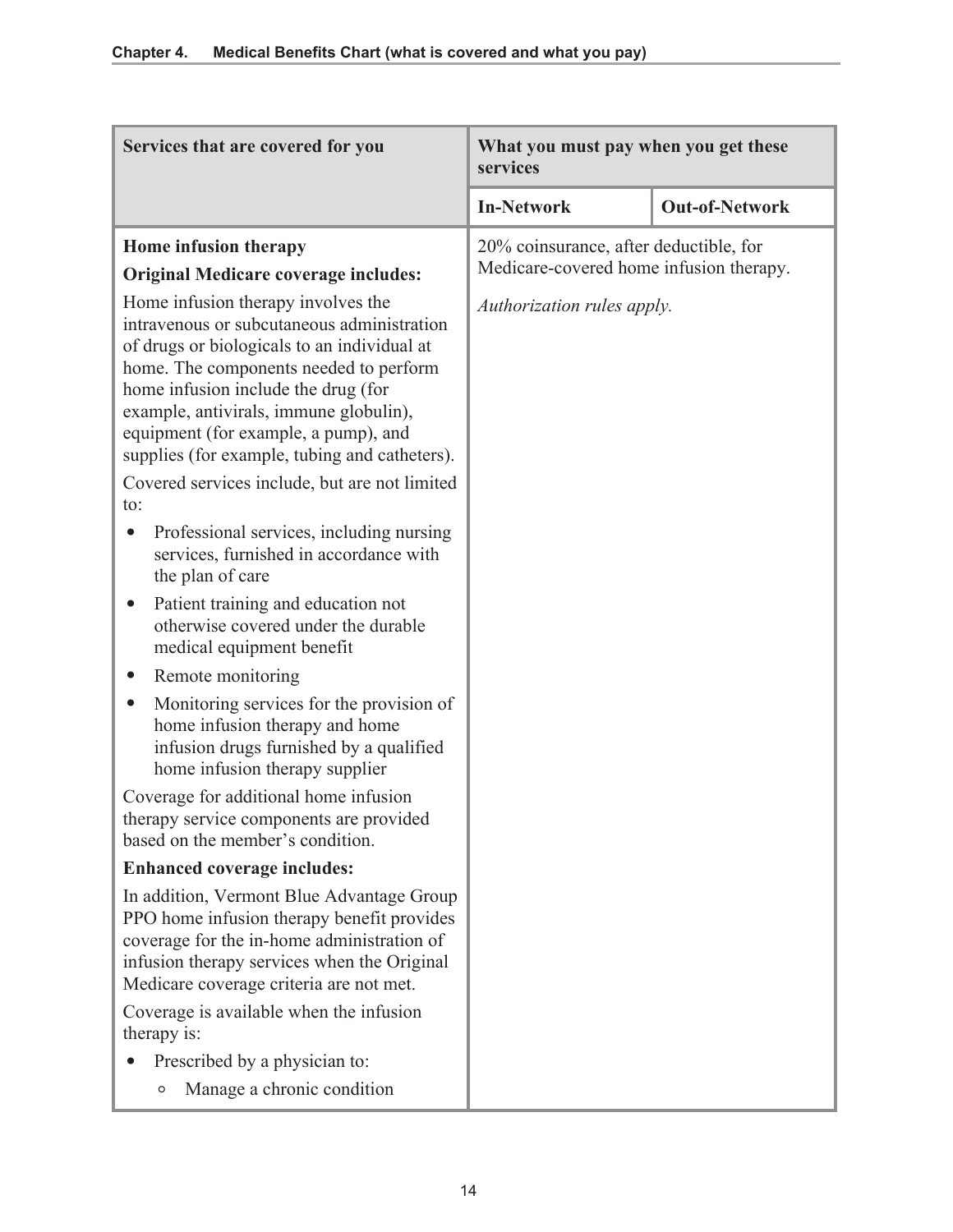| Services that are covered for you                                                                                                                                                                                                                                                                                                                                                                                                                                                                                                                             | What you must pay when you get these<br>services                                                                                                                                                                                              |                       |
|---------------------------------------------------------------------------------------------------------------------------------------------------------------------------------------------------------------------------------------------------------------------------------------------------------------------------------------------------------------------------------------------------------------------------------------------------------------------------------------------------------------------------------------------------------------|-----------------------------------------------------------------------------------------------------------------------------------------------------------------------------------------------------------------------------------------------|-----------------------|
|                                                                                                                                                                                                                                                                                                                                                                                                                                                                                                                                                               | <b>In-Network</b>                                                                                                                                                                                                                             | <b>Out-of-Network</b> |
| Home infusion therapy (continued)<br>Treat a condition that requires acute<br>O<br>care if it can be managed safely at<br>home<br>Certified by the physician as medically<br>necessary for the treatment of the<br>condition<br>Appropriate for use in the patient's                                                                                                                                                                                                                                                                                          |                                                                                                                                                                                                                                               |                       |
| home<br>Medical IV therapy, injectable therapy<br>or total parenteral nutrition therapy<br>Components of care available regardless of<br>whether the patient is confined to the home:<br>Nursing visits<br>Durable medical equipment, medical<br>$\bullet$<br>supplies and solutions<br>Catheter care<br>Injectable therapy<br>Drugs                                                                                                                                                                                                                          |                                                                                                                                                                                                                                               |                       |
| Hospice care<br>You may receive care from any<br>Medicare-certified hospice program. You<br>are eligible for the hospice benefit when<br>your doctor and the hospice medical director<br>have given you a terminal prognosis<br>certifying that you're terminally ill and have<br>6 months or less to live if your illness runs<br>its normal course. Your hospice doctor can<br>be a network provider or an out-of-network<br>provider.<br>Covered services include:<br>Drugs for symptom control and pain<br>relief<br>Short-term respite care<br>Home care | When you enroll in a Medicare-certified<br>hospice program, your hospice services and<br>your Part A and Part B services related to<br>your terminal prognosis are paid for by<br>Original Medicare, not Vermont Blue<br>Advantage Group PPO. |                       |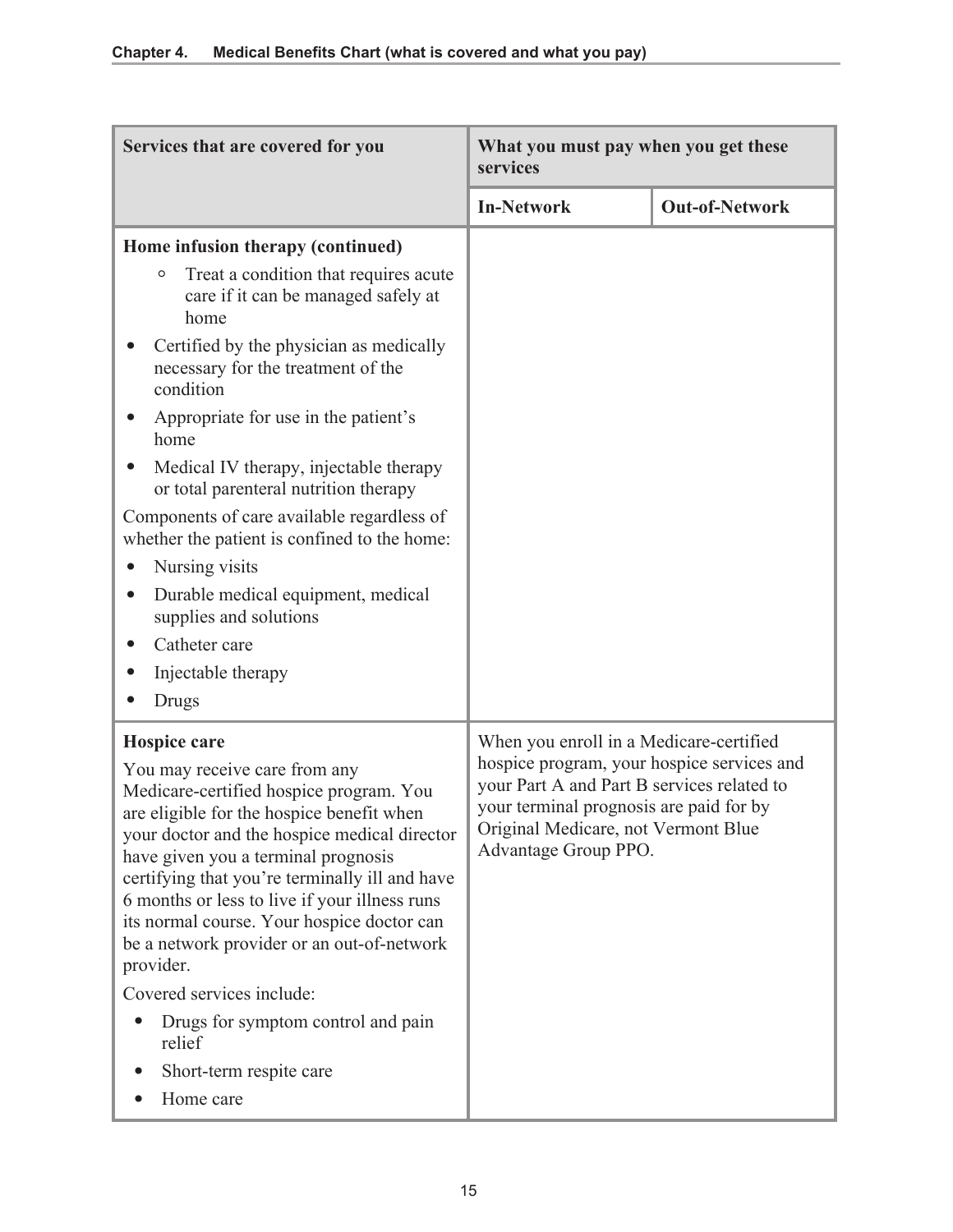| Services that are covered for you                                                                                                                                                                                                                                                                                                                                                                                                                  | What you must pay when you get these<br>services |                       |
|----------------------------------------------------------------------------------------------------------------------------------------------------------------------------------------------------------------------------------------------------------------------------------------------------------------------------------------------------------------------------------------------------------------------------------------------------|--------------------------------------------------|-----------------------|
|                                                                                                                                                                                                                                                                                                                                                                                                                                                    | <b>In-Network</b>                                | <b>Out-of-Network</b> |
| Hospice care (continued)                                                                                                                                                                                                                                                                                                                                                                                                                           |                                                  |                       |
| For hospice services and for services that are<br>covered by Medicare Part A or B and are<br>related to your terminal prognosis: Original<br>Medicare (rather than our plan) will pay for<br>your hospice services and any Part A and<br>Part B services related to your terminal<br>prognosis. While you are in the hospice<br>program, your hospice provider will bill<br>Original Medicare for the services that<br>Original Medicare pays for. |                                                  |                       |
| <u>For services that are covered by Medicare</u><br>Part A or B and are not related to your<br>terminal prognosis: If you need<br>non-emergency, non-urgently needed<br>services that are covered under Medicare<br>Part A or B and that are not related to your<br>terminal prognosis, your cost for these<br>services depends on whether you use a<br>provider in our plan's network:                                                            |                                                  |                       |
| If you obtain the covered services from<br>a network provider, you only pay the<br>plan cost-sharing amount for<br>in-network services                                                                                                                                                                                                                                                                                                             |                                                  |                       |
| If you obtain the covered services from<br>an out-of-network provider, you pay<br>the plan cost sharing for<br>out-of-network services                                                                                                                                                                                                                                                                                                             |                                                  |                       |
| For services that are covered by Vermont<br>Blue Advantage Group PPO but are not<br>covered by Medicare Part A or B: Vermont<br>Blue Advantage Group PPO will continue to<br>cover plan-covered services that are not<br>covered under Part A or B whether or not<br>they are related to your terminal prognosis.<br>You pay your plan cost-sharing amount for<br>these services.                                                                  |                                                  |                       |
| For drugs that may be covered by the plan's<br>Part D benefit: Drugs are never covered by                                                                                                                                                                                                                                                                                                                                                          |                                                  |                       |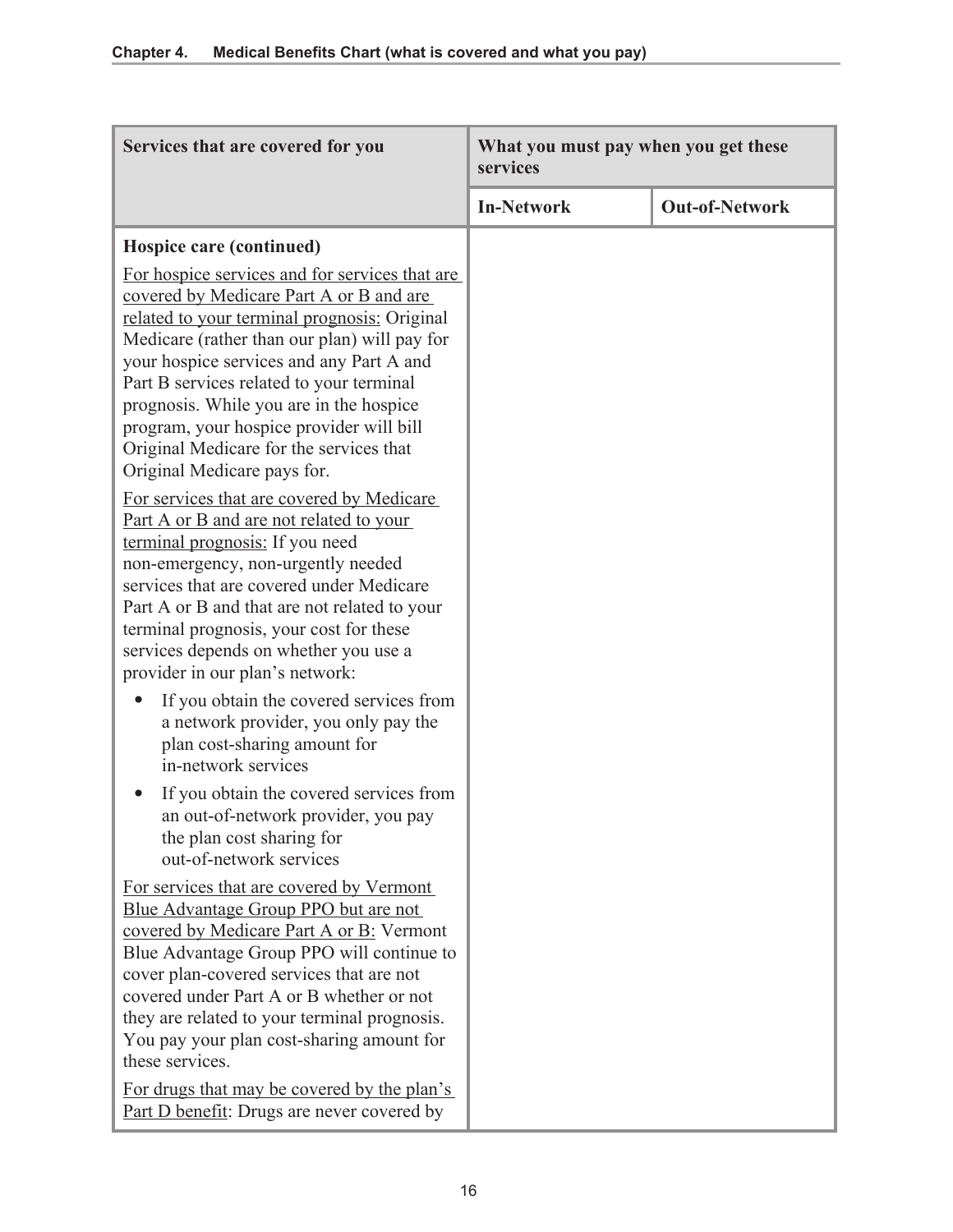| Services that are covered for you                                                                                                                                                                                                                                                                                                                                                                                                                                                                       | What you must pay when you get these<br>services                                                                                                                                                            |                                                   |
|---------------------------------------------------------------------------------------------------------------------------------------------------------------------------------------------------------------------------------------------------------------------------------------------------------------------------------------------------------------------------------------------------------------------------------------------------------------------------------------------------------|-------------------------------------------------------------------------------------------------------------------------------------------------------------------------------------------------------------|---------------------------------------------------|
|                                                                                                                                                                                                                                                                                                                                                                                                                                                                                                         | <b>In-Network</b>                                                                                                                                                                                           | <b>Out-of-Network</b>                             |
| Hospice care (continued)<br>both hospice and our plan at the same time.<br>For more information, please see Chapter 5,<br>Section 9.4 (What if you're in<br>Medicare-certified hospice) in the Evidence<br>of Coverage.<br>Note: If you need non-hospice care (care<br>that is not related to your terminal<br>prognosis), you should contact us to arrange<br>the services.                                                                                                                            |                                                                                                                                                                                                             |                                                   |
| <b>Immunizations</b><br>Covered Medicare Part B services include:<br>Pneumonia vaccine<br>Flu shots, each flu season in the fall<br>$\bullet$<br>and winter, with additional flu shots if<br>medically necessary<br>Hepatitis B vaccine if you are at high<br>or intermediate risk of getting<br>Hepatitis B<br>COVID-19 vaccines<br>Other vaccines if you are at risk and<br>they meet Medicare Part B coverage<br>rules<br>We also cover some vaccines under our<br>Part D prescription drug benefit. | There is no coinsurance, copayment, or<br>deductible for the pneumonia, influenza,<br>Hepatitis B, and COVID-19 vaccines.<br>\$0 copay for other Part B covered vaccines.                                   |                                                   |
| <b>Inpatient hospital care</b><br>Includes inpatient acute, inpatient<br>rehabilitation, long-term care hospitals and<br>other types of inpatient hospital services.<br>Inpatient hospital care starts the day you are<br>formally admitted to the hospital with a<br>doctor's order. The day before you are<br>discharged is your last inpatient day.                                                                                                                                                  | \$0 copay per stay.<br>If you get authorized inpatient care at an<br>out-of-network hospital after your emergency<br>cost sharing you would pay at a network<br>hospital.<br>Authorization rules may apply. | condition is stabilized, your cost is the highest |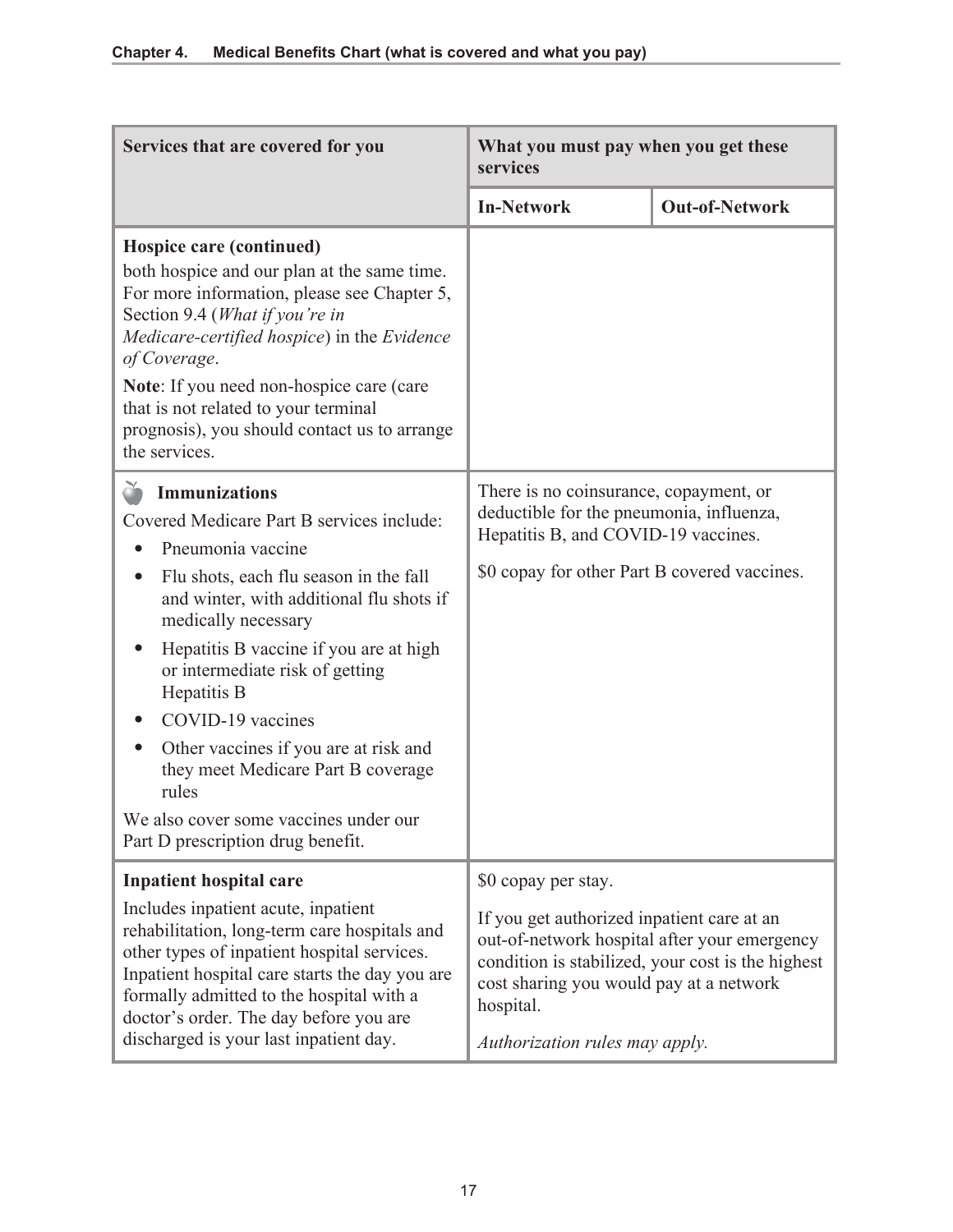| Services that are covered for you                                                                                                                                                                                                                                                                                                                                                                                                                                                                                                                                                                                                                        | What you must pay when you get these<br>services |                       |
|----------------------------------------------------------------------------------------------------------------------------------------------------------------------------------------------------------------------------------------------------------------------------------------------------------------------------------------------------------------------------------------------------------------------------------------------------------------------------------------------------------------------------------------------------------------------------------------------------------------------------------------------------------|--------------------------------------------------|-----------------------|
|                                                                                                                                                                                                                                                                                                                                                                                                                                                                                                                                                                                                                                                          | <b>In-Network</b>                                | <b>Out-of-Network</b> |
| <b>Inpatient hospital care (continued)</b>                                                                                                                                                                                                                                                                                                                                                                                                                                                                                                                                                                                                               |                                                  |                       |
| Our plan provides an unlimited number of<br>medically necessary inpatient hospital days.<br>Covered services include but are not limited<br>to:                                                                                                                                                                                                                                                                                                                                                                                                                                                                                                          |                                                  |                       |
| Semi-private room (or a private room if<br>medically necessary)                                                                                                                                                                                                                                                                                                                                                                                                                                                                                                                                                                                          |                                                  |                       |
| Meals including special diets                                                                                                                                                                                                                                                                                                                                                                                                                                                                                                                                                                                                                            |                                                  |                       |
| Regular nursing services                                                                                                                                                                                                                                                                                                                                                                                                                                                                                                                                                                                                                                 |                                                  |                       |
| Costs of special care units (such as<br>intensive care or coronary care units)                                                                                                                                                                                                                                                                                                                                                                                                                                                                                                                                                                           |                                                  |                       |
| Drugs and medications                                                                                                                                                                                                                                                                                                                                                                                                                                                                                                                                                                                                                                    |                                                  |                       |
| Lab tests                                                                                                                                                                                                                                                                                                                                                                                                                                                                                                                                                                                                                                                |                                                  |                       |
| X-rays and other radiology services                                                                                                                                                                                                                                                                                                                                                                                                                                                                                                                                                                                                                      |                                                  |                       |
| Necessary surgical and medical<br>supplies                                                                                                                                                                                                                                                                                                                                                                                                                                                                                                                                                                                                               |                                                  |                       |
| Use of appliances, such as wheelchairs                                                                                                                                                                                                                                                                                                                                                                                                                                                                                                                                                                                                                   |                                                  |                       |
| Operating and recovery room costs                                                                                                                                                                                                                                                                                                                                                                                                                                                                                                                                                                                                                        |                                                  |                       |
| Physical, occupational, and speech<br>language therapy                                                                                                                                                                                                                                                                                                                                                                                                                                                                                                                                                                                                   |                                                  |                       |
| Inpatient substance abuse services                                                                                                                                                                                                                                                                                                                                                                                                                                                                                                                                                                                                                       |                                                  |                       |
| Under certain conditions, the following<br>types of transplants are covered:<br>corneal, kidney, kidney-pancreatic,<br>heart, liver, lung, heart/lung, bone<br>marrow, stem cell, and intestinal/<br>multivisceral. If you need a transplant,<br>we will arrange to have your case<br>reviewed by a Medicare-approved<br>transplant center that will decide<br>whether you are a candidate for a<br>transplant. Transplant providers may<br>be local or outside of the service area.<br>If our in-network transplant services<br>are outside the community pattern of<br>care, you may choose to go locally as<br>long as the local transplant providers |                                                  |                       |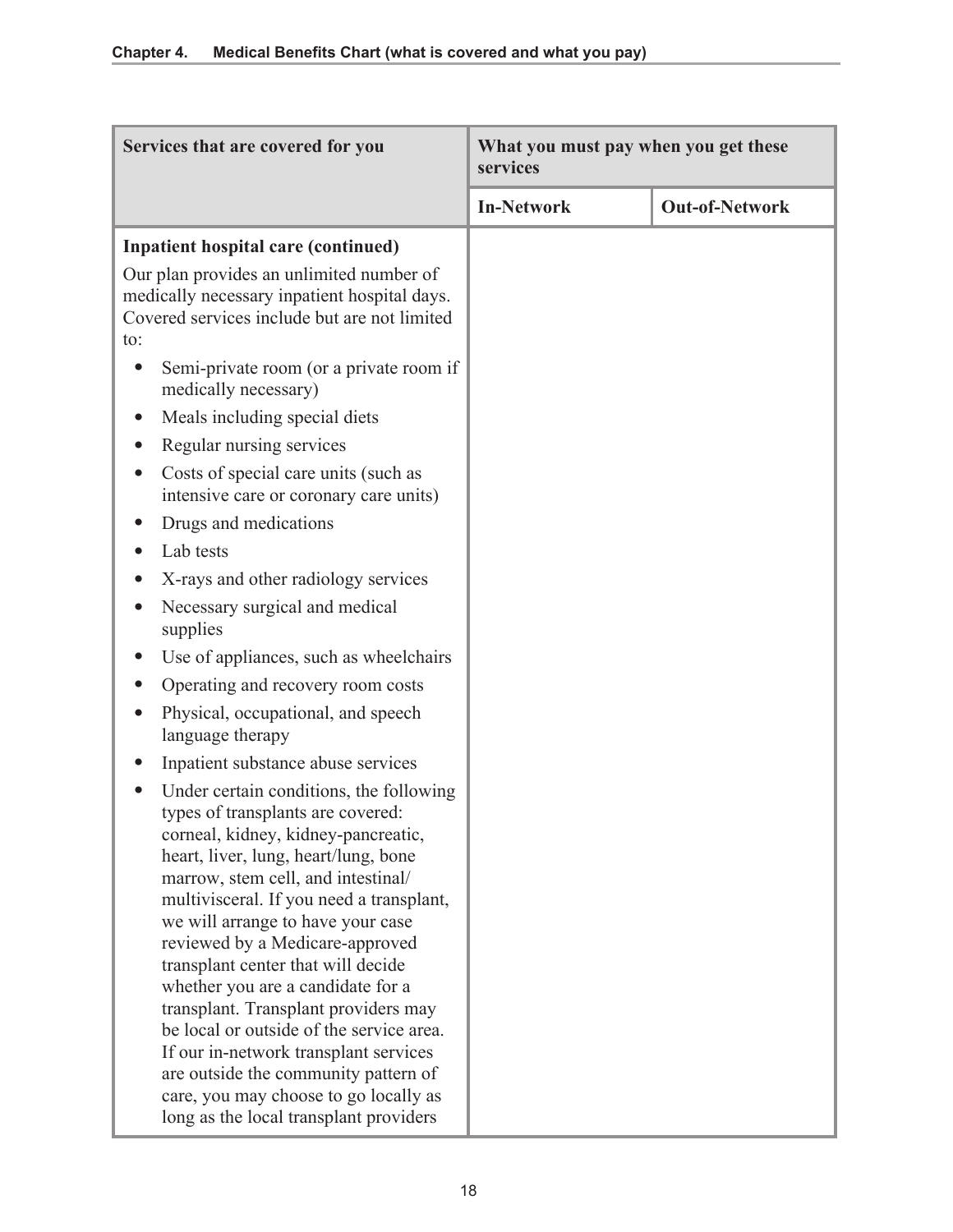| Services that are covered for you                                                                                                                                                                                                                                                                                                                                                                                                                                                                                                                                                                                                                                                                                                                                                             | What you must pay when you get these<br>services |                       |
|-----------------------------------------------------------------------------------------------------------------------------------------------------------------------------------------------------------------------------------------------------------------------------------------------------------------------------------------------------------------------------------------------------------------------------------------------------------------------------------------------------------------------------------------------------------------------------------------------------------------------------------------------------------------------------------------------------------------------------------------------------------------------------------------------|--------------------------------------------------|-----------------------|
|                                                                                                                                                                                                                                                                                                                                                                                                                                                                                                                                                                                                                                                                                                                                                                                               | <b>In-Network</b>                                | <b>Out-of-Network</b> |
| <b>Inpatient hospital care (continued)</b><br>are willing to accept the Original<br>Medicare rate. If Vermont Blue<br>Advantage Group PPO provides<br>transplant services at a location outside<br>the pattern of care for transplants in<br>your community and you choose to<br>obtain transplants at this distant<br>location, we will arrange or pay for<br>appropriate lodging and transportation<br>costs for you and a companion.<br>Blood - including storage and<br>administration. Coverage of whole<br>blood and packed red cells begins with<br>the first pint of blood that you need.<br>All other components of blood are<br>covered beginning with the first pint<br>used.<br>Physician services                                                                                |                                                  |                       |
| <b>Note:</b> To be an inpatient, your provider must<br>write an order to admit you formally as an<br>inpatient of the hospital. Even if you stay in<br>the hospital overnight, you might still be<br>considered an "outpatient." If you are not<br>sure if you are an inpatient or an outpatient,<br>you should ask the hospital staff.<br>You can also find more information in a<br>Medicare fact sheet called "Are You a<br>Hospital Inpatient or Outpatient? If You<br>Have Medicare – Ask!" This fact sheet is<br>available on the Web at<br>www.medicare.gov/Pubs/pdf/11435-Are-<br>You-an-Inpatient-or-Outpatient.pdf or by<br>calling 1-800-MEDICARE<br>(1-800-633-4227). TTY users call<br>1-877-486-2048. You can call these<br>numbers for free, 24 hours a day, 7 days a<br>week. |                                                  |                       |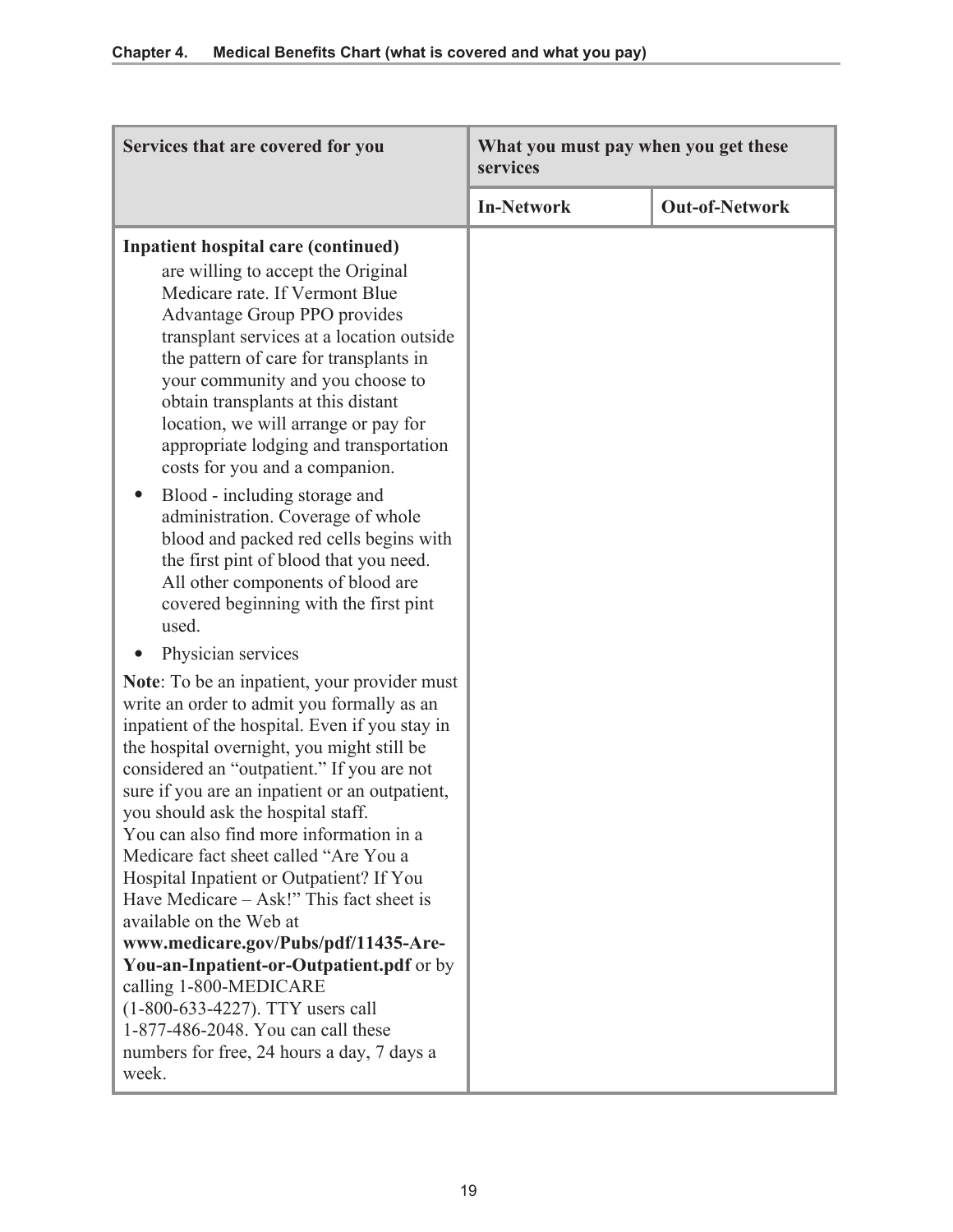| Services that are covered for you                                                                                                                                                                                                                                                                                                                                                                                                                                                                                                                                                       | What you must pay when you get these<br>services                                                                                      |                       |
|-----------------------------------------------------------------------------------------------------------------------------------------------------------------------------------------------------------------------------------------------------------------------------------------------------------------------------------------------------------------------------------------------------------------------------------------------------------------------------------------------------------------------------------------------------------------------------------------|---------------------------------------------------------------------------------------------------------------------------------------|-----------------------|
|                                                                                                                                                                                                                                                                                                                                                                                                                                                                                                                                                                                         | <b>In-Network</b>                                                                                                                     | <b>Out-of-Network</b> |
| Inpatient mental health care                                                                                                                                                                                                                                                                                                                                                                                                                                                                                                                                                            | \$0 copay per stay.                                                                                                                   |                       |
| Covered services include mental health<br>care services that require a hospital<br>stay<br>Plan covers 190 days of inpatient psychiatric<br>hospital care in a lifetime. Inpatient<br>psychiatric hospital services count toward<br>the 190-day lifetime limitation only if<br>certain conditions are met. This limitation<br>does not apply to inpatient psychiatric<br>services furnished in a psychiatric unit of a<br>general hospital.<br>If your hospital stay is longer than 90 days,<br>our plan provides for up to 100 additional<br>days of coverage, subject to the Medicare |                                                                                                                                       |                       |
| lifetime limit of 190 days.                                                                                                                                                                                                                                                                                                                                                                                                                                                                                                                                                             |                                                                                                                                       |                       |
| <b>Inpatient stay: Covered services received</b><br>in a hospital or SNF during a non-covered<br>inpatient stay                                                                                                                                                                                                                                                                                                                                                                                                                                                                         | The cost sharing amounts for these services<br>are the same as those listed within the<br>appropriate service category in this chart. |                       |
| If you have exhausted your inpatient<br>benefits or if the inpatient stay is not<br>reasonable and necessary, we will not cover<br>your inpatient stay. However, in some cases,<br>we will cover certain services you receive<br>while you are in the hospital or the skilled<br>nursing facility (SNF). Covered services<br>include, but are not limited to:                                                                                                                                                                                                                           | Authorization rules may apply.                                                                                                        |                       |
| Physician services                                                                                                                                                                                                                                                                                                                                                                                                                                                                                                                                                                      |                                                                                                                                       |                       |
| Diagnostic tests (like lab tests)                                                                                                                                                                                                                                                                                                                                                                                                                                                                                                                                                       |                                                                                                                                       |                       |
| X-ray, radium, and isotope therapy<br>including technician materials and<br>services                                                                                                                                                                                                                                                                                                                                                                                                                                                                                                    |                                                                                                                                       |                       |
| Surgical dressings                                                                                                                                                                                                                                                                                                                                                                                                                                                                                                                                                                      |                                                                                                                                       |                       |
| Splints, casts and other devices used to<br>reduce fractures and dislocations                                                                                                                                                                                                                                                                                                                                                                                                                                                                                                           |                                                                                                                                       |                       |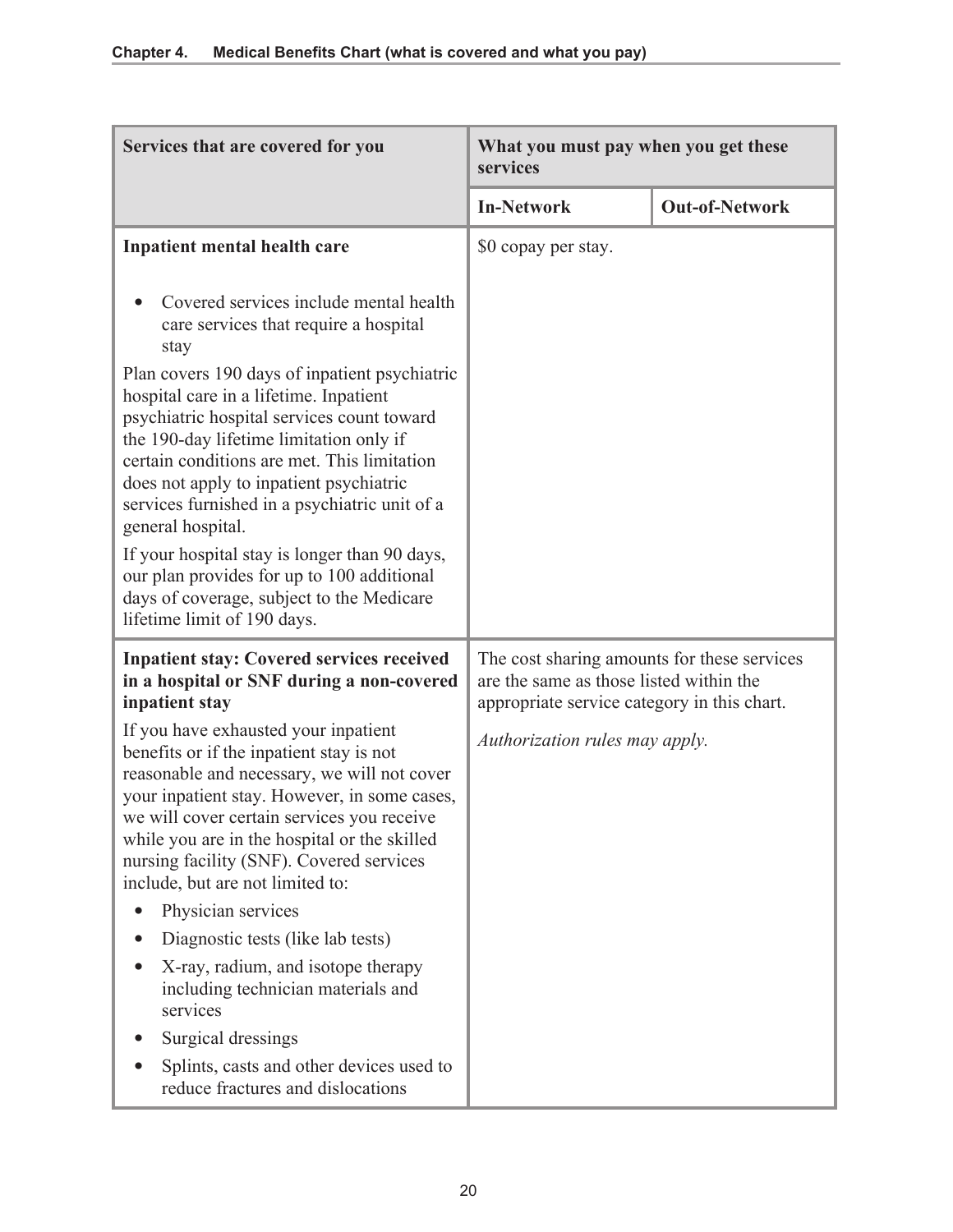| Services that are covered for you                                                                                                                                                                                                                                                                                                                                                                                                                                                                                                                                                                                            | What you must pay when you get these<br>services                                                                                         |                       |
|------------------------------------------------------------------------------------------------------------------------------------------------------------------------------------------------------------------------------------------------------------------------------------------------------------------------------------------------------------------------------------------------------------------------------------------------------------------------------------------------------------------------------------------------------------------------------------------------------------------------------|------------------------------------------------------------------------------------------------------------------------------------------|-----------------------|
|                                                                                                                                                                                                                                                                                                                                                                                                                                                                                                                                                                                                                              | <b>In-Network</b>                                                                                                                        | <b>Out-of-Network</b> |
| <b>Inpatient stay: Covered services received</b><br>in a hospital or SNF during a non-covered<br>inpatient stay (continued)                                                                                                                                                                                                                                                                                                                                                                                                                                                                                                  |                                                                                                                                          |                       |
| Prosthetics and orthotics devices (other<br>than dental) that replace all or part of<br>an internal body organ (including<br>contiguous tissue), or all or part of the<br>function of a permanently inoperative<br>or malfunctioning internal body organ,<br>including replacement or repairs of<br>such devices<br>Leg, arm, back, and neck braces;<br>trusses; and artificial legs, arms, and<br>eyes including adjustments, repairs,<br>and replacements required because of<br>breakage, wear, loss, or a change in the<br>patient's physical condition<br>Physical therapy, speech therapy, and<br>occupational therapy |                                                                                                                                          |                       |
| <b>Medical nutrition therapy</b><br>This benefit is for people with diabetes,<br>renal (kidney) disease (but not on dialysis),<br>or after a kidney transplant when ordered by<br>your doctor.<br>We cover 3 hours of one-on-one counseling<br>services during your first year that you<br>receive medical nutrition therapy services<br>under Medicare (this includes our plan, any                                                                                                                                                                                                                                         | There is no coinsurance, copayment, or<br>deductible for members eligible for<br>Medicare-covered medical nutrition therapy<br>services. |                       |
| other Medicare Advantage plan, or Original<br>Medicare), and 2 hours each year after that.<br>If your condition, treatment, or diagnosis<br>changes, you may be able to receive more<br>hours of treatment with a physician's order.<br>A physician must prescribe these services<br>and renew their order yearly if your<br>treatment is needed into the next calendar<br>year.                                                                                                                                                                                                                                             |                                                                                                                                          |                       |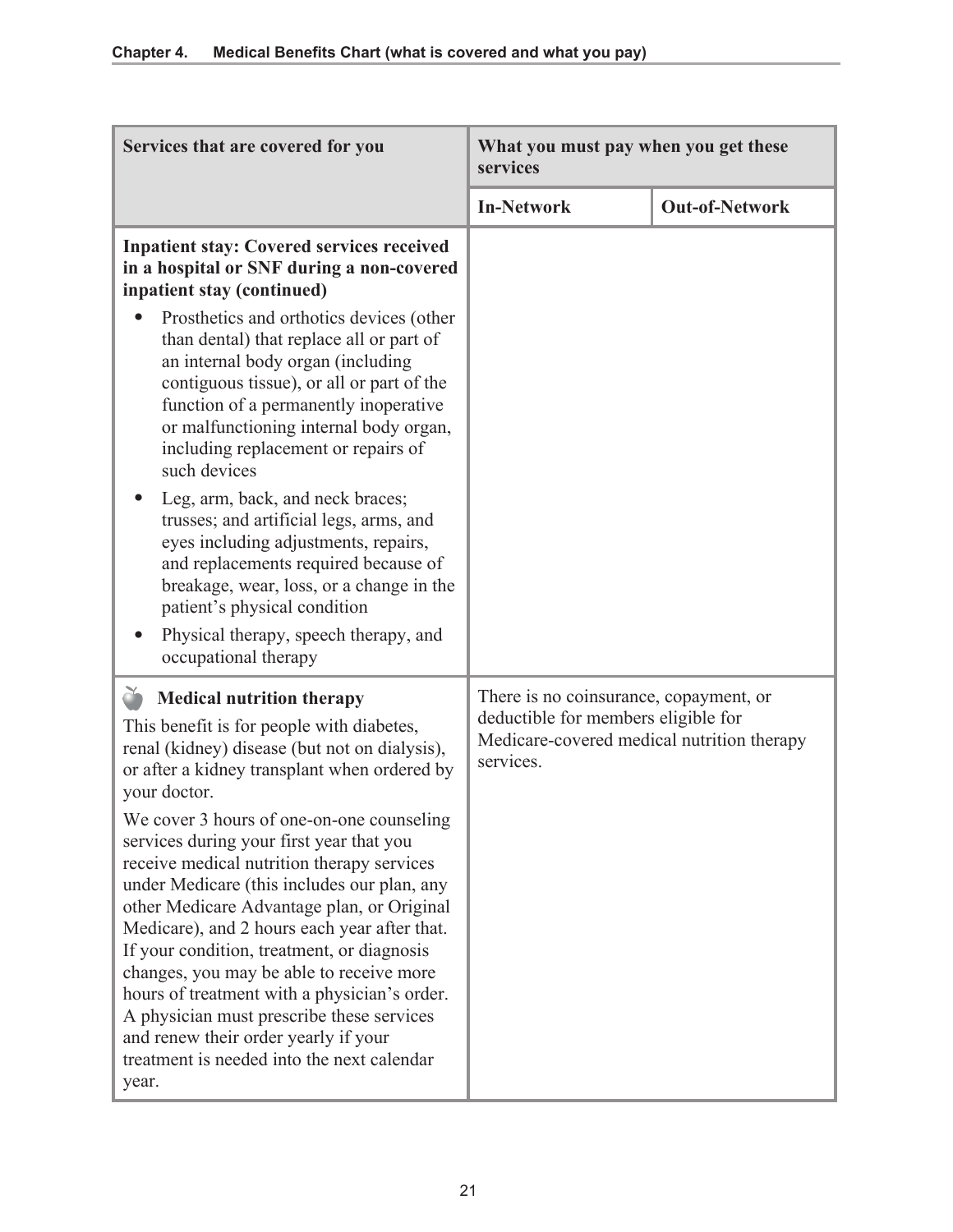| Services that are covered for you                                                                                                                                                                                                                                                 | What you must pay when you get these<br>services                                                                                               |                       |
|-----------------------------------------------------------------------------------------------------------------------------------------------------------------------------------------------------------------------------------------------------------------------------------|------------------------------------------------------------------------------------------------------------------------------------------------|-----------------------|
|                                                                                                                                                                                                                                                                                   | <b>In-Network</b>                                                                                                                              | <b>Out-of-Network</b> |
| č<br><b>Medicare Diabetes Prevention</b><br>Program (MDPP)                                                                                                                                                                                                                        | There is no coinsurance, copayment, or<br>deductible for the MDPP benefit.                                                                     |                       |
| MDPP services will be covered for eligible<br>Medicare beneficiaries under all Medicare<br>health plans.                                                                                                                                                                          |                                                                                                                                                |                       |
| MDPP is a structured health behavior<br>change intervention that provides practical<br>training in long-term dietary change,<br>increased physical activity, and<br>problem-solving strategies for overcoming<br>challenges to sustaining weight loss and a<br>healthy lifestyle. |                                                                                                                                                |                       |
| <b>Medicare Part B prescription drugs</b><br>These drugs are covered under Part B of                                                                                                                                                                                              | \$0 copay for each Medicare-covered Part B<br>drug.<br>\$0 copay for each Medicare-covered Part B<br>chemotherapy drug and the administration. |                       |
| Original Medicare. Members of our plan<br>receive coverage for these drugs through our<br>plan. Covered drugs include:                                                                                                                                                            |                                                                                                                                                |                       |
| Drugs that usually aren't<br>self-administered by the patient and are<br>injected or infused while you are<br>getting physician, hospital outpatient,<br>or ambulatory surgical center services                                                                                   | Authorization rules may apply.                                                                                                                 |                       |
| Drugs you take using durable medical<br>equipment (such as nebulizers) that<br>were authorized by the plan                                                                                                                                                                        |                                                                                                                                                |                       |
| Clotting factors you give yourself by<br>injection if you have hemophilia                                                                                                                                                                                                         |                                                                                                                                                |                       |
| Immunosuppressive drugs, if you were<br>enrolled in Medicare Part A at the time<br>of the organ transplant                                                                                                                                                                        |                                                                                                                                                |                       |
| Injectable osteoporosis drugs, if you<br>are homebound, have a bone fracture<br>that a doctor certifies was related to<br>post-menopausal osteoporosis, and<br>cannot self-administer the drug                                                                                    |                                                                                                                                                |                       |
| Antigens                                                                                                                                                                                                                                                                          |                                                                                                                                                |                       |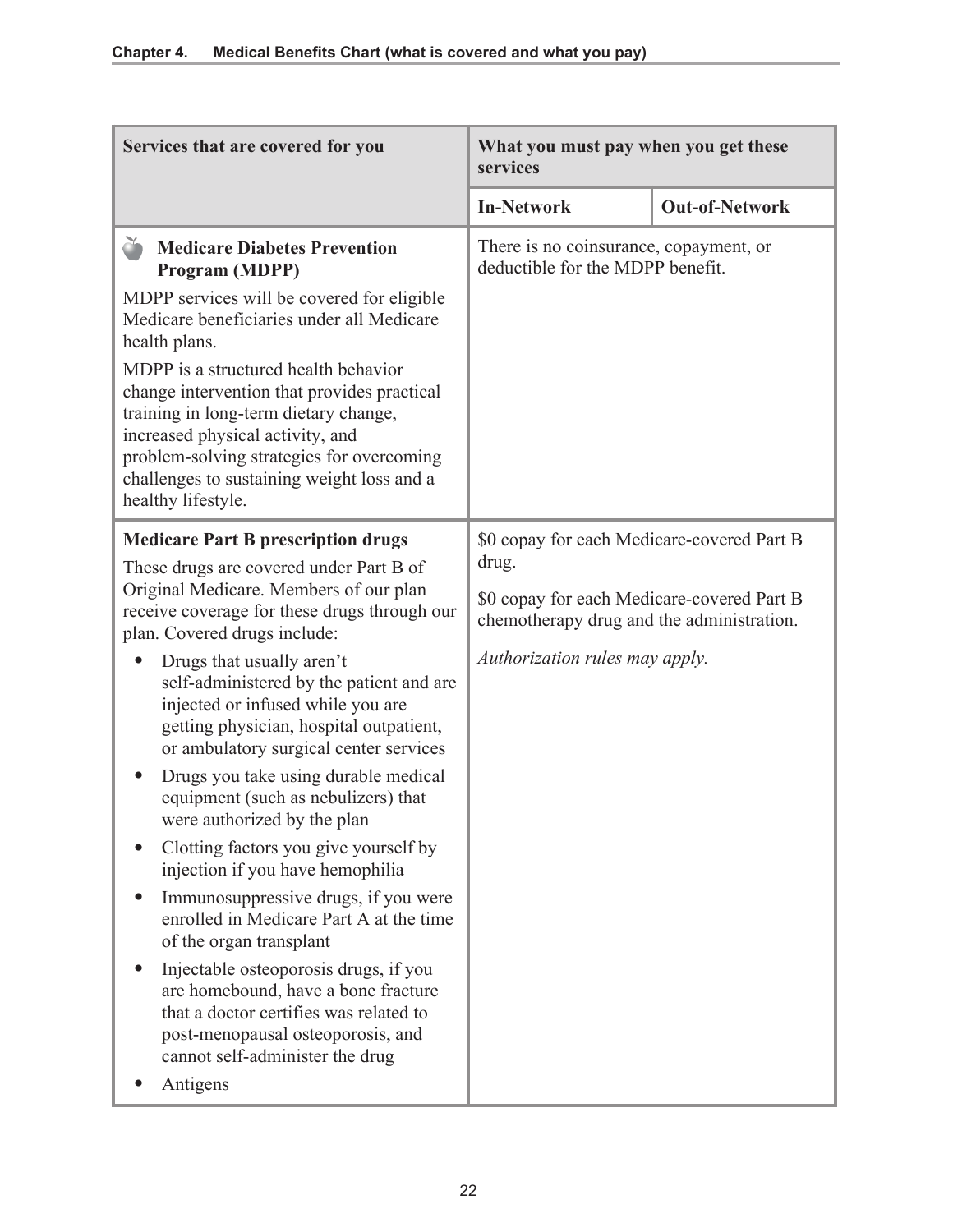| Services that are covered for you                                                                                                                                                                                                                                                                     | What you must pay when you get these<br>services                                                      |                       |
|-------------------------------------------------------------------------------------------------------------------------------------------------------------------------------------------------------------------------------------------------------------------------------------------------------|-------------------------------------------------------------------------------------------------------|-----------------------|
|                                                                                                                                                                                                                                                                                                       | <b>In-Network</b>                                                                                     | <b>Out-of-Network</b> |
| <b>Medicare Part B prescription drugs</b><br>(continued)                                                                                                                                                                                                                                              |                                                                                                       |                       |
| Certain oral anti-cancer drugs and<br>anti-nausea drugs                                                                                                                                                                                                                                               |                                                                                                       |                       |
| Certain drugs for home dialysis,<br>$\bullet$<br>including heparin, the antidote for<br>heparin when medically necessary,<br>topical anesthetics, and erythropoiesis-<br>stimulating agents (such as Epogen <sup>®</sup> ,<br>Procrit®, Epoetin Alfa, Aranesp®, or<br>Darbepoetin Alfa)               |                                                                                                       |                       |
| Intravenous Immune Globulin for the<br>$\bullet$<br>home treatment of primary immune<br>deficiency diseases                                                                                                                                                                                           |                                                                                                       |                       |
| The following link will take you to a list of<br>Part B Drugs that may be subject to Step<br>Therapy:<br>www.VermontBlueAdvantage.com/<br>member-resources                                                                                                                                            |                                                                                                       |                       |
| We also cover some vaccines under our<br>Part B and Part D prescription drug benefit.                                                                                                                                                                                                                 |                                                                                                       |                       |
| Chapter 5 of your Evidence of Coverage<br>explains the Part D prescription drug<br>benefit, including rules you must follow to<br>have prescriptions covered. What you pay<br>for your Part D prescription drugs through<br>our plan is explained in Chapter 6 of your<br>Evidence of Coverage below. |                                                                                                       |                       |
| Obesity screening and therapy to<br>promote sustained weight loss<br>If you have a body mass index of 30 or<br>more, we cover intensive counseling to help<br>you lose weight. This counseling is covered<br>if you get it in a primary care setting, where<br>it can be coordinated with your        | There is no coinsurance, copayment, or<br>deductible for preventive obesity screening<br>and therapy. |                       |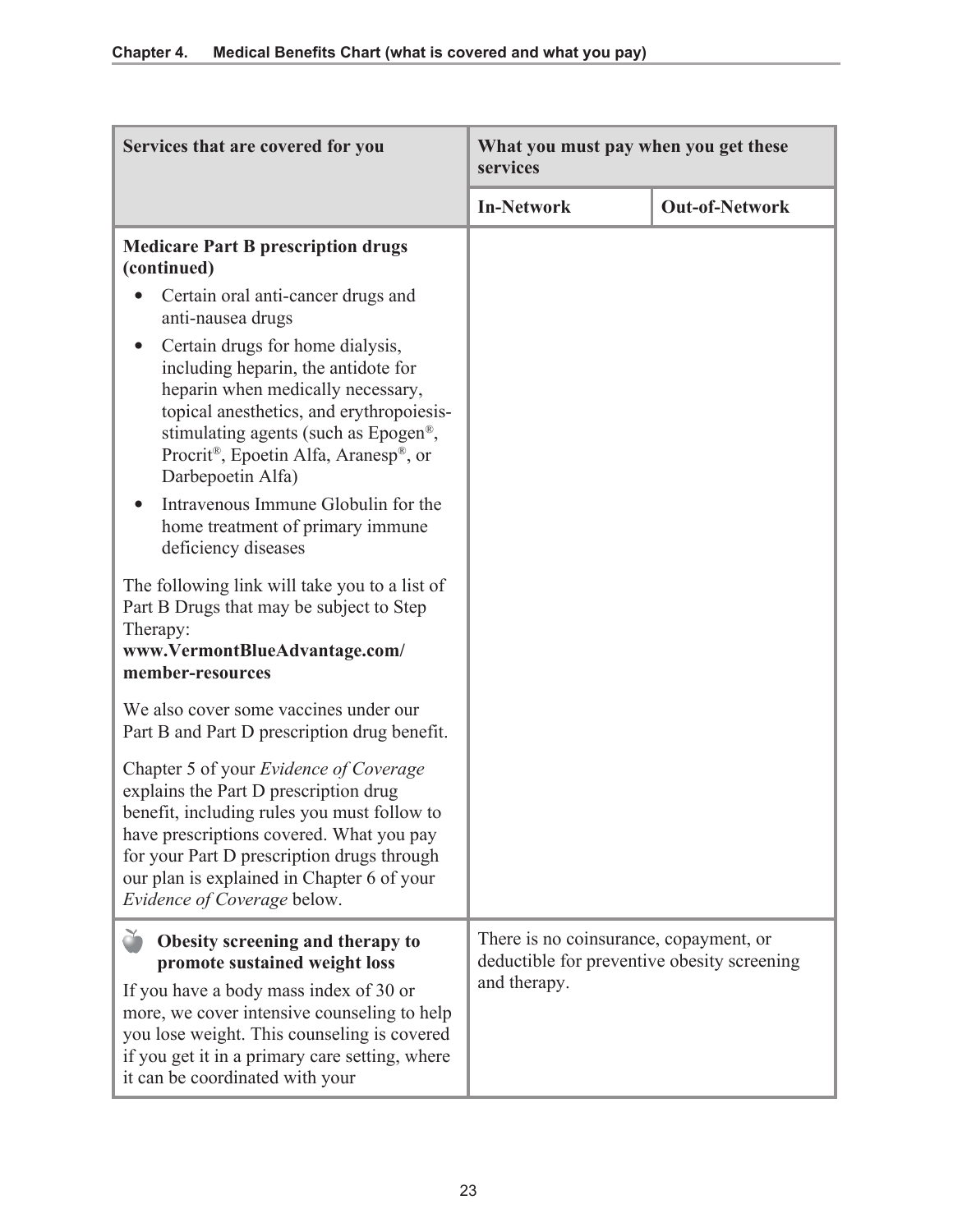| Services that are covered for you                                                                                                                                                             | What you must pay when you get these<br>services                         |                                                |
|-----------------------------------------------------------------------------------------------------------------------------------------------------------------------------------------------|--------------------------------------------------------------------------|------------------------------------------------|
|                                                                                                                                                                                               | <b>In-Network</b>                                                        | <b>Out-of-Network</b>                          |
| Obesity screening and therapy to<br>promote sustained weight loss<br>(continued)<br>comprehensive prevention plan. Talk to<br>your primary care doctor or practitioner to<br>find out more.   |                                                                          |                                                |
| <b>Opioid treatment program services</b>                                                                                                                                                      | \$0 copay for each covered opioid treatment                              |                                                |
| Members of our plan with opioid use<br>disorder (OUD) can receive coverage of<br>services to treat OUD through an Opioid<br>Treatment Program (OTP) which includes<br>the following services: | service.                                                                 |                                                |
| U.S. Food and Drug Administration<br>(FDA)-approved opioid agonist and<br>antagonist medication-assisted treatment<br>(MAT) medications.                                                      |                                                                          |                                                |
| Dispensing and administration of MAT<br>medications (if applicable)                                                                                                                           |                                                                          |                                                |
| Substance use counseling                                                                                                                                                                      |                                                                          |                                                |
| Individual and group therapy                                                                                                                                                                  |                                                                          |                                                |
| Toxicology testing                                                                                                                                                                            |                                                                          |                                                |
| Intake activities                                                                                                                                                                             |                                                                          |                                                |
| Periodic assessments                                                                                                                                                                          |                                                                          |                                                |
| <b>Outpatient diagnostic tests and</b><br>therapeutic services and supplies                                                                                                                   | \$0 for Medicare-covered X-rays and<br>diagnostic radiological services. |                                                |
| Covered services include, but are not limited<br>to:                                                                                                                                          | \$0 copay for Medicare-covered therapeutic<br>radiological services.     |                                                |
| X-rays                                                                                                                                                                                        | \$0 copay for blood.                                                     |                                                |
| Radiation (radium and isotope) therapy<br>including technician materials and<br>supplies                                                                                                      | \$0 copay for outpatient diagnostic procedures<br>and tests.             |                                                |
| Surgical supplies, such as dressings                                                                                                                                                          |                                                                          | \$0 copay for Medicare-covered lab services in |
| Splints, casts, and other devices used to<br>reduce fractures and dislocations                                                                                                                | a non-hospital lab.                                                      |                                                |
| Laboratory tests                                                                                                                                                                              |                                                                          |                                                |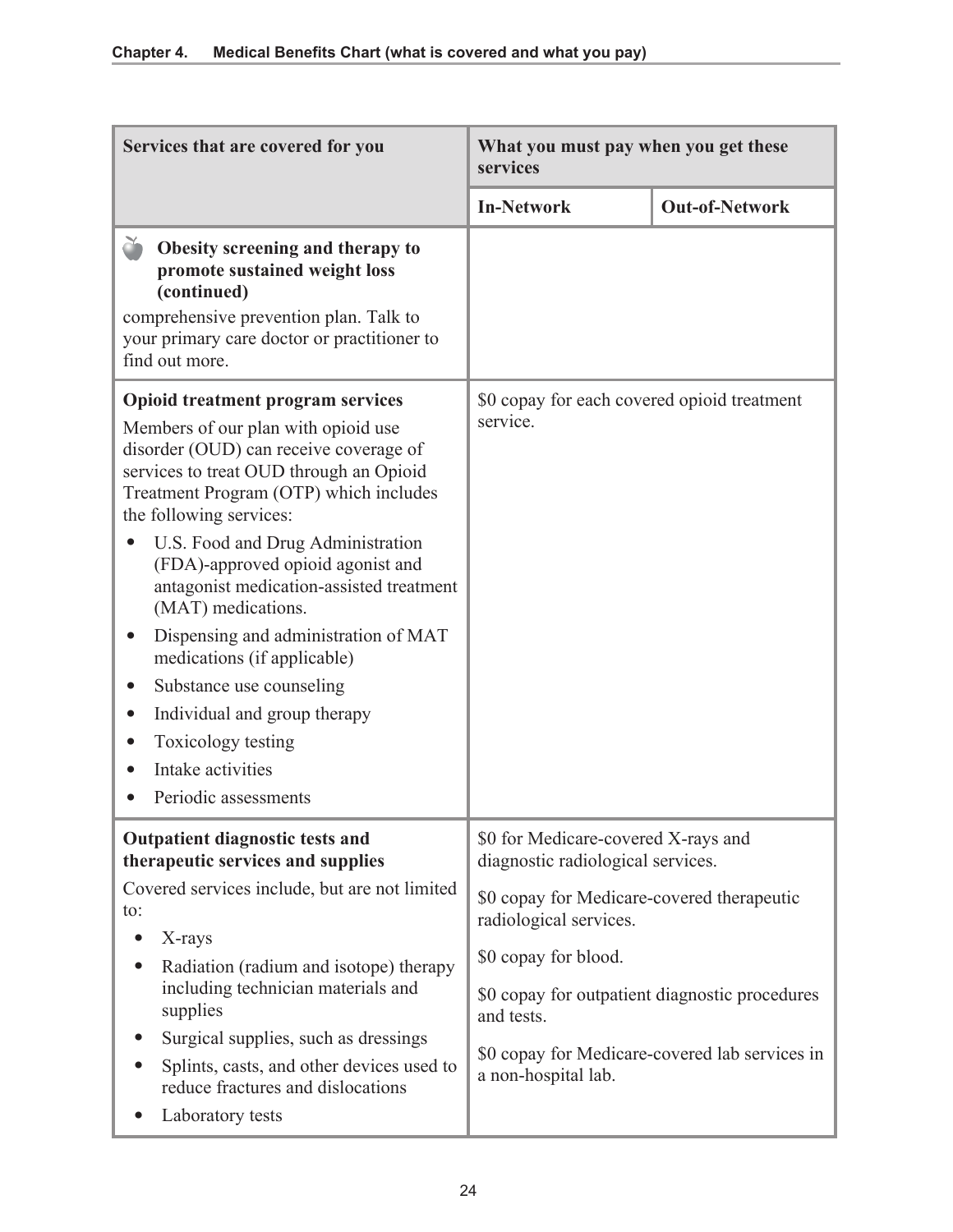| Services that are covered for you                                                                                                                                                                                                                                                                                                                                                                                                                                                                                                                                                                                                                                                                                                                                                                  | What you must pay when you get these<br>services    |                                                |
|----------------------------------------------------------------------------------------------------------------------------------------------------------------------------------------------------------------------------------------------------------------------------------------------------------------------------------------------------------------------------------------------------------------------------------------------------------------------------------------------------------------------------------------------------------------------------------------------------------------------------------------------------------------------------------------------------------------------------------------------------------------------------------------------------|-----------------------------------------------------|------------------------------------------------|
|                                                                                                                                                                                                                                                                                                                                                                                                                                                                                                                                                                                                                                                                                                                                                                                                    | <b>In-Network</b>                                   | <b>Out-of-Network</b>                          |
| <b>Outpatient diagnostic tests and</b><br>therapeutic services and supplies<br>(continued)<br>$Blood$ – including storage and<br>administration. Coverage of whole<br>blood and packed red cells begins with<br>the first pint of blood that you need.<br>All other components of blood are<br>covered beginning with the first pint<br>used.<br>Other outpatient diagnostic tests                                                                                                                                                                                                                                                                                                                                                                                                                 | a hospital setting.                                 | \$0 copay for Medicare-covered lab services in |
| <b>Outpatient hospital observation</b><br>Observation services are hospital outpatient<br>services given to determine if you need to be<br>admitted as an inpatient or can be<br>discharged.<br>For outpatient hospital observation services<br>to be covered, they must meet the Medicare<br>criteria and be considered reasonable and<br>necessary. Observation services are covered<br>only when provided by the order of a<br>physician or another individual authorized<br>by state licensure law and hospital staff<br>bylaws to admit patients to the hospital or<br>order outpatient tests.<br><b>Note:</b> Unless the provider has written an<br>order to admit you as an inpatient to the<br>hospital, you are an outpatient and pay the<br>cost sharing amounts for outpatient hospital | \$0 copay Medicare-covered observation<br>services. |                                                |
| services. Even if you stay in the hospital<br>overnight, you might still be considered an<br>"outpatient." If you are not sure if you are<br>an outpatient, you should ask the hospital<br>staff.<br>You can also find more information in a<br>Medicare fact sheet called "Are You a<br>Hospital Inpatient or Outpatient? If You<br>Have Medicare – Ask!" This fact sheet is                                                                                                                                                                                                                                                                                                                                                                                                                      |                                                     |                                                |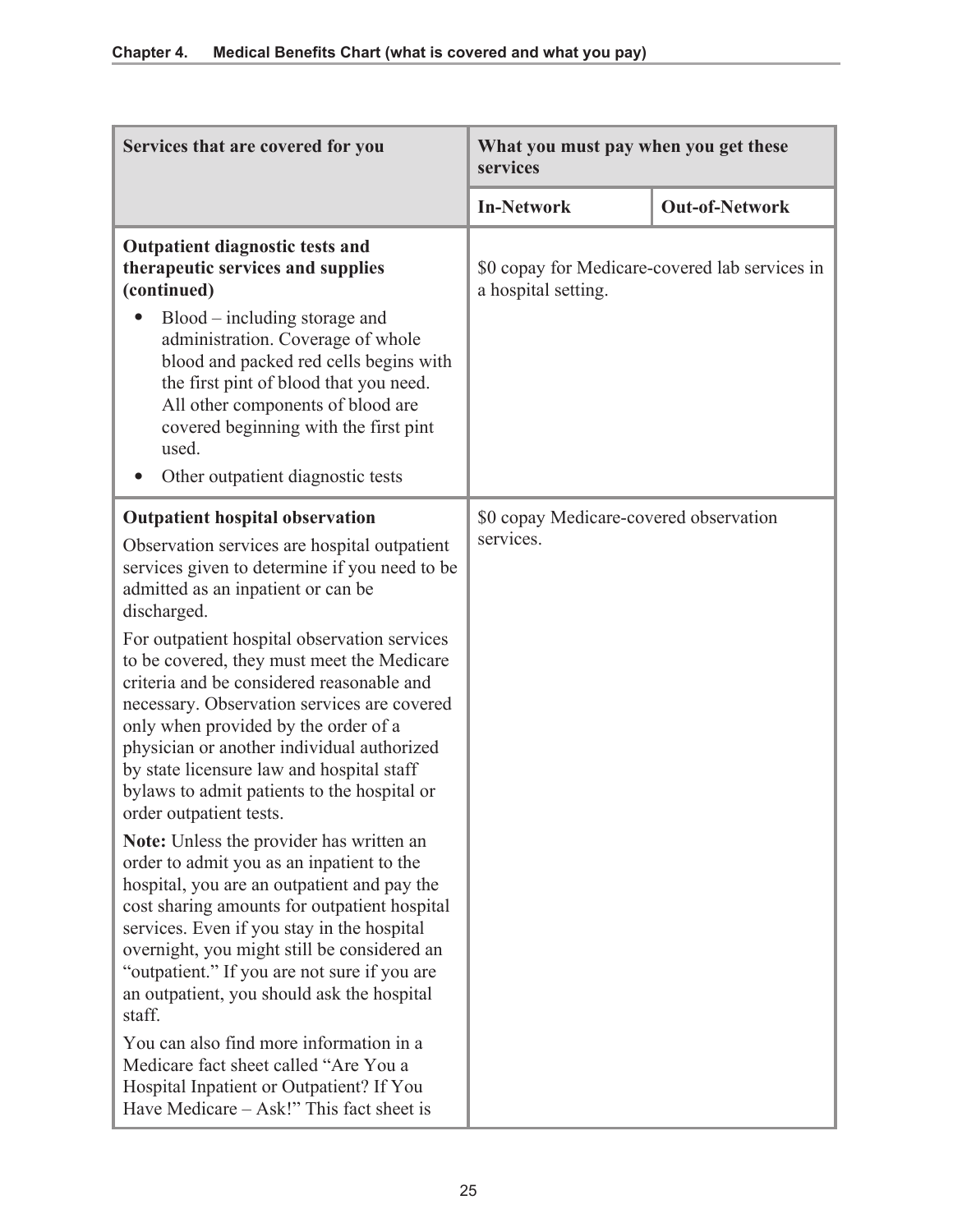| Services that are covered for you                                                                                                                                                                                                                                                                                               | What you must pay when you get these<br>services                                                                   |                       |
|---------------------------------------------------------------------------------------------------------------------------------------------------------------------------------------------------------------------------------------------------------------------------------------------------------------------------------|--------------------------------------------------------------------------------------------------------------------|-----------------------|
|                                                                                                                                                                                                                                                                                                                                 | <b>In-Network</b>                                                                                                  | <b>Out-of-Network</b> |
| <b>Outpatient hospital observation</b><br>(continued)<br>available on the Web at<br>www.medicare.gov/Pubs/pdf/11435-Are-<br>You-an-Inpatient-or-Outpatient.pdf or by<br>calling 1-800-MEDICARE<br>(1-800-633-4227). TTY users call<br>1-877-486-2048. You can call these<br>numbers for free, 24 hours a day, 7 days a<br>week. |                                                                                                                    |                       |
| <b>Outpatient hospital services</b>                                                                                                                                                                                                                                                                                             | \$0 copay for Medicare-covered outpatient<br>hospital surgical services.                                           |                       |
| We cover medically-necessary services you<br>get in the outpatient department of a hospital<br>for diagnosis or treatment of an illness or<br>injury.                                                                                                                                                                           | \$0 copay for all other Medicare-covered<br>outpatient hospital services.                                          |                       |
| Covered services include, but are not limited<br>to:<br>Services in an emergency department<br>$\bullet$                                                                                                                                                                                                                        | \$0 copay for high-tech Medicare-covered<br>diagnostic radiological services such as CT,<br>MRI, MRA and PET.      |                       |
| or outpatient clinic, such as observation<br>services or outpatient surgery                                                                                                                                                                                                                                                     | \$0 copay for Medicare-covered lab services.                                                                       |                       |
| Laboratory and diagnostic tests billed<br>$\bullet$<br>by the hospital                                                                                                                                                                                                                                                          | \$0 copay for Medicare-covered surgery in an<br>ambulatory surgical center.                                        |                       |
| Mental health care, including care in a<br>partial-hospitalization program, if a<br>doctor certifies that inpatient treatment<br>would be required without it                                                                                                                                                                   | \$0 copay for Medicare-covered arthroplasty<br>hip and knee surgical services in an<br>ambulatory surgical center. |                       |
| X-rays and other radiology services<br>billed by the hospital                                                                                                                                                                                                                                                                   | Authorization rules may apply.                                                                                     |                       |
| Medical supplies such as splints and<br>casts                                                                                                                                                                                                                                                                                   |                                                                                                                    |                       |
| Certain drugs and biologicals that you<br>can't give yourself                                                                                                                                                                                                                                                                   |                                                                                                                    |                       |
| Note: Unless the provider has written an<br>order to admit you as an inpatient to the<br>hospital, you are an outpatient and pay the<br>cost sharing amounts for outpatient hospital<br>services. Even if you stay in the hospital                                                                                              |                                                                                                                    |                       |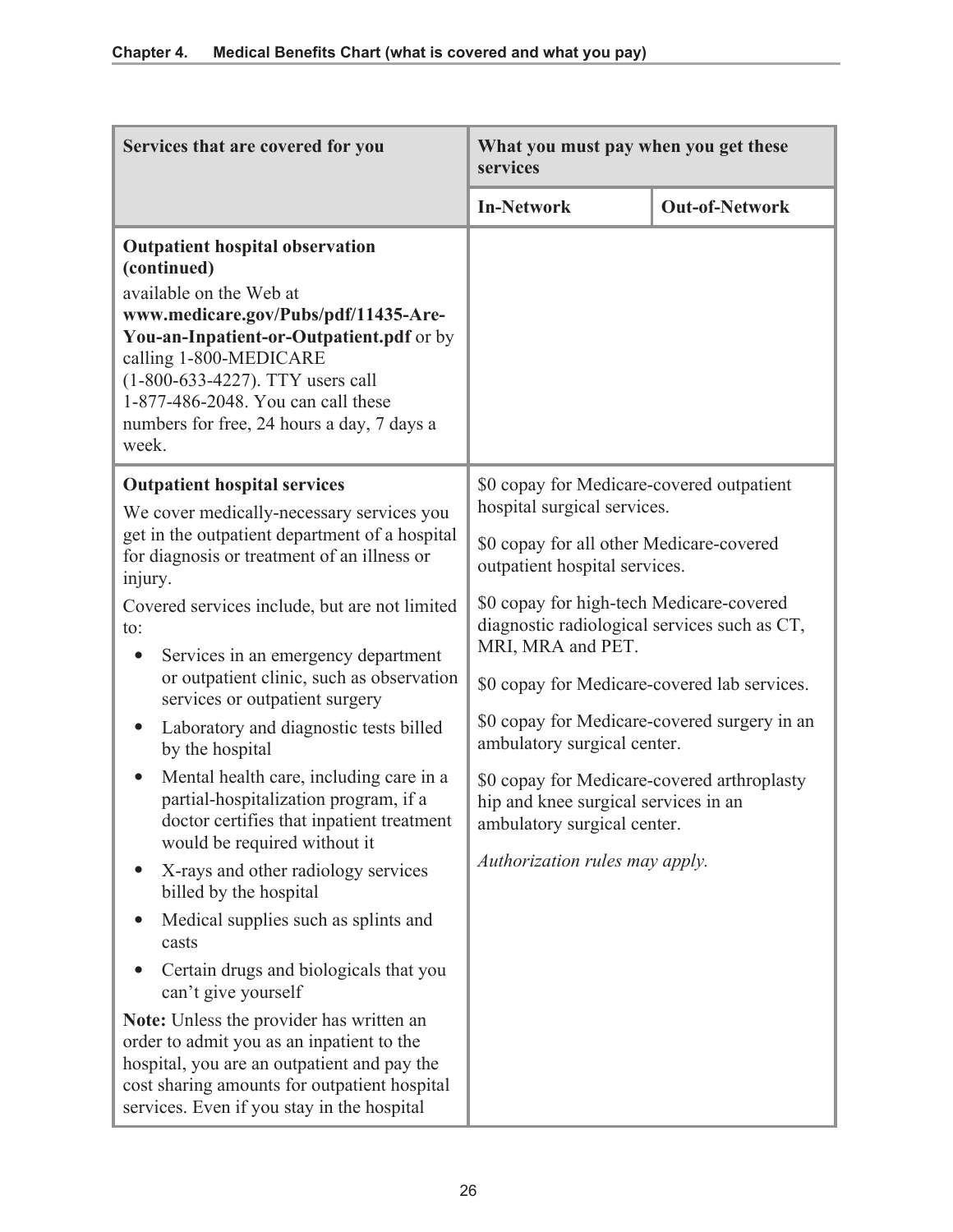| What you must pay when you get these<br>services                                                                                                                                                       |                       |
|--------------------------------------------------------------------------------------------------------------------------------------------------------------------------------------------------------|-----------------------|
| <b>In-Network</b>                                                                                                                                                                                      | <b>Out-of-Network</b> |
|                                                                                                                                                                                                        |                       |
| \$0 copay for each Medicare-covered                                                                                                                                                                    |                       |
| outpatient individual or group therapy visit.<br>\$0 copay for Medicare-covered mental health<br>care individual or group therapy visit<br>provided via telehealth.                                    |                       |
| \$0 copay for each Medicare-covered physical<br>therapy visit up to 30 visits, including<br>evaluations.                                                                                               |                       |
| \$0 copay for each Medicare-covered<br>occupational therapy visit up to 30 visits,<br>including evaluations.<br>\$0 copay for each Medicare-covered speech<br>therapy visit up to 30 visits, including |                       |
|                                                                                                                                                                                                        | evaluations.          |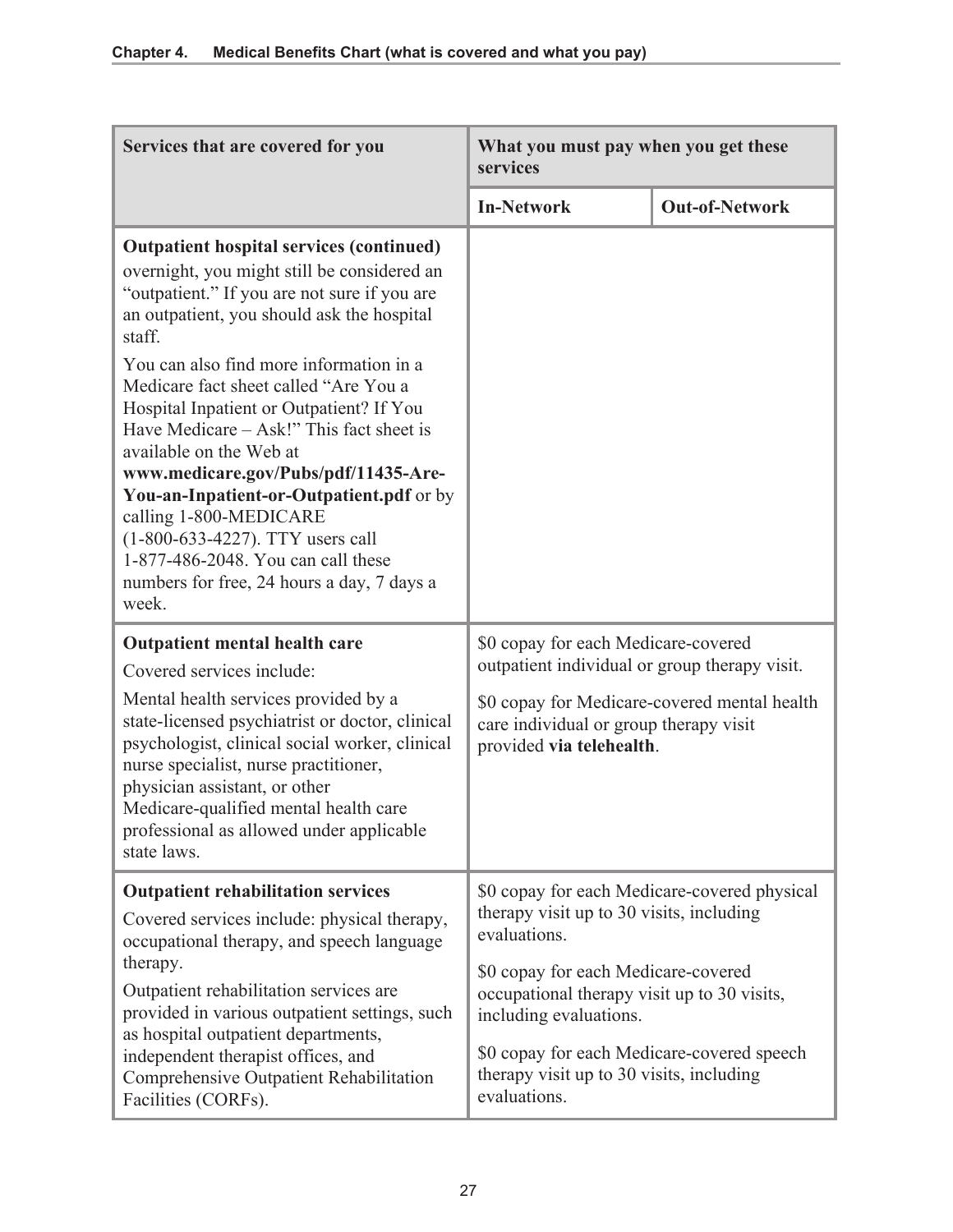| Services that are covered for you                                                                                                                                                                                                                                                                                                                                                                                                                                                                                                                                                              | What you must pay when you get these<br>services                                                                                                                                                                                                                                                    |                       |
|------------------------------------------------------------------------------------------------------------------------------------------------------------------------------------------------------------------------------------------------------------------------------------------------------------------------------------------------------------------------------------------------------------------------------------------------------------------------------------------------------------------------------------------------------------------------------------------------|-----------------------------------------------------------------------------------------------------------------------------------------------------------------------------------------------------------------------------------------------------------------------------------------------------|-----------------------|
|                                                                                                                                                                                                                                                                                                                                                                                                                                                                                                                                                                                                | <b>In-Network</b>                                                                                                                                                                                                                                                                                   | <b>Out-of-Network</b> |
| <b>Outpatient substance abuse services</b><br>Coverage is available for treatment services<br>that are provided in the outpatient<br>department of a hospital to patients who, for<br>example, have been discharged from an<br>inpatient stay for the treatment of drug<br>substance abuse or who require treatment<br>but do not require the availability and<br>intensity of services found only in the<br>inpatient hospital setting. The coverage<br>available for these services is subject to the<br>same rules generally applicable to the<br>coverage of outpatient hospital services. | \$0 copay for each Medicare-covered<br>outpatient individual or group therapy visit.<br>\$0 copay for Medicare-covered outpatient<br>substance abuse individual or group therapy<br>visit provided via telehealth.                                                                                  |                       |
| <b>Outpatient surgery, including services</b><br>provided at hospital outpatient facilities<br>and ambulatory surgical centers<br>Note: If you are having surgery in a hospital<br>facility, you should check with your<br>provider about whether you will be an<br>inpatient or outpatient. Unless the provider<br>writes an order to admit you as an inpatient<br>to the hospital, you are an outpatient and pay<br>the cost sharing amounts for outpatient<br>surgery. Even if you stay in the hospital<br>overnight, you might still be considered an<br>"outpatient."                     | \$0 copay for Medicare-covered outpatient<br>hospital surgical services.<br>\$0 copay for each Medicare-covered<br>ambulatory surgical center visit.<br>\$0 copay for Medicare-covered arthroplasty<br>knee and hip services in an ambulatory<br>surgical center.<br>Authorization rules may apply. |                       |
| <b>Partial hospitalization services</b><br>"Partial hospitalization" is a structured<br>program of active psychiatric treatment<br>provided as a hospital outpatient service, or<br>by a community mental health center, that is<br>more intense than the care received in your<br>doctor's or therapist's office and is an<br>alternative to inpatient hospitalization.                                                                                                                                                                                                                       | \$0 copay.                                                                                                                                                                                                                                                                                          |                       |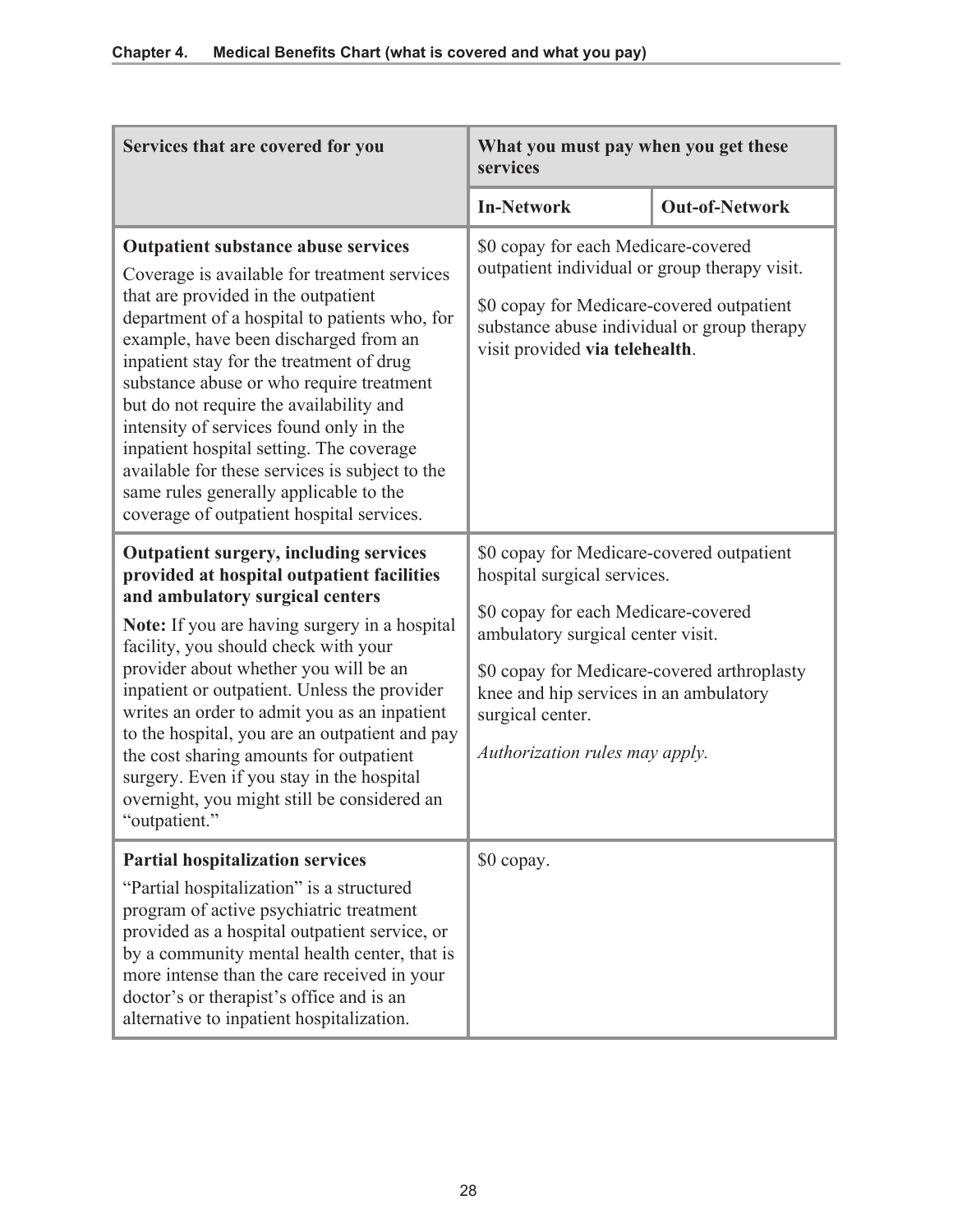| Services that are covered for you                                                                                                                                                                                                                                                                                                                                                                                                                                                                                                                                                                                                                                                                                                            | What you must pay when you get these<br>services                                                                                                                                                                                                                                                                                                                                                                                                                                                                   |                       |
|----------------------------------------------------------------------------------------------------------------------------------------------------------------------------------------------------------------------------------------------------------------------------------------------------------------------------------------------------------------------------------------------------------------------------------------------------------------------------------------------------------------------------------------------------------------------------------------------------------------------------------------------------------------------------------------------------------------------------------------------|--------------------------------------------------------------------------------------------------------------------------------------------------------------------------------------------------------------------------------------------------------------------------------------------------------------------------------------------------------------------------------------------------------------------------------------------------------------------------------------------------------------------|-----------------------|
|                                                                                                                                                                                                                                                                                                                                                                                                                                                                                                                                                                                                                                                                                                                                              | <b>In-Network</b>                                                                                                                                                                                                                                                                                                                                                                                                                                                                                                  | <b>Out-of-Network</b> |
| <b>Physician/Practitioner services, including</b><br>doctor's office visits                                                                                                                                                                                                                                                                                                                                                                                                                                                                                                                                                                                                                                                                  | \$10 copay for each Medicare-covered primary<br>care provider visit.                                                                                                                                                                                                                                                                                                                                                                                                                                               |                       |
| Covered services include:<br>Medically-necessary medical care or<br>surgery services furnished in a<br>physician's office, certified ambulatory<br>surgical center, hospital outpatient<br>department, or any other location<br>Consultation, diagnosis, and treatment<br>by a specialist<br>Basic hearing and balance exams<br>performed by your PCP or specialist, if<br>your doctor orders it to see if you need<br>medical treatment<br>Certain telehealth services, including:<br>urgently needed services, primary care,<br>physician specialist services, individual<br>sessions for mental health specialty<br>services.<br>You have the option of getting<br>O<br>these services through an<br>in-person visit or by telehealth. If | \$10 copay for each Medicare-covered<br>specialist visit.<br>Unless listed below, your cost share for a<br>telehealth visit is the same as an in office<br>visit of the same type.<br>\$0 copay for primary care physician and<br>mental health visits via telehealth.<br>\$0 copay for Vermont Blue Advantage Online<br>Visits provided by Amwell, including urgent<br>care, mental health, and psychiatric services.<br>Authorization rules may apply to surgical<br>services furnished in a physician's office. |                       |
| you choose to get one of these<br>services by telehealth, you must<br>use a network provider who offers<br>the service by telehealth.<br>You can also use Vermont Blue<br>$\circ$<br>Advantage Online Visits to access<br>telehealth services provided by<br>Amwell for urgent care, mental<br>health, and psychiatric services by<br>visiting<br>www.VermontBlueAdvantage.<br>com/telehealth or calling<br>1-855-635-1393. TTY users call<br>711.                                                                                                                                                                                                                                                                                           |                                                                                                                                                                                                                                                                                                                                                                                                                                                                                                                    |                       |
| Some telehealth services including<br>consultation, diagnosis, and treatment                                                                                                                                                                                                                                                                                                                                                                                                                                                                                                                                                                                                                                                                 |                                                                                                                                                                                                                                                                                                                                                                                                                                                                                                                    |                       |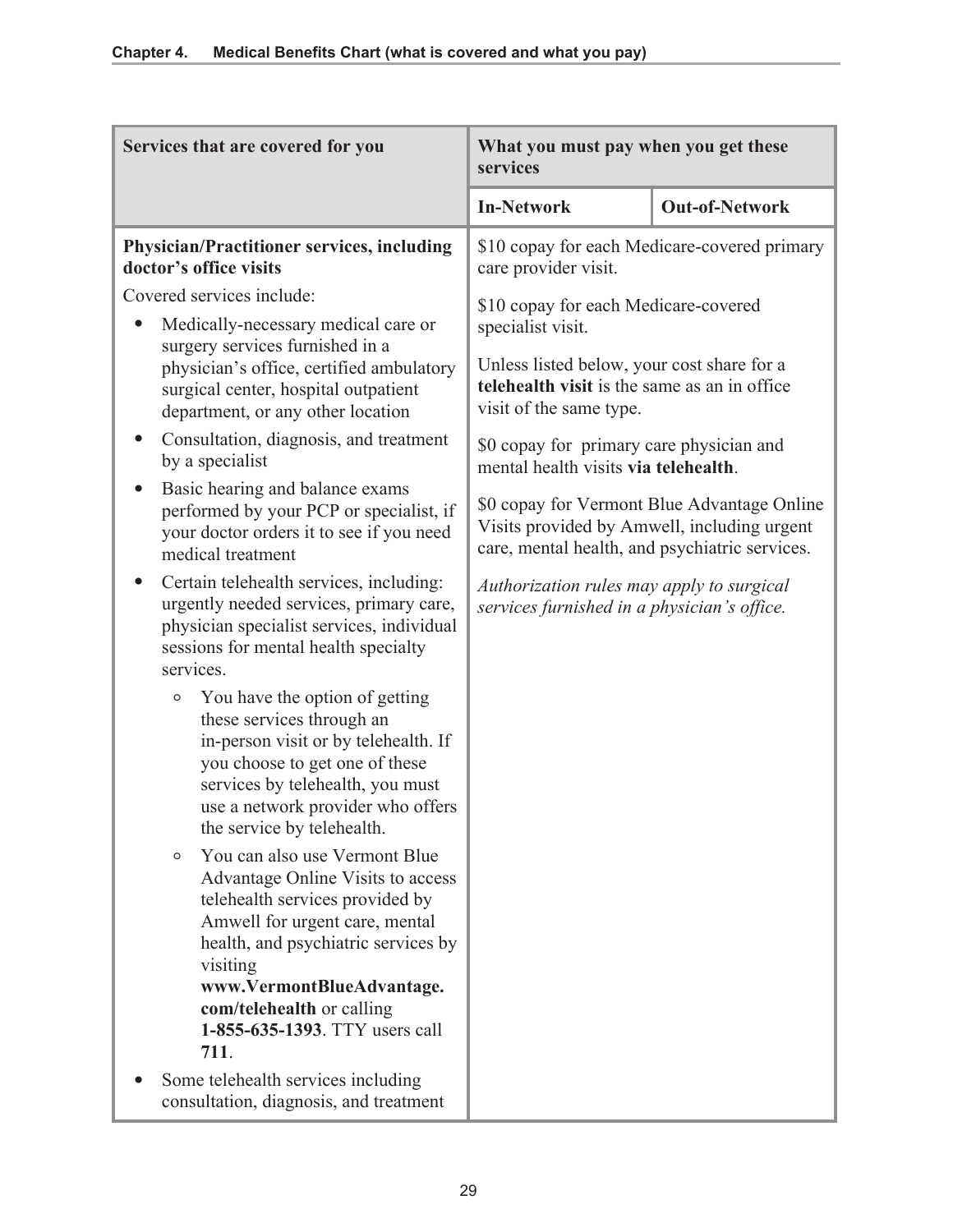| Services that are covered for you                                                                                                                                                                                                                           | What you must pay when you get these<br>services |                       |
|-------------------------------------------------------------------------------------------------------------------------------------------------------------------------------------------------------------------------------------------------------------|--------------------------------------------------|-----------------------|
|                                                                                                                                                                                                                                                             | <b>In-Network</b>                                | <b>Out-of-Network</b> |
| <b>Physician/Practitioner services, including</b><br>doctor's office visits (continued)                                                                                                                                                                     |                                                  |                       |
| by a physician or practitioner, for<br>patients in certain rural areas or other<br>places approved by Medicare.                                                                                                                                             |                                                  |                       |
| Telehealth services for monthly<br>$\bullet$<br>end-stage renal disease-related visits<br>for home dialysis members in a<br>hospital-based or critical access<br>hospital-based renal dialysis center,<br>renal dialysis facility, or the member's<br>home. |                                                  |                       |
| Telehealth services to diagnose,<br>evaluate, or treat symptoms of a stroke<br>regardless of your location.                                                                                                                                                 |                                                  |                       |
| Telehealth services for members with a<br>substance use disorder or co-occurring<br>mental health disorder, regardless of<br>their location                                                                                                                 |                                                  |                       |
| Virtual check-ins (for example, by<br>phone or video chat) with your doctor<br>for $5-10$ minutes if:                                                                                                                                                       |                                                  |                       |
| You're not a new patient and<br>$\circ$                                                                                                                                                                                                                     |                                                  |                       |
| The check-in isn't related to an<br>$\circ$<br>office visit in the past 7 days and                                                                                                                                                                          |                                                  |                       |
| The check-in doesn't lead to an<br>$\circ$<br>office visit within 24 hours or the<br>soonest available appointment.                                                                                                                                         |                                                  |                       |
| Evaluation of video and/or images you<br>send to your doctor, and interpretation<br>and follow-up by your doctor within 24<br>hours if:                                                                                                                     |                                                  |                       |
| You're not a new patient and<br>$\circ$                                                                                                                                                                                                                     |                                                  |                       |
| The evaluation isn't related to an<br>$\circ$<br>office visit in the past 7 days and                                                                                                                                                                        |                                                  |                       |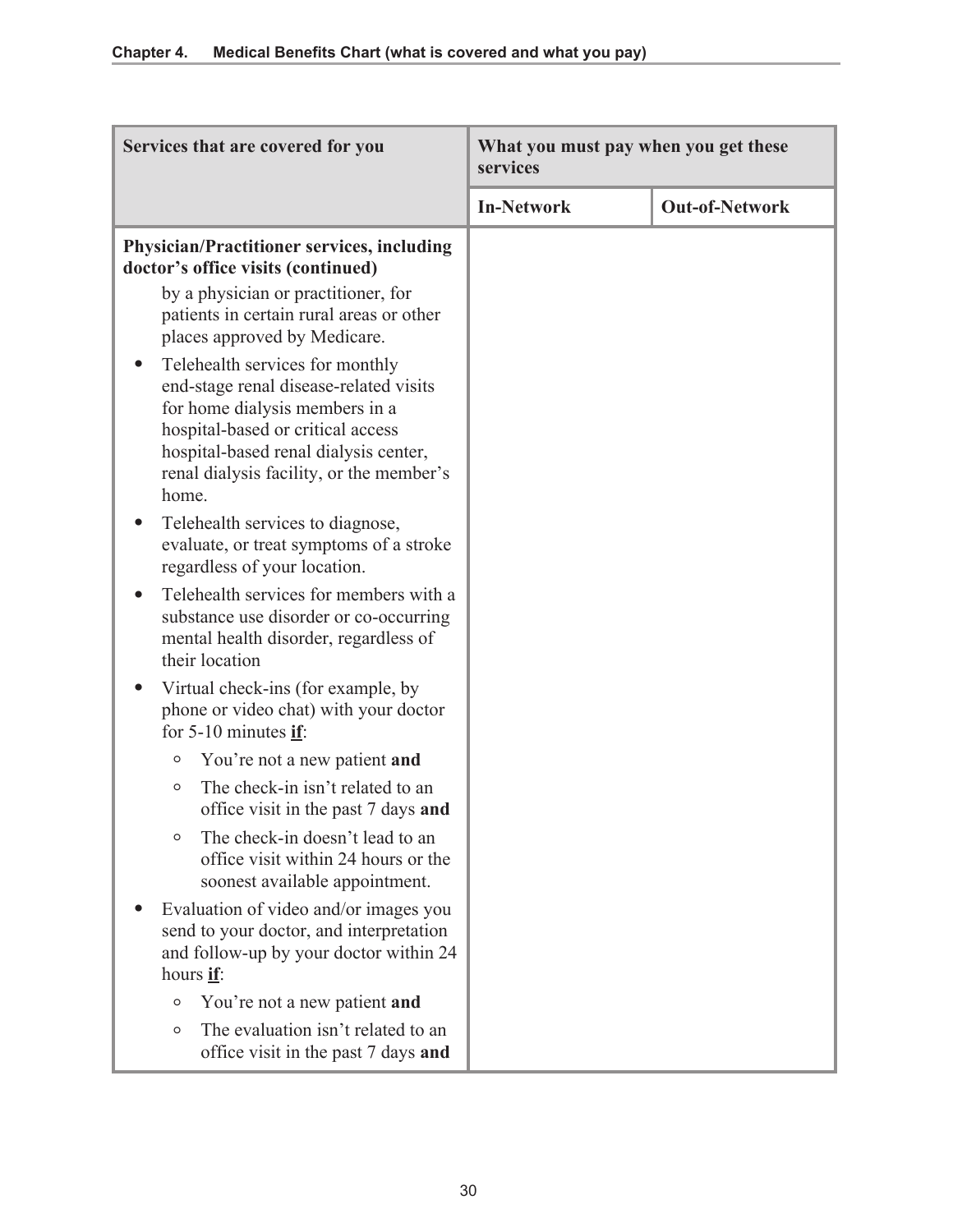| Services that are covered for you                                                                                                                                                                                                                                                                                                      | What you must pay when you get these<br>services |                       |
|----------------------------------------------------------------------------------------------------------------------------------------------------------------------------------------------------------------------------------------------------------------------------------------------------------------------------------------|--------------------------------------------------|-----------------------|
|                                                                                                                                                                                                                                                                                                                                        | <b>In-Network</b>                                | <b>Out-of-Network</b> |
| <b>Physician/Practitioner services, including</b><br>doctor's office visits (continued)                                                                                                                                                                                                                                                |                                                  |                       |
| The evaluation doesn't lead to an<br>$\circ$<br>office visit within 24 hours or the<br>soonest available appointment.                                                                                                                                                                                                                  |                                                  |                       |
| Consultation your doctor has with<br>other physicians via telephone,<br>internet, or electronic health record                                                                                                                                                                                                                          |                                                  |                       |
| Second opinion by another network<br>provider prior to surgery                                                                                                                                                                                                                                                                         |                                                  |                       |
| Non-routine dental care (covered<br>services are limited to surgery of the<br>jaw or related structures, setting<br>fractures of the jaw or facial bones,<br>extraction of teeth to prepare the jaw<br>for radiation treatments of neoplastic<br>cancer disease, or services that would<br>be covered when provided by a<br>physician) |                                                  |                       |
| <b>Podiatry services</b>                                                                                                                                                                                                                                                                                                               | \$10 copay for each Medicare-covered service.    |                       |
| Covered services include:<br>Diagnosis and the medical or surgical<br>treatment of injuries and diseases of the<br>feet (such as hammer toe or heel spurs)<br>Routine foot care for members with<br>certain medical conditions affecting the                                                                                           |                                                  |                       |
| lower limbs<br>Note: For services other than office visits,<br>refer to the following sections of this benefit<br>chart for member cost-sharing:                                                                                                                                                                                       |                                                  |                       |
| Physician/Practitioner services,<br>including doctor's office visits                                                                                                                                                                                                                                                                   |                                                  |                       |
| Outpatient surgery, including services<br>provided at hospital outpatient facilities<br>and ambulatory surgical centers                                                                                                                                                                                                                |                                                  |                       |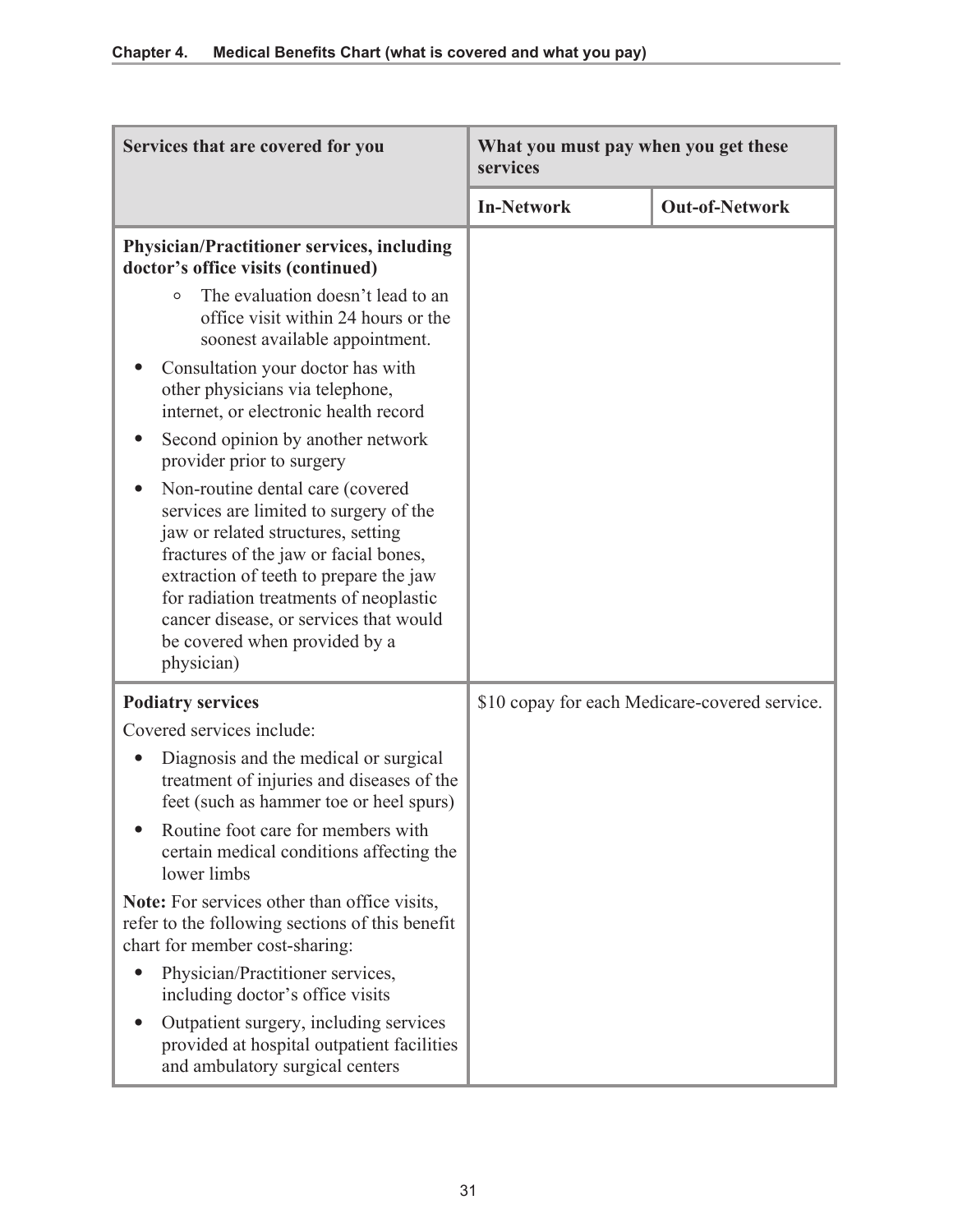| Services that are covered for you                                                                                                                                                                                                                                                                                                                                                                                                                                                                                                                                                                                                                                  | What you must pay when you get these<br>services                                                                                                                                                                                                                                                                                                       |                       |
|--------------------------------------------------------------------------------------------------------------------------------------------------------------------------------------------------------------------------------------------------------------------------------------------------------------------------------------------------------------------------------------------------------------------------------------------------------------------------------------------------------------------------------------------------------------------------------------------------------------------------------------------------------------------|--------------------------------------------------------------------------------------------------------------------------------------------------------------------------------------------------------------------------------------------------------------------------------------------------------------------------------------------------------|-----------------------|
|                                                                                                                                                                                                                                                                                                                                                                                                                                                                                                                                                                                                                                                                    | <b>In-Network</b>                                                                                                                                                                                                                                                                                                                                      | <b>Out-of-Network</b> |
| Prostate cancer screening exams<br>For men age 50 and older, covered services<br>include the following once every 12 months:<br>Digital rectal exam<br>Prostate Specific Antigen (PSA) test                                                                                                                                                                                                                                                                                                                                                                                                                                                                        | There is no coinsurance, copayment, or<br>deductible for an annual PSA test or digital<br>rectal exam.<br>If you have a medical condition, or a<br>follow-up test/exam, the procedure is<br>considered diagnostic and your contractual<br>cost sharing for Medicare-covered services<br>will apply.                                                    |                       |
| Prosthetic devices and related supplies<br>Devices (other than dental) that replace all<br>or part of a body part or function. These<br>include, but are not limited to: colostomy<br>bags and supplies directly related to<br>colostomy care, pacemakers, braces,<br>prosthetic shoes, artificial limbs, and breast<br>prostheses (including a surgical brassiere<br>after a mastectomy). Includes certain<br>supplies related to prosthetic devices, and<br>repair and/or replacement of prosthetic<br>devices. Also includes some coverage<br>following cataract removal or cataract<br>surgery $-$ see "Vision Care" later in this<br>section for more detail. | 20% coinsurance of the approved amount,<br>after deductible, for Medicare-covered<br>devices and supplies.<br>Note: You must have a prescription or a<br>Certificate of Medical Necessity from your<br>provider to obtain Durable Medical<br>Equipment (DME) or Prosthetic and Orthotic<br>(P&O) items and services.<br>Authorization rules may apply. |                       |
| <b>Pulmonary rehabilitation services</b><br>Comprehensive programs of pulmonary<br>rehabilitation are covered for members who<br>have moderate to very severe chronic<br>obstructive pulmonary disease (COPD) and<br>an order for pulmonary rehabilitation from<br>the doctor treating the chronic respiratory<br>disease.                                                                                                                                                                                                                                                                                                                                         | \$0 copay for each Medicare-covered service.                                                                                                                                                                                                                                                                                                           |                       |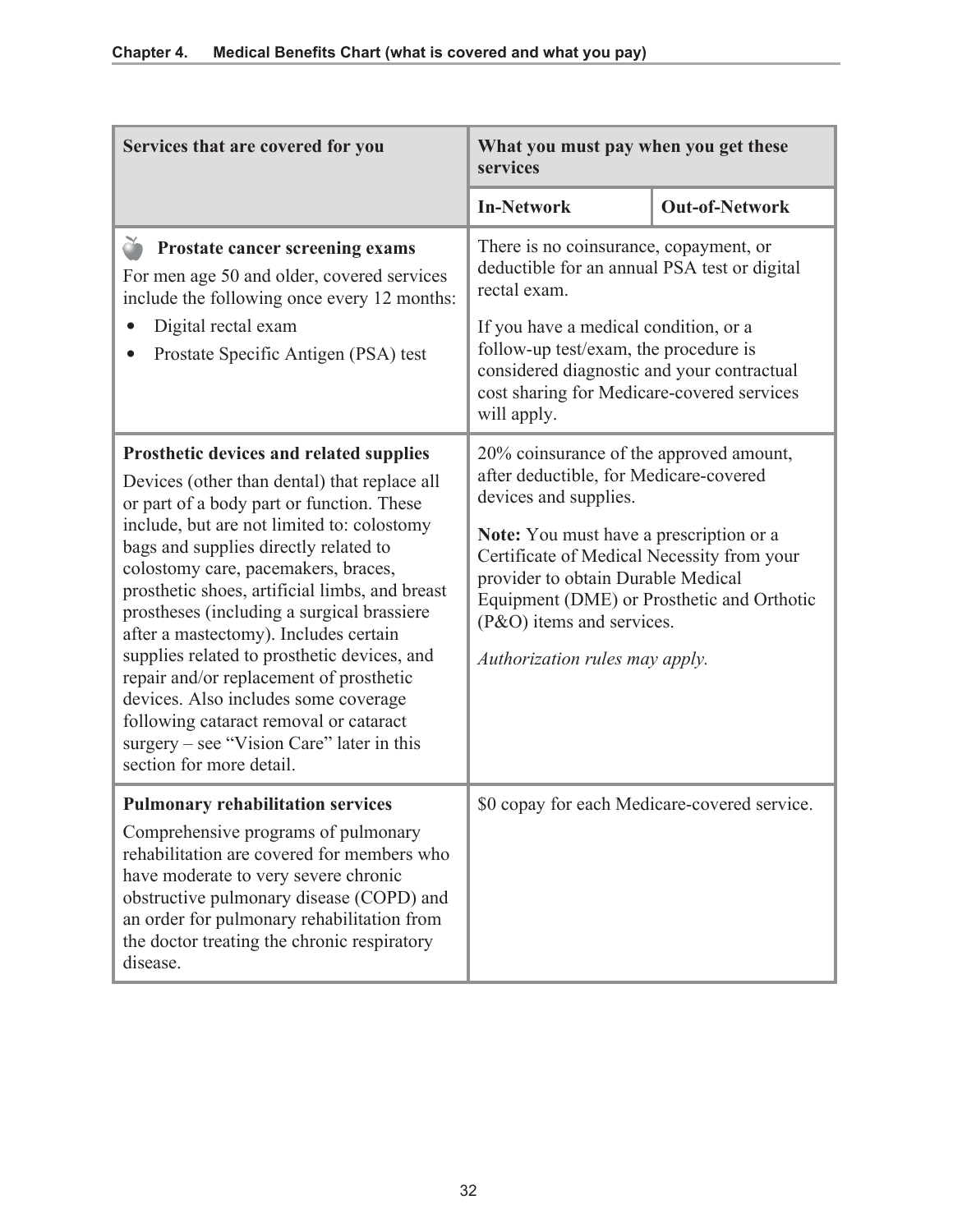| Services that are covered for you                                                                                                                                                                                                                                                                                                                                                                                                                                                                                     | What you must pay when you get these<br>services                                                                                                          |                       |
|-----------------------------------------------------------------------------------------------------------------------------------------------------------------------------------------------------------------------------------------------------------------------------------------------------------------------------------------------------------------------------------------------------------------------------------------------------------------------------------------------------------------------|-----------------------------------------------------------------------------------------------------------------------------------------------------------|-----------------------|
|                                                                                                                                                                                                                                                                                                                                                                                                                                                                                                                       | <b>In-Network</b>                                                                                                                                         | <b>Out-of-Network</b> |
| Ŏ<br>Screening and counseling to reduce<br>alcohol misuse<br>We cover one alcohol misuse screening for<br>adults with Medicare (including pregnant<br>women) who misuse alcohol, but aren't<br>alcohol dependent.<br>If you screen positive for alcohol misuse,<br>you can get up to 4 brief face-to-face                                                                                                                                                                                                             | There is no coinsurance, copayment, or<br>deductible for the Medicare-covered screening<br>and counseling to reduce alcohol misuse<br>preventive benefit. |                       |
| counseling sessions per year (if you're<br>competent and alert during counseling)<br>provided by a qualified primary care doctor<br>or practitioner in a primary care setting.                                                                                                                                                                                                                                                                                                                                        |                                                                                                                                                           |                       |
| Ŏ<br>Screening for lung cancer with low<br>dose computed tomography (LDCT)<br>For qualified individuals, a LDCT is<br>covered every 12 months.                                                                                                                                                                                                                                                                                                                                                                        | There is no coinsurance, copayment, or<br>deductible for the Medicare-covered<br>counseling and shared decision making visit<br>or for the LDCT.          |                       |
| Eligible members are: people aged $55 - 77$<br>years who have no signs or symptoms of<br>lung cancer, but who have a history of<br>tobacco smoking of at least 30 pack-years<br>and who currently smoke or have quit<br>smoking within the last 15 years, who<br>receive a written order for LDCT during a<br>lung cancer screening counseling and shared<br>decision making visit that meets the<br>Medicare criteria for such visits and be<br>furnished by a physician or qualified<br>non-physician practitioner. |                                                                                                                                                           |                       |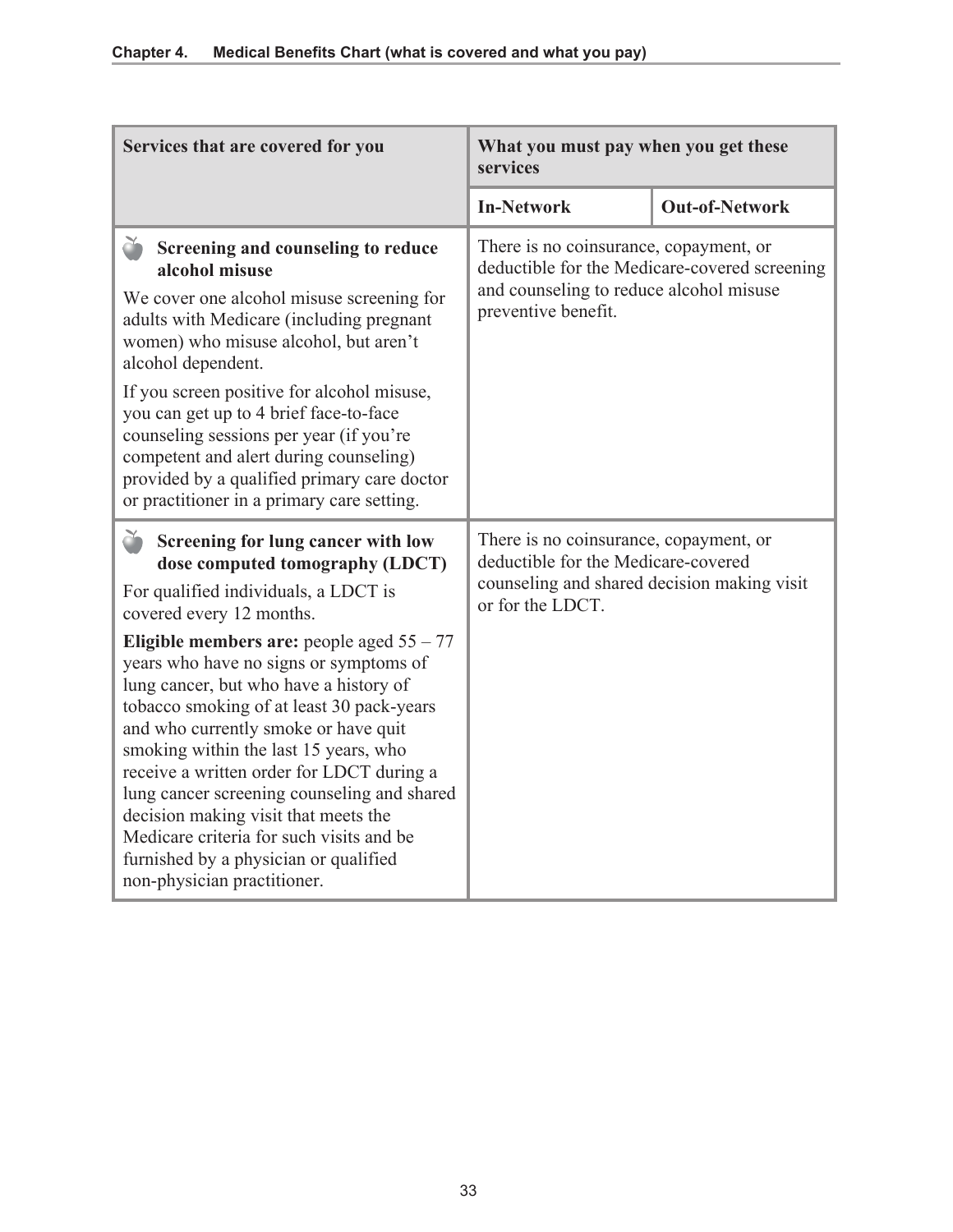| Services that are covered for you                                                                                                                                                                                                                                                                                                                                                                                                                                                                                                                                                                                                                                                                                                                                                                                                                                                                | What you must pay when you get these<br>services                                                  |                                               |
|--------------------------------------------------------------------------------------------------------------------------------------------------------------------------------------------------------------------------------------------------------------------------------------------------------------------------------------------------------------------------------------------------------------------------------------------------------------------------------------------------------------------------------------------------------------------------------------------------------------------------------------------------------------------------------------------------------------------------------------------------------------------------------------------------------------------------------------------------------------------------------------------------|---------------------------------------------------------------------------------------------------|-----------------------------------------------|
|                                                                                                                                                                                                                                                                                                                                                                                                                                                                                                                                                                                                                                                                                                                                                                                                                                                                                                  | <b>In-Network</b>                                                                                 | <b>Out-of-Network</b>                         |
| Screening for lung cancer with low<br>dose computed tomography (LDCT)<br>(continued)                                                                                                                                                                                                                                                                                                                                                                                                                                                                                                                                                                                                                                                                                                                                                                                                             |                                                                                                   |                                               |
| For LDCT lung cancer screenings after the<br>initial LDCT screening: the member must<br>receive a written order for LDCT lung<br>cancer screening, which may be furnished<br>during any appropriate visit with a physician<br>or qualified non-physician practitioner. If a<br>physician or qualified non-physician<br>practitioner elects to provide a lung cancer<br>screening counseling and shared decision<br>making visit for subsequent lung cancer<br>screenings with LDCT, the visit must meet<br>the Medicare criteria for such visits.                                                                                                                                                                                                                                                                                                                                                |                                                                                                   |                                               |
| <b>Screening for sexually transmitted</b><br>infections (STIs) and counseling to<br>prevent STIs<br>We cover sexually transmitted infection<br>(STI) screenings for chlamydia, gonorrhea,<br>syphilis, and Hepatitis B. These screenings<br>are covered for pregnant women and for<br>certain people who are at increased risk for<br>an STI when the tests are ordered by a<br>primary care provider. We cover these tests<br>once every 12 months or at certain times<br>during pregnancy.<br>We also cover up to 2 individual 20- to<br>30-minute, face-to-face high-intensity<br>behavioral counseling sessions each year for<br>sexually active adults at increased risk for<br>STIs. We will only cover these counseling<br>sessions as a preventive service if they are<br>provided by a primary care provider and<br>take place in a primary care setting, such as<br>a doctor's office. | There is no coinsurance, copayment, or<br>for STIs and counseling for STIs preventive<br>benefit. | deductible for the Medicare-covered screening |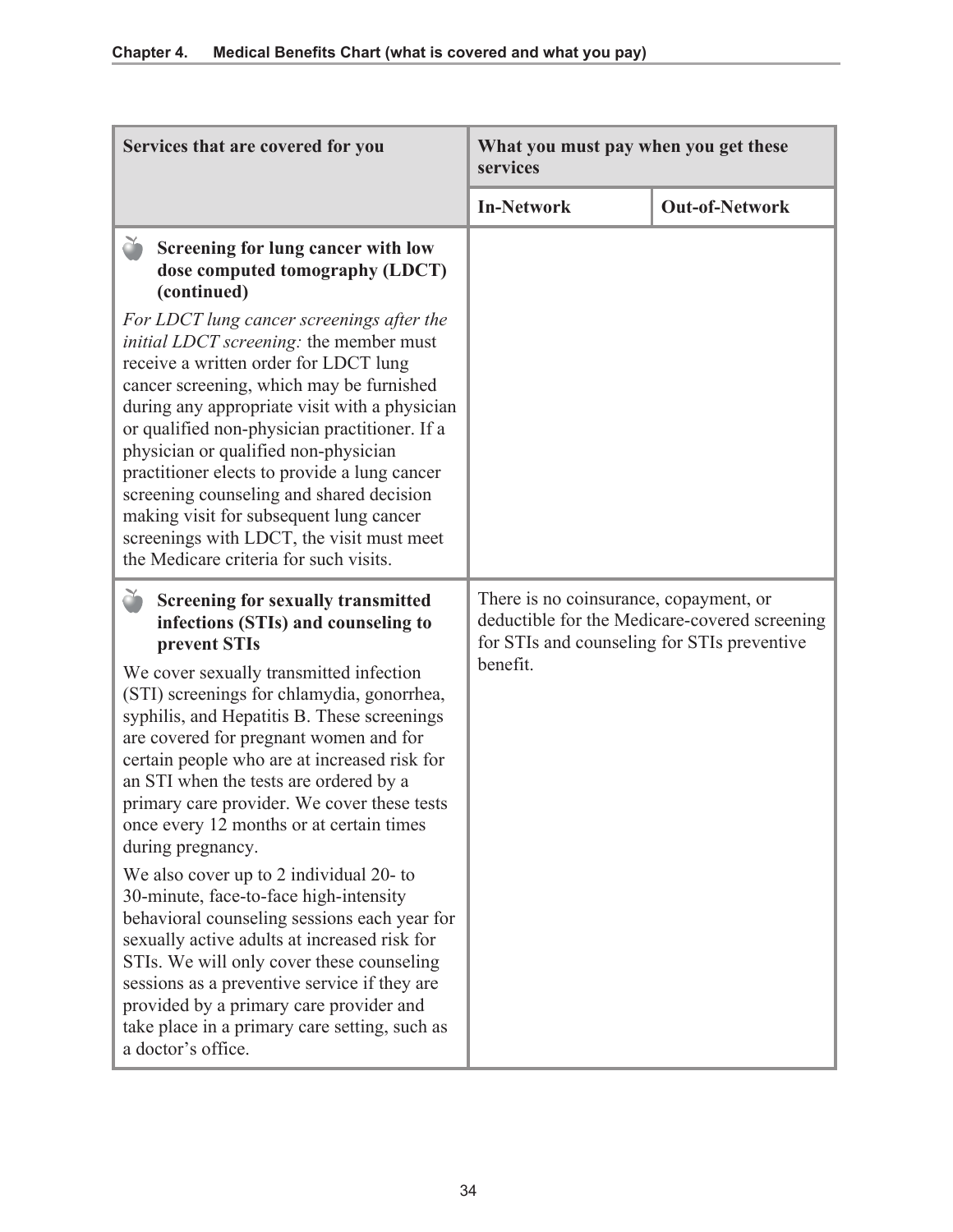| Services that are covered for you                                                                                                                                                                                                                                                                                                                                                                                                                                                                                                                                                                                                                                                                                                                   | What you must pay when you get these<br>services                                                                                                                      |                       |
|-----------------------------------------------------------------------------------------------------------------------------------------------------------------------------------------------------------------------------------------------------------------------------------------------------------------------------------------------------------------------------------------------------------------------------------------------------------------------------------------------------------------------------------------------------------------------------------------------------------------------------------------------------------------------------------------------------------------------------------------------------|-----------------------------------------------------------------------------------------------------------------------------------------------------------------------|-----------------------|
|                                                                                                                                                                                                                                                                                                                                                                                                                                                                                                                                                                                                                                                                                                                                                     | <b>In-Network</b>                                                                                                                                                     | <b>Out-of-Network</b> |
| Services to treat kidney disease<br>Covered services include:<br>Kidney disease education services to<br>teach kidney care and help members<br>make informed decisions about their<br>care. For members with stage IV<br>chronic kidney disease when referred<br>by their doctor, we cover up to six<br>sessions of kidney disease education<br>services per lifetime<br>Outpatient dialysis treatments<br>(including dialysis treatments when<br>temporarily out of the service area, as<br>explained in Chapter 3 of the Evidence<br>of Coverage)<br>Inpatient dialysis treatments (if you are<br>admitted as an inpatient to a hospital<br>for special care)<br>Self-dialysis training (includes training<br>for you and anyone helping you with | \$0 copay for Medicare-covered renal dialysis<br>services, home health care visits, equipment<br>and supplies.<br>\$0 copay for kidney disease education<br>services. |                       |
| your home dialysis treatments)<br>Home dialysis equipment and supplies                                                                                                                                                                                                                                                                                                                                                                                                                                                                                                                                                                                                                                                                              |                                                                                                                                                                       |                       |
| Certain home support services (such as,<br>when necessary, visits by trained<br>dialysis workers to check on your<br>home dialysis, to help in emergencies,<br>and check your dialysis equipment and<br>water supply)                                                                                                                                                                                                                                                                                                                                                                                                                                                                                                                               |                                                                                                                                                                       |                       |
| Certain drugs for dialysis are covered under<br>your Medicare Part B drug benefit. For<br>information about coverage for Part B<br>Drugs, please go to the section, "Medicare"<br>Part B prescription drugs."                                                                                                                                                                                                                                                                                                                                                                                                                                                                                                                                       |                                                                                                                                                                       |                       |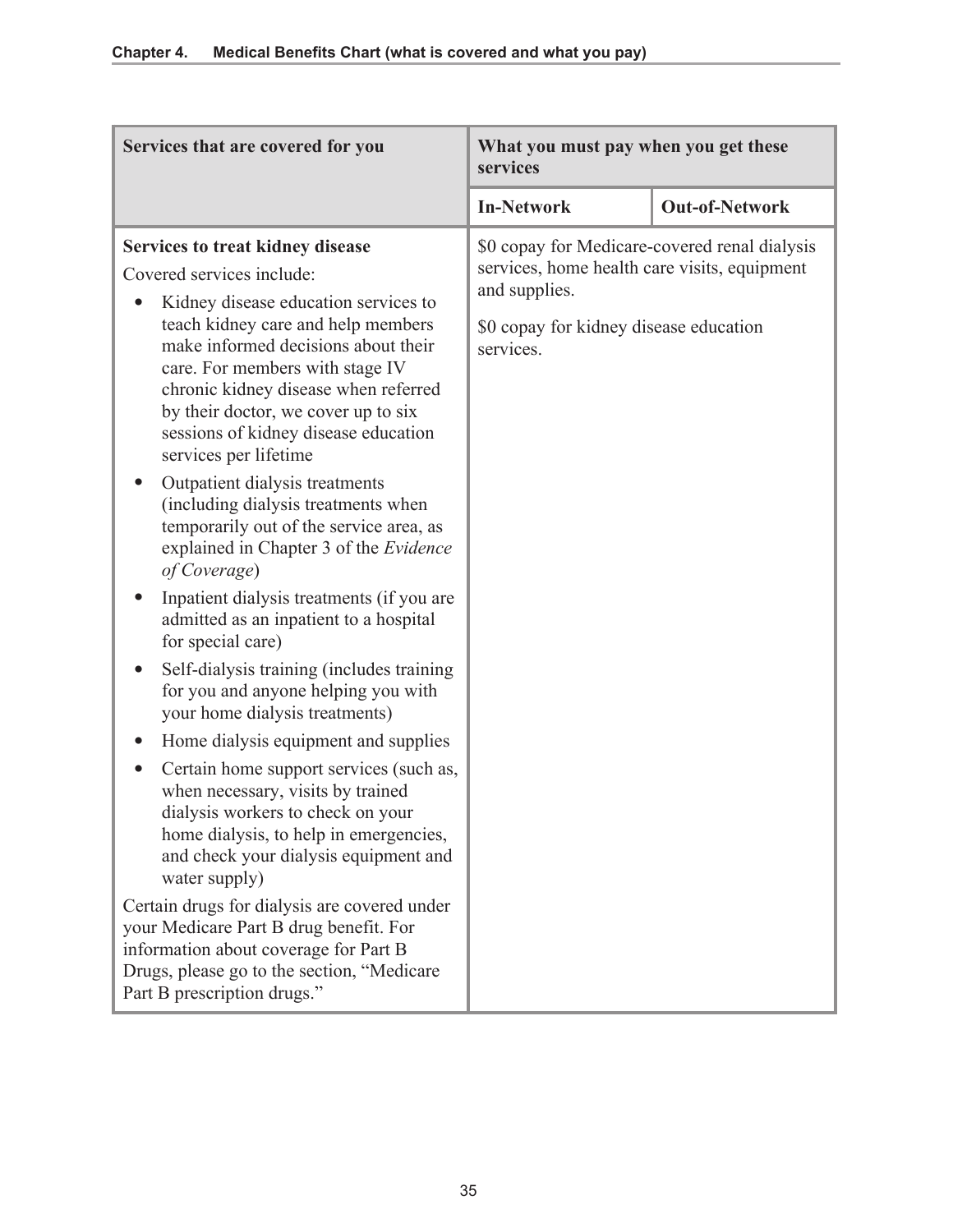| Services that are covered for you                                                                                                                                                                                                             | What you must pay when you get these<br>services |                       |
|-----------------------------------------------------------------------------------------------------------------------------------------------------------------------------------------------------------------------------------------------|--------------------------------------------------|-----------------------|
|                                                                                                                                                                                                                                               | <b>In-Network</b>                                | <b>Out-of-Network</b> |
| <b>Skilled nursing facility (SNF) care</b>                                                                                                                                                                                                    | \$0 copay per day for days 1-99.                 |                       |
| (For a definition of "skilled nursing facility<br>care," see Chapter 12 of the Evidence of                                                                                                                                                    | \$0 copay per day beyond 100 days.               |                       |
| Coverage. Skilled nursing facilities are<br>sometimes called "SNFs.")                                                                                                                                                                         | Authorization rules may apply.                   |                       |
| Covered services include but are not limited<br>to:                                                                                                                                                                                           |                                                  |                       |
| Semiprivate room (or a private room if<br>$\bullet$<br>medically necessary)                                                                                                                                                                   |                                                  |                       |
| Meals, including special diets                                                                                                                                                                                                                |                                                  |                       |
| Skilled nursing services                                                                                                                                                                                                                      |                                                  |                       |
| Physical therapy, occupational therapy,<br>$\bullet$<br>and speech therapy                                                                                                                                                                    |                                                  |                       |
| Drugs administered to you as part of<br>your plan of care (This includes<br>substances that are naturally present in<br>the body, such as blood clotting<br>factors.)                                                                         |                                                  |                       |
| Blood - including storage and<br>administration. Coverage of whole<br>blood and packed red cells begins with<br>the first pint of blood that you need.<br>All other components of blood are<br>covered beginning with the first pint<br>used. |                                                  |                       |
| Medical and surgical supplies<br>ordinarily provided by SNFs                                                                                                                                                                                  |                                                  |                       |
| Laboratory tests ordinarily provided by<br>$\bullet$<br><b>SNFs</b>                                                                                                                                                                           |                                                  |                       |
| X-rays and other radiology services<br>ordinarily provided by SNFs                                                                                                                                                                            |                                                  |                       |
| Use of appliances such as wheelchairs<br>ordinarily provided by SNFs                                                                                                                                                                          |                                                  |                       |
| Physician/Practitioner services                                                                                                                                                                                                               |                                                  |                       |
| Generally, you will get your SNF care from<br>network facilities. However, under certain<br>conditions listed below, you may be able to                                                                                                       |                                                  |                       |

ı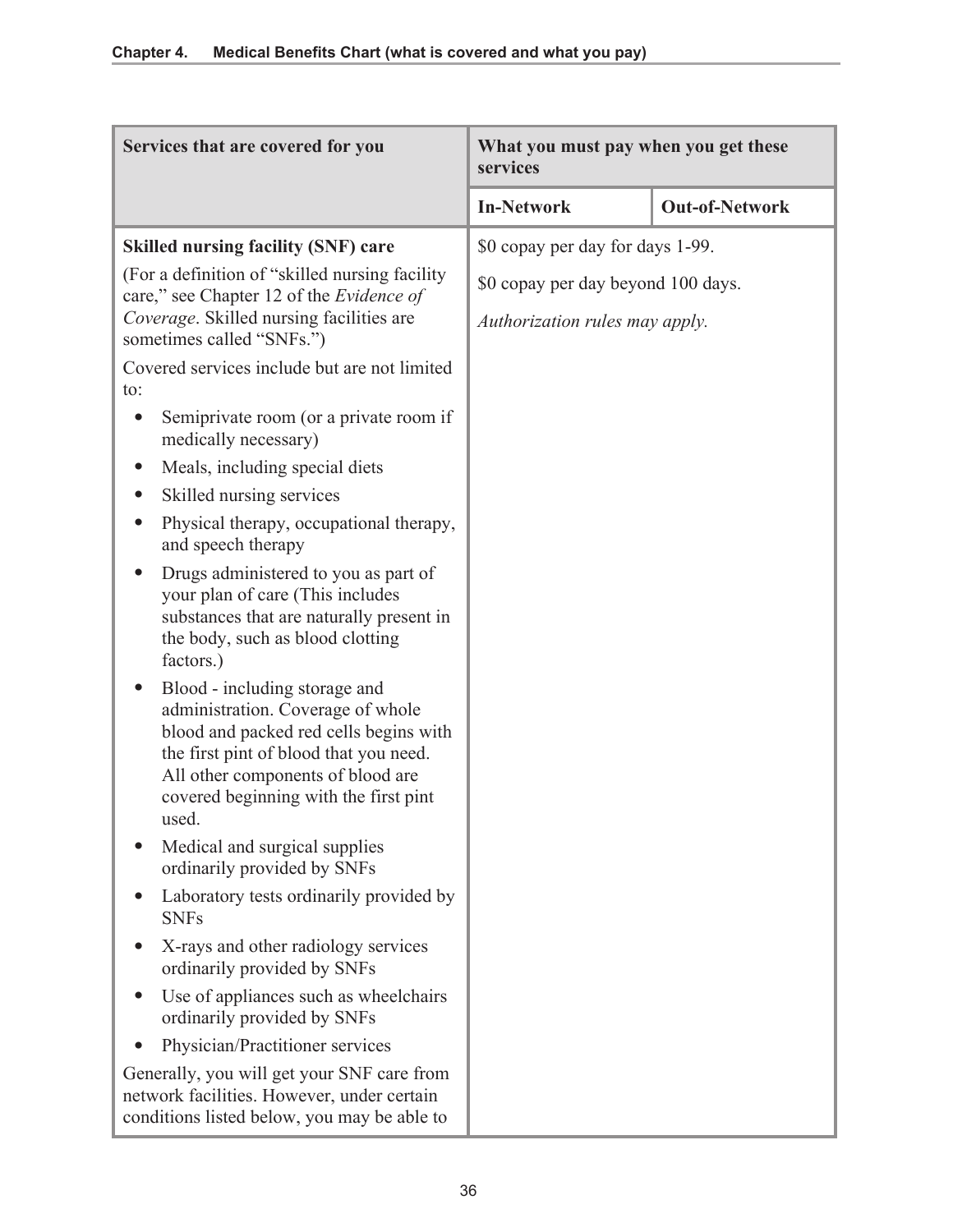| Services that are covered for you                                                                                                                                                                                                                                                                                                                                                                             | What you must pay when you get these<br>services                                                                                        |                       |
|---------------------------------------------------------------------------------------------------------------------------------------------------------------------------------------------------------------------------------------------------------------------------------------------------------------------------------------------------------------------------------------------------------------|-----------------------------------------------------------------------------------------------------------------------------------------|-----------------------|
|                                                                                                                                                                                                                                                                                                                                                                                                               | <b>In-Network</b>                                                                                                                       | <b>Out-of-Network</b> |
| <b>Skilled nursing facility (SNF) care</b><br>(continued)                                                                                                                                                                                                                                                                                                                                                     |                                                                                                                                         |                       |
| pay in-network cost sharing for a facility<br>that isn't a network provider, if the facility<br>accepts our plan's amounts for payment.                                                                                                                                                                                                                                                                       |                                                                                                                                         |                       |
| A nursing home or continuing care<br>retirement community where you were<br>living right before you went to the<br>hospital (as long as it provides skilled<br>nursing facility care)                                                                                                                                                                                                                         |                                                                                                                                         |                       |
| A SNF where your spouse is living at<br>the time you leave the hospital                                                                                                                                                                                                                                                                                                                                       |                                                                                                                                         |                       |
| č<br>Smoking and tobacco use cessation<br>(counseling to stop smoking or<br>tobacco use)                                                                                                                                                                                                                                                                                                                      | There is no coinsurance, copayment, or<br>deductible for the Medicare-covered smoking<br>and tobacco use cessation preventive benefits. |                       |
| If you use tobacco, but do not have signs or<br>symptoms of tobacco-related disease: We<br>cover two counseling quit attempts within a<br>12-month period as a preventive service<br>with no cost to you. Each counseling<br>attempt includes up to four face-to-face<br>visits.                                                                                                                              |                                                                                                                                         |                       |
| If you use tobacco and have been diagnosed<br>with a tobacco-related disease or are taking<br>medicine that may be affected by tobacco:<br>We cover cessation counseling services. We<br>cover two counseling quit attempts within a<br>12-month period, however, you will pay the<br>applicable inpatient or outpatient cost<br>sharing. Each counseling attempt includes<br>up to four face-to-face visits. |                                                                                                                                         |                       |
| <b>Supervised Exercise Therapy (SET)</b><br>SET is covered for members who have<br>symptomatic peripheral artery disease<br>$(PAD)$ .                                                                                                                                                                                                                                                                         | \$0 copay for each Medicare-covered service.                                                                                            |                       |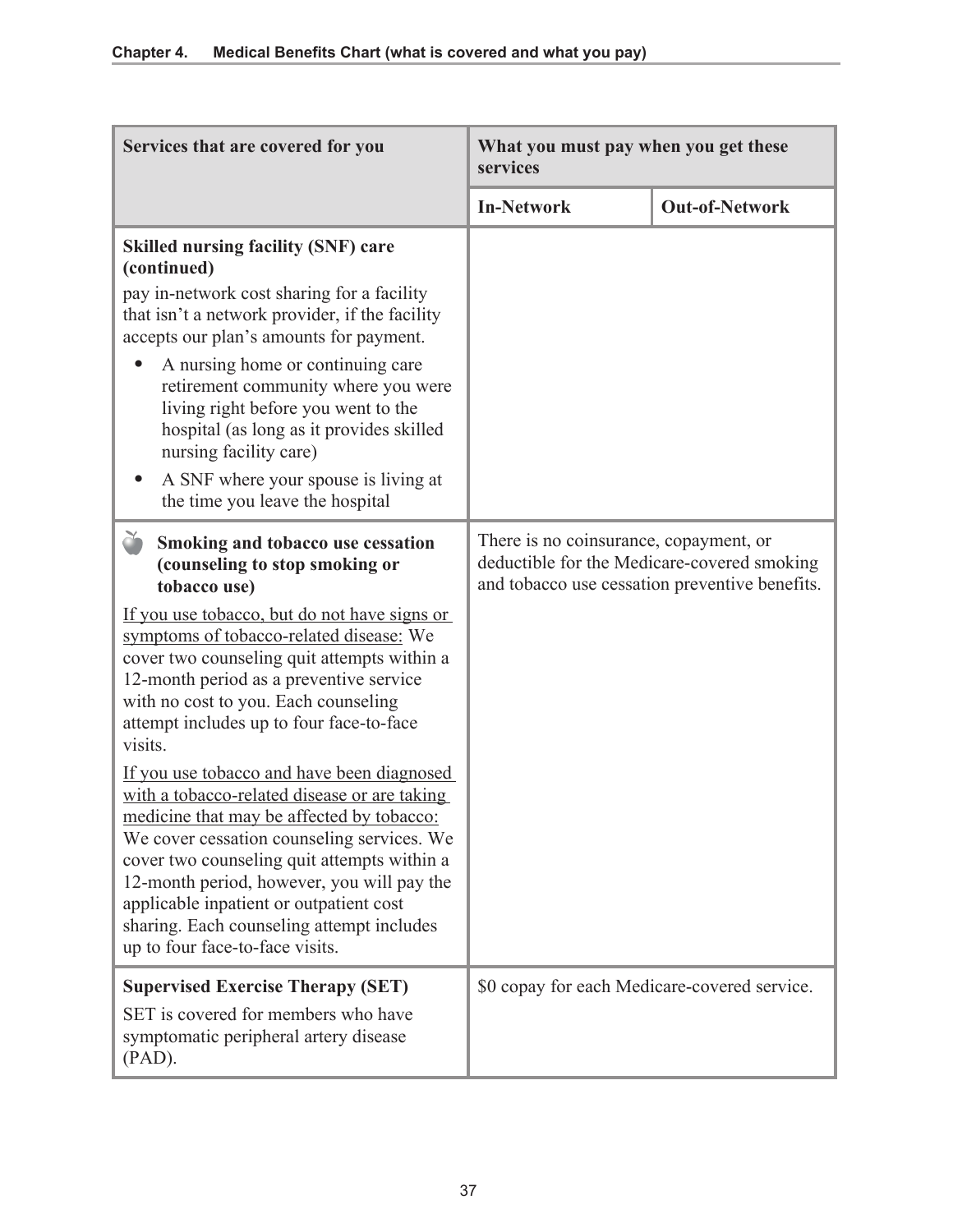| Services that are covered for you                                                                                                                                                                                                                                                                                                                                                           | What you must pay when you get these<br>services                                                                                                                                                                              |                                             |
|---------------------------------------------------------------------------------------------------------------------------------------------------------------------------------------------------------------------------------------------------------------------------------------------------------------------------------------------------------------------------------------------|-------------------------------------------------------------------------------------------------------------------------------------------------------------------------------------------------------------------------------|---------------------------------------------|
|                                                                                                                                                                                                                                                                                                                                                                                             | <b>In-Network</b>                                                                                                                                                                                                             | <b>Out-of-Network</b>                       |
| <b>Supervised Exercise Therapy (SET)</b><br>(continued)                                                                                                                                                                                                                                                                                                                                     |                                                                                                                                                                                                                               |                                             |
| Up to 36 sessions over a 12-week period are<br>covered if the SET program requirements<br>are met.                                                                                                                                                                                                                                                                                          |                                                                                                                                                                                                                               |                                             |
| The SET program must:                                                                                                                                                                                                                                                                                                                                                                       |                                                                                                                                                                                                                               |                                             |
| Consist of sessions lasting 30-60<br>minutes, comprising a therapeutic<br>exercise-training program for PAD in<br>patients with claudication                                                                                                                                                                                                                                                |                                                                                                                                                                                                                               |                                             |
| Be conducted in a hospital outpatient<br>setting or a physician's office                                                                                                                                                                                                                                                                                                                    |                                                                                                                                                                                                                               |                                             |
| Be delivered by qualified auxiliary<br>personnel necessary to ensure benefits<br>exceed harms, and who are trained in<br>exercise therapy for PAD                                                                                                                                                                                                                                           |                                                                                                                                                                                                                               |                                             |
| Be under the direct supervision of a<br>physician, physician assistant, or nurse<br>practitioner/clinical nurse specialist<br>who must be trained in both basic and<br>advanced life support techniques                                                                                                                                                                                     |                                                                                                                                                                                                                               |                                             |
| SET may be covered beyond 36 sessions<br>over 12 weeks for an additional 36 sessions<br>over an extended period of time if deemed<br>medically necessary by a health care<br>provider.                                                                                                                                                                                                      |                                                                                                                                                                                                                               |                                             |
| <b>Urgently needed services</b>                                                                                                                                                                                                                                                                                                                                                             | \$10 copay in the U.S. and its territories.                                                                                                                                                                                   |                                             |
| Urgently needed services are provided to<br>treat a non-emergency, unforeseen medical<br>illness, injury, or condition that requires<br>immediate medical care. Urgently needed<br>services may be furnished by network<br>providers or by out-of-network providers<br>when network providers are temporarily<br>unavailable or inaccessible.<br>Cost sharing for necessary urgently needed | Visits provided by Amwell.<br>\$0 copay worldwide.<br>Urgent care, emergency care, and emergency<br>transportation are subject to a combined<br>\$50,000 lifetime maximum benefit outside of<br>the U.S. and its territories. | \$0 copay for Vermont Blue Advantage Online |
| services furnished out-of-network is the                                                                                                                                                                                                                                                                                                                                                    |                                                                                                                                                                                                                               |                                             |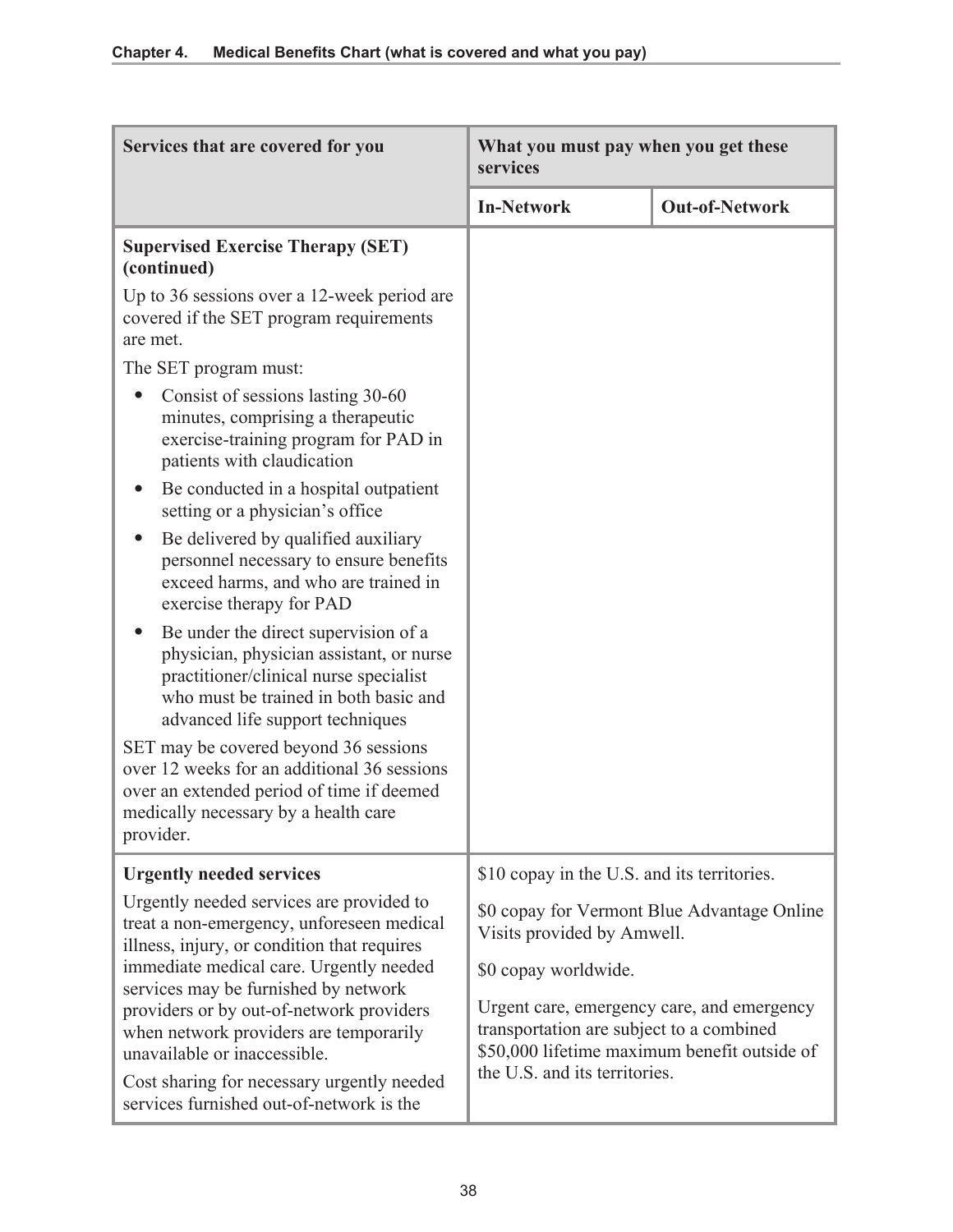| Services that are covered for you                                                                                                                                                                                                                                                                                                                                                                                                                                                                                                                                                                                                                                                                                                                                                                                                                                                                                                                                                                     | What you must pay when you get these<br>services                                                                                                                                                                                                                                                                                                                                                |                       |
|-------------------------------------------------------------------------------------------------------------------------------------------------------------------------------------------------------------------------------------------------------------------------------------------------------------------------------------------------------------------------------------------------------------------------------------------------------------------------------------------------------------------------------------------------------------------------------------------------------------------------------------------------------------------------------------------------------------------------------------------------------------------------------------------------------------------------------------------------------------------------------------------------------------------------------------------------------------------------------------------------------|-------------------------------------------------------------------------------------------------------------------------------------------------------------------------------------------------------------------------------------------------------------------------------------------------------------------------------------------------------------------------------------------------|-----------------------|
|                                                                                                                                                                                                                                                                                                                                                                                                                                                                                                                                                                                                                                                                                                                                                                                                                                                                                                                                                                                                       | <b>In-Network</b>                                                                                                                                                                                                                                                                                                                                                                               | <b>Out-of-Network</b> |
| <b>Urgently needed services (continued)</b><br>same as for such services furnished<br>in-network.<br>You can use Amwell Online Visits to access<br>telehealth services by visiting<br>www.VermontBlueAdvantage.com/<br>telehealth or by calling $1-855-635-1393$ .<br>TTY users call 711.<br>You are covered for urgently needed<br>services worldwide.*                                                                                                                                                                                                                                                                                                                                                                                                                                                                                                                                                                                                                                              |                                                                                                                                                                                                                                                                                                                                                                                                 |                       |
| <b>Vision care</b><br>Covered services include:                                                                                                                                                                                                                                                                                                                                                                                                                                                                                                                                                                                                                                                                                                                                                                                                                                                                                                                                                       | conditions of the eye.                                                                                                                                                                                                                                                                                                                                                                          |                       |
| Outpatient physician services for the<br>diagnosis and treatment of diseases and<br>injuries of the eye, including treatment<br>for age-related macular degeneration.<br>Original Medicare doesn't cover<br>routine eye exams (eye refractions) for<br>eyeglasses/contacts<br>For people who are at high risk of<br>glaucoma, we will cover one glaucoma<br>screening each year. People at high risk<br>of glaucoma include: people with a<br>family history of glaucoma, people<br>with diabetes, African Americans who<br>are age 50 and older, and Hispanic<br>Americans who are 65 or older<br>For people with diabetes, screening for<br>diabetic retinopathy is covered once<br>per year<br>One pair of eyeglasses or contact lenses<br>after each cataract surgery that includes<br>insertion of an intraocular lens. (If you<br>have two separate cataract operations,<br>you cannot reserve the benefit after the<br>first surgery and purchase two<br>eyeglasses after the second surgery.) | Exam to diagnose and treat diseases and<br>\$10 copay for primary care physician eye<br>exam.<br>\$0 copay for glaucoma screening.<br>\$0 copay for diabetic retinopathy exam.<br>Eyeglasses or contacts after cataract<br>surgery<br>\$10 copay for Medicare-covered services.<br><b>Enhanced Vision Benefits*</b><br>\$10 copay for up to 1 supplemental routine<br>eye exam every 12 months. |                       |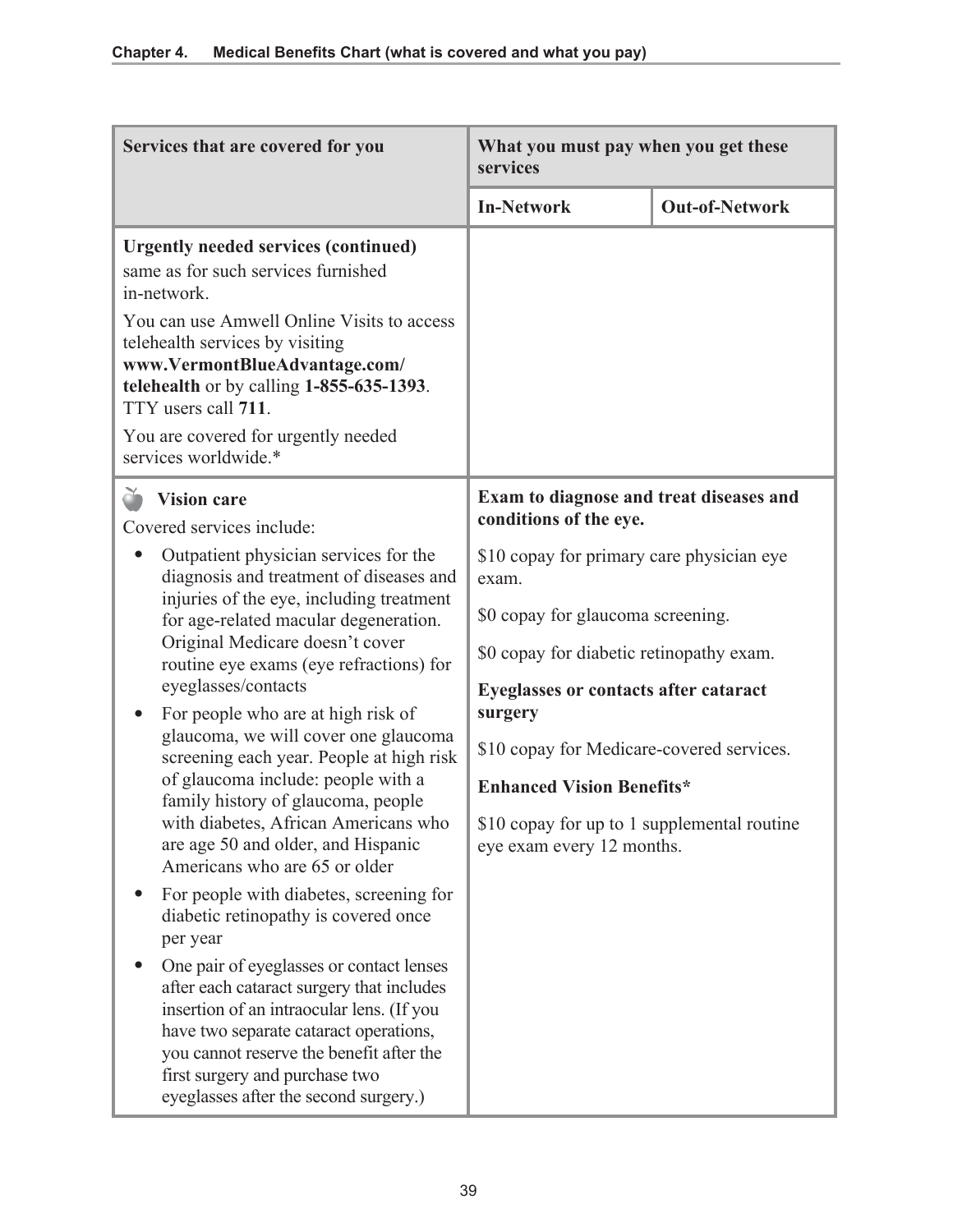| Services that are covered for you                                                                                                                                                                                                                                                                                                                                                                                                                                                                                                                                                                                                                | What you must pay when you get these<br>services                                                        |                       |
|--------------------------------------------------------------------------------------------------------------------------------------------------------------------------------------------------------------------------------------------------------------------------------------------------------------------------------------------------------------------------------------------------------------------------------------------------------------------------------------------------------------------------------------------------------------------------------------------------------------------------------------------------|---------------------------------------------------------------------------------------------------------|-----------------------|
|                                                                                                                                                                                                                                                                                                                                                                                                                                                                                                                                                                                                                                                  | <b>In-Network</b>                                                                                       | <b>Out-of-Network</b> |
| Vision care (continued)<br>Enhanced vision benefits* above Original<br><b>Medicare:</b><br>You are also eligible for 1 routine eye exam<br>per year.                                                                                                                                                                                                                                                                                                                                                                                                                                                                                             |                                                                                                         |                       |
| <b>S</b> "Welcome to Medicare" preventive<br>visit<br>The plan covers the one-time "Welcome to<br>Medicare" preventive visit. The visit<br>includes a review of your health, as well as<br>education and counseling about the<br>preventive services you need (including<br>certain screenings and shots), and referrals<br>for other care if needed.<br><b>Important:</b> We cover the "Welcome to<br>Medicare" preventive visit only within the<br>first 12 months you have Medicare Part B.<br>When you make your appointment, let your<br>doctor's office know you would like to<br>schedule your "Welcome to Medicare"<br>preventive visit. | There is no coinsurance, copayment, or<br>deductible for the "Welcome to Medicare"<br>preventive visit. |                       |
| <b>Additional Benefits</b>                                                                                                                                                                                                                                                                                                                                                                                                                                                                                                                                                                                                                       |                                                                                                         |                       |
| <b>Contraceptives</b><br>We cover:<br>Oral contraceptives<br>Spermicidal jellies or foams<br>Diaphragms<br>Intrauterine devices<br>Progesterone-containing subcutaneous<br>implants (Norplant®)<br>Cervical caps                                                                                                                                                                                                                                                                                                                                                                                                                                 | \$0 copay for contraceptive devices.                                                                    |                       |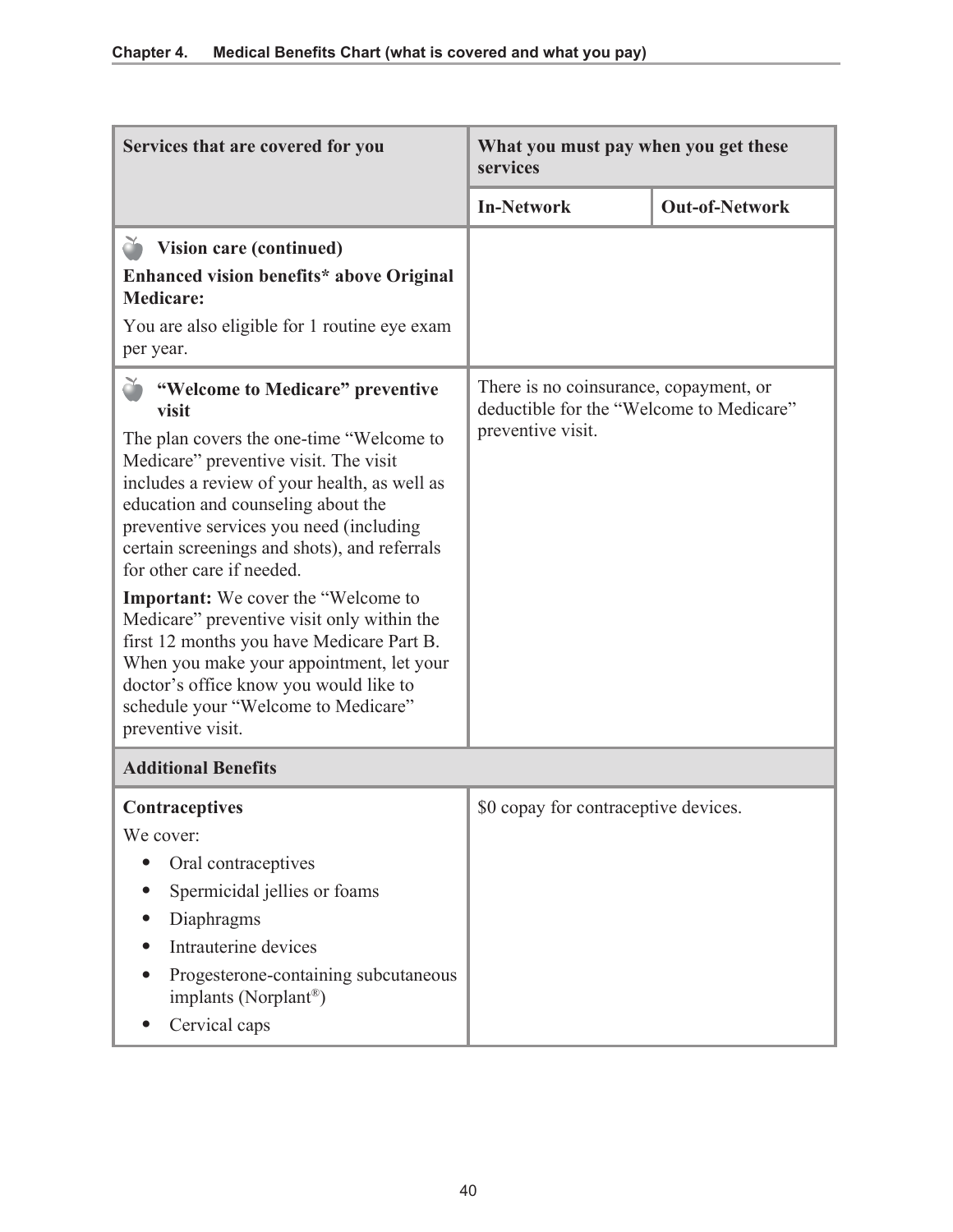| Services that are covered for you                                                                                                                                                                                                                                                                                                                                                                                                                                                                                                                                                                                        | What you must pay when you get these<br>services                                                        |                       |
|--------------------------------------------------------------------------------------------------------------------------------------------------------------------------------------------------------------------------------------------------------------------------------------------------------------------------------------------------------------------------------------------------------------------------------------------------------------------------------------------------------------------------------------------------------------------------------------------------------------------------|---------------------------------------------------------------------------------------------------------|-----------------------|
|                                                                                                                                                                                                                                                                                                                                                                                                                                                                                                                                                                                                                          | <b>In-Network</b>                                                                                       | <b>Out-of-Network</b> |
| <b>Gradient compression stockings</b><br>We cover gradient compression stockings<br>that squeeze the leg to reduce and prevent<br>swelling as well as improve blood flow.                                                                                                                                                                                                                                                                                                                                                                                                                                                | \$10 copay, after deductible, for gradient<br>compression stockings.                                    |                       |
| <b>Private duty nursing</b><br>We provide nursing to individuals who need<br>skilled care and require individualized care<br>that's more intense than what is available<br>under other benefits when ordered by a<br>physician who is involved with your<br>ongoing care.<br>Private duty nursing does not cover services<br>provided by, or within the scope of practice<br>of, medical assistants, nurse's aides, home<br>health aides, or other non-nurse level<br>caregivers.                                                                                                                                        | \$10 copay, after deductible, for private duty<br>nursing with an annual coverage limit of 14<br>hours. |                       |
| <b>Weight loss surgery</b><br>Original Medicare covers weight loss<br>surgery under strict criteria. Our<br>requirements are less strict. We cover it<br>when the following criteria are met:<br>BMI (body mass index) of:<br>40 or greater<br>O<br>35 with at least one co-morbidity<br>$\circ$<br>directly related to your obesity, i.e.,<br>sleep apnea, high blood pressure,<br>diabetes, etc.<br>30 to 34.9 if you are of Asian origin<br>$\circ$<br>with co-morbidity of diabetes or<br>metabolic syndrome<br>Participation in a medically supervised<br>weight loss program within 12 months<br>preceding surgery | \$10 copay, after deductible, for weight loss<br>surgery.<br>Authorization rules may apply.             |                       |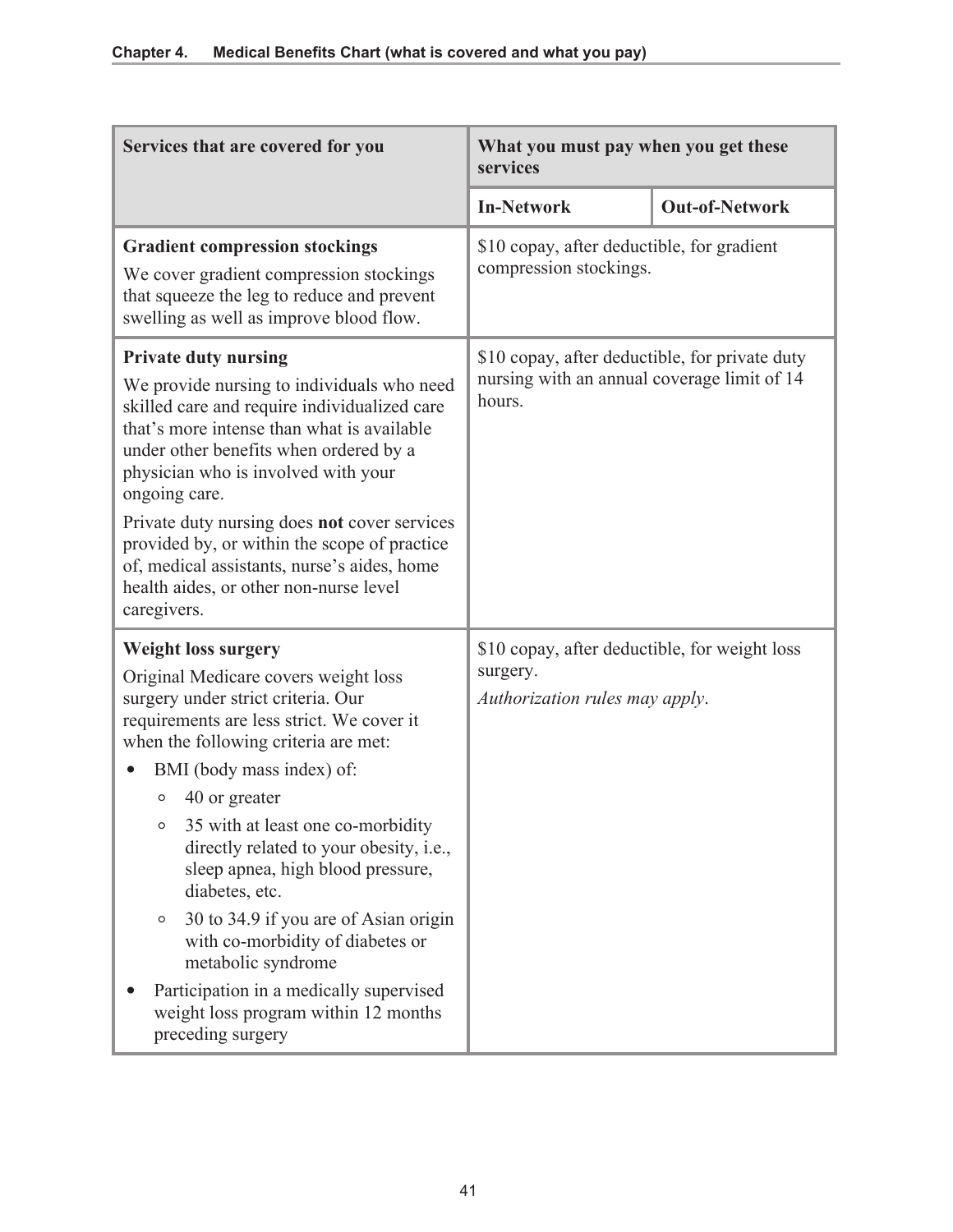| Services that are covered for you                                                                                                                                                                                                        | What you must pay when you get these<br>services        |                       |
|------------------------------------------------------------------------------------------------------------------------------------------------------------------------------------------------------------------------------------------|---------------------------------------------------------|-----------------------|
|                                                                                                                                                                                                                                          | <b>In-Network</b>                                       | <b>Out-of-Network</b> |
| <b>Weight loss surgery (continued)</b><br>Physician evaluation to assess other<br>obesity causes and candidacy for<br>surgery                                                                                                            |                                                         |                       |
| Preoperative evaluation by licensed<br>mental health provider to assess ability<br>to understand, tolerate, and comply with<br>all phases of care while adhering to<br>long-term commitment to follow-up<br>requirements                 |                                                         |                       |
| Types of medically necessary surgery<br>considered are:                                                                                                                                                                                  |                                                         |                       |
| Open and laparoscopic gastric bypass<br>using a Roux-en-Y anastomosis                                                                                                                                                                    |                                                         |                       |
| Open or laparoscopic biliopancreatic<br>bypass with duodenal switch                                                                                                                                                                      |                                                         |                       |
| Laparoscopic adjustable gastric banding<br>Sleeve gastrectomy<br>$\bullet$                                                                                                                                                               |                                                         |                       |
| Wigs, wig stand, adhesive                                                                                                                                                                                                                | \$10 copay, after deductible, for wigs, wig             |                       |
| Wigs must be prescribed by a physician and<br>medically necessary. A wig (cranial/scalp<br>prosthesis) is considered medically<br>necessary, when generalized hair loss is<br>present due to one or more of the following<br>conditions: | stands, and adhesive.<br>Authorization rules may apply. |                       |
| Chemotherapy for the treatment of<br>cancer                                                                                                                                                                                              |                                                         |                       |
| Radiation therapy for the treatment of<br>cancer                                                                                                                                                                                         |                                                         |                       |
| Scalp injury                                                                                                                                                                                                                             |                                                         |                       |
| Third degree burn                                                                                                                                                                                                                        |                                                         |                       |
| Alopecia totalis                                                                                                                                                                                                                         |                                                         |                       |
| Alopecia areata                                                                                                                                                                                                                          |                                                         |                       |
| Congenital baldness present since birth                                                                                                                                                                                                  |                                                         |                       |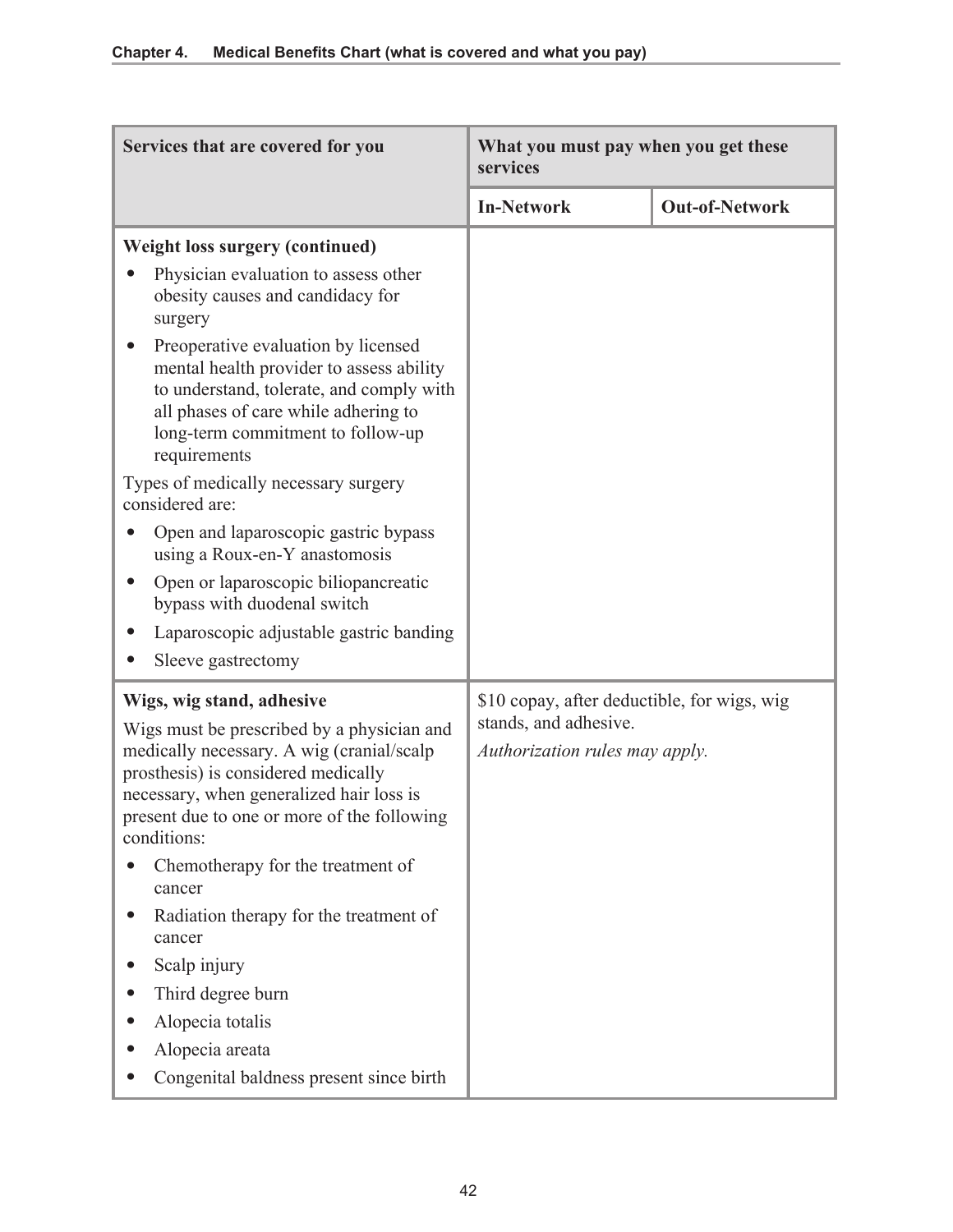# **SECTION 3 What services are not covered by the plan?**

#### **Section 3.1 Services we do** *not* **cover (exclusions)**

This section tells you what services are "excluded" from Medicare coverage and, therefore, are not covered by this plan. If a service is "excluded," it means that this plan doesn't cover the service.

The chart below lists services and items that either are not covered under any condition or are covered only under specific conditions.

If you get services that are excluded (not covered), you must pay for them yourself. We won't pay for the excluded medical services listed in the chart below except under the specific conditions listed. The only exception: we will pay if a service in the chart below is found upon appeal to be a medical service that we should have paid for or covered because of your specific situation. (For information about appealing a decision we have made to not cover a medical service, go to Chapter 9, Section 5.3 in the *Evidence of Coverage*.)

All exclusions or limitations on services are described in the *Medical Benefits Chart* or in the chart below.

Even if you receive the excluded services at an emergency facility, the excluded services are still not covered and our plan will not pay for them.

| Services not covered by<br><b>Medicare</b>                                                                  | Not covered under<br>any condition | <b>Covered only under specific</b><br>conditions                                                                                                                                                                                                                                       |
|-------------------------------------------------------------------------------------------------------------|------------------------------------|----------------------------------------------------------------------------------------------------------------------------------------------------------------------------------------------------------------------------------------------------------------------------------------|
| Acupuncture                                                                                                 |                                    | Covered for chronic low back<br>pain                                                                                                                                                                                                                                                   |
| Cosmetic surgery or procedures                                                                              |                                    | Covered in cases of an accidental<br>injury or for improvement of the<br>functioning of a malformed body<br>member.<br>Covered for all stages of<br>reconstruction for a breast after a<br>mastectomy, as well as for the<br>unaffected breast to produce a<br>symmetrical appearance. |
| Custodial care is care provided in<br>a nursing home, hospice, or other<br>facility setting when you do not |                                    |                                                                                                                                                                                                                                                                                        |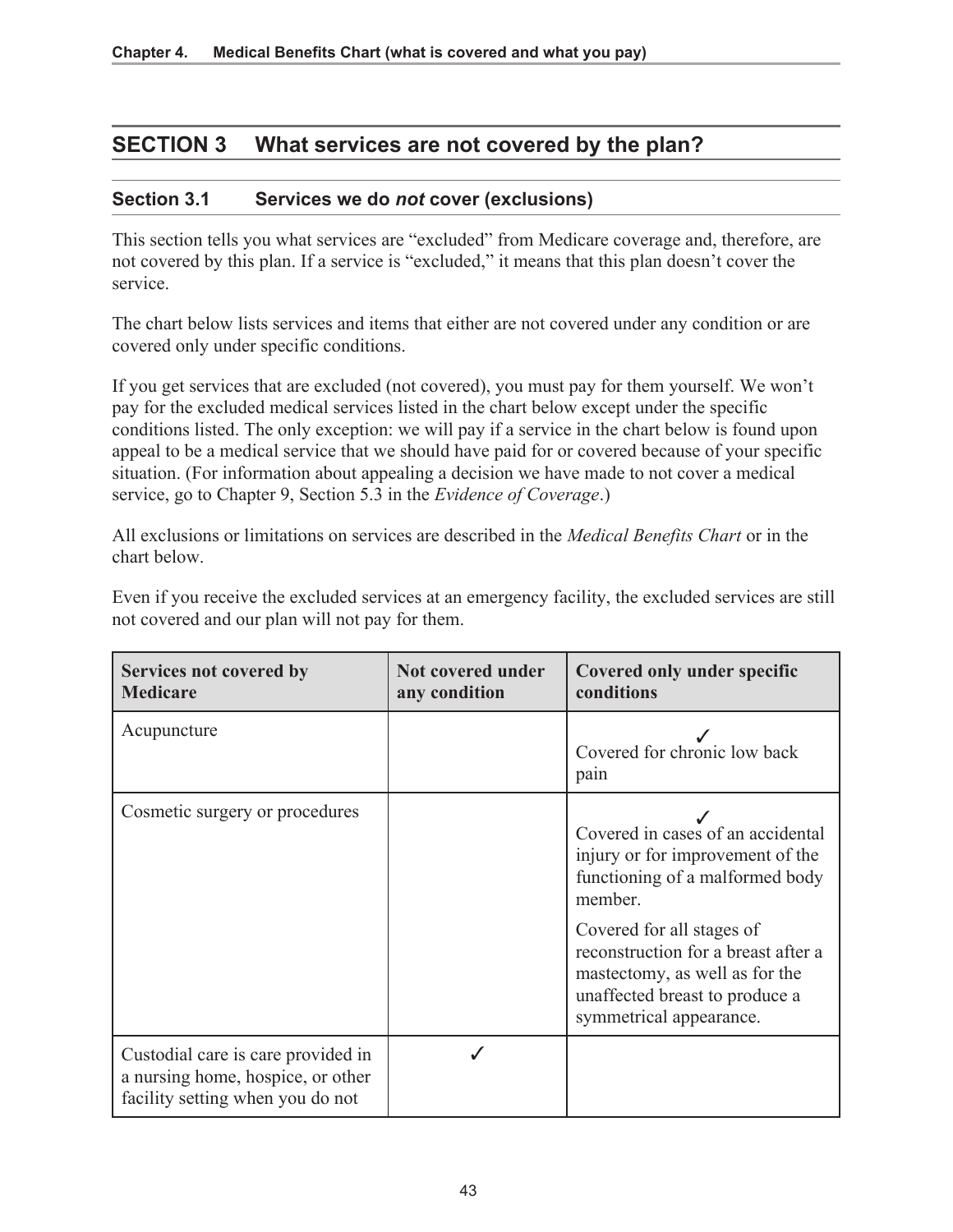| Services not covered by<br><b>Medicare</b>                                                                                                                                                                                                                                                          | Not covered under<br>any condition | Covered only under specific<br>conditions                                                                                                                                                                                            |
|-----------------------------------------------------------------------------------------------------------------------------------------------------------------------------------------------------------------------------------------------------------------------------------------------------|------------------------------------|--------------------------------------------------------------------------------------------------------------------------------------------------------------------------------------------------------------------------------------|
| require skilled medical care or<br>skilled nursing care.<br>Custodial care is personal care<br>that does not require the<br>continuing attention of trained<br>medical or paramedical personnel,<br>such as care that helps you with<br>activities of daily living, such as<br>bathing or dressing. |                                    |                                                                                                                                                                                                                                      |
| Experimental medical and<br>surgical procedures, equipment<br>and medications.<br>Experimental procedures and<br>items are those items and<br>procedures determined by our<br>plan and Original Medicare to not<br>be generally accepted by the<br>medical community.                               |                                    | May be covered by Original<br>Medicare under a<br>Medicare-approved clinical<br>research study or by our plan.<br>(See Chapter 3, Section 5 in the<br>Evidence of Coverage for more<br>information on clinical research<br>studies.) |
| Fees charged for care by your<br>immediate relatives or members<br>of your household.                                                                                                                                                                                                               |                                    |                                                                                                                                                                                                                                      |
| Full-time nursing care in your<br>home.                                                                                                                                                                                                                                                             | ✓                                  |                                                                                                                                                                                                                                      |
| Home-delivered meals                                                                                                                                                                                                                                                                                | ✓                                  |                                                                                                                                                                                                                                      |
| Homemaker services include<br>basic household assistance,<br>including light housekeeping or<br>light meal preparation.                                                                                                                                                                             |                                    |                                                                                                                                                                                                                                      |
| Naturopath services (uses natural<br>or alternative treatments).                                                                                                                                                                                                                                    | J                                  |                                                                                                                                                                                                                                      |
| Non-routine dental care                                                                                                                                                                                                                                                                             |                                    | Dental care required to treat<br>illness or injury may be covered<br>as inpatient or outpatient care.                                                                                                                                |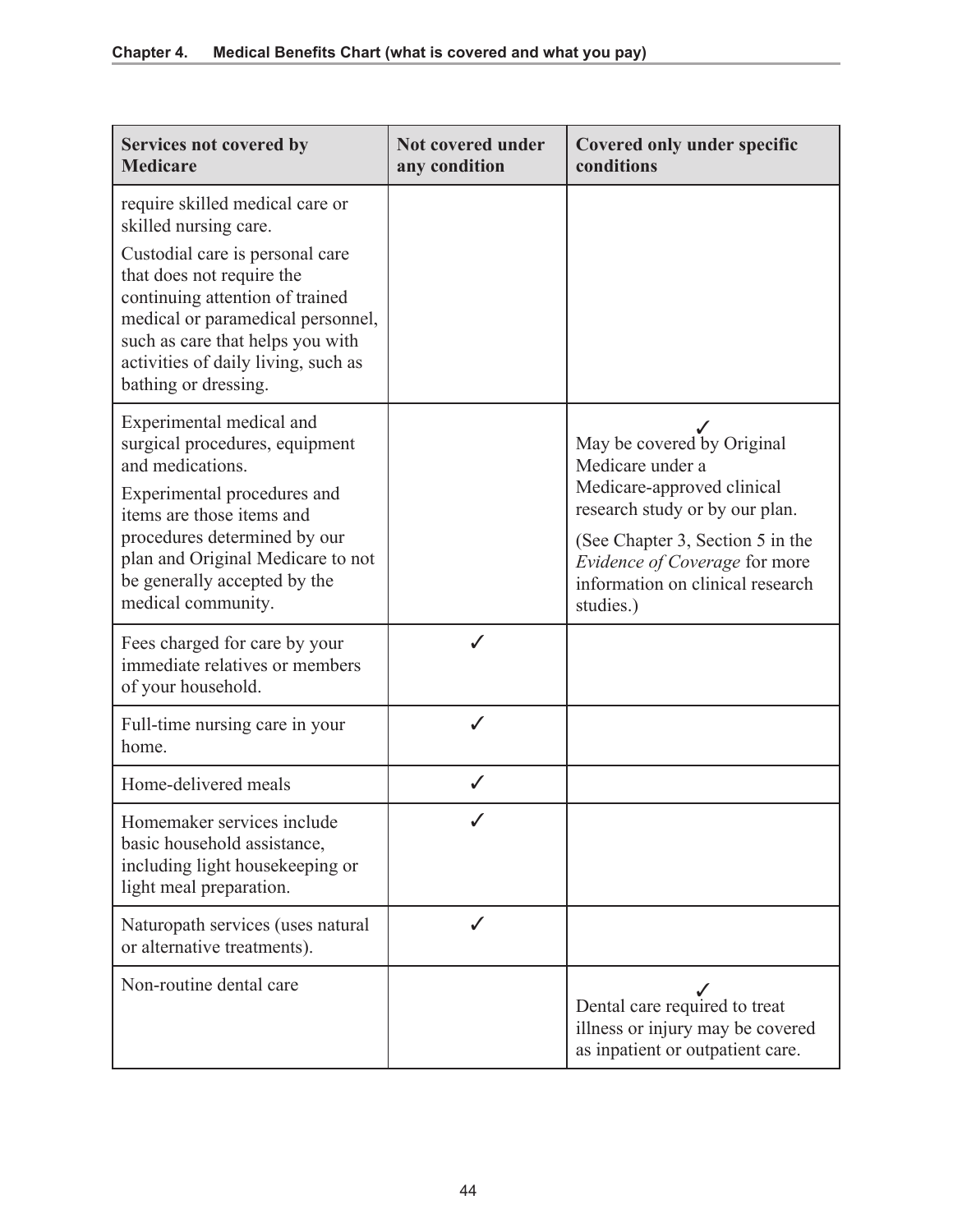| Services not covered by<br><b>Medicare</b>                                                                             | Not covered under<br>any condition | <b>Covered only under specific</b><br>conditions                                                                                               |
|------------------------------------------------------------------------------------------------------------------------|------------------------------------|------------------------------------------------------------------------------------------------------------------------------------------------|
| Orthopedic shoes                                                                                                       |                                    | If shoes are part of a leg brace<br>and are included in the cost of the<br>brace, or the shoes are for a<br>person with diabetic foot disease. |
| Personal items in your room at a<br>hospital or a skilled nursing<br>facility, such as a telephone or a<br>television. |                                    |                                                                                                                                                |
| Private room in a hospital.                                                                                            |                                    | Covered only when medically<br>necessary.                                                                                                      |
| Radial keratotomy, LASIK<br>surgery, and other low vision aids.                                                        |                                    | Eye exam and one pair of<br>eyeglasses (or contact lenses) are<br>covered for people after cataract<br>surgery.                                |
| Reversal of sterilization<br>procedures and or<br>non-prescription contraceptive<br>supplies.                          |                                    |                                                                                                                                                |
| Routine chiropractic care                                                                                              |                                    | Covered only as described in the<br>benefit chart. Manual<br>manipulation of the spine to<br>correct a subluxation is covered.                 |
| Routine dental care, such as<br>cleanings, fillings or dentures.                                                       | ✓                                  |                                                                                                                                                |
| Routine foot care                                                                                                      |                                    | Some limited coverage provided<br>according to Medicare guidelines<br>(e.g., if you have diabetes).                                            |
| Routine hearing exams, hearing<br>aids, or exams to fit hearing aids.                                                  |                                    |                                                                                                                                                |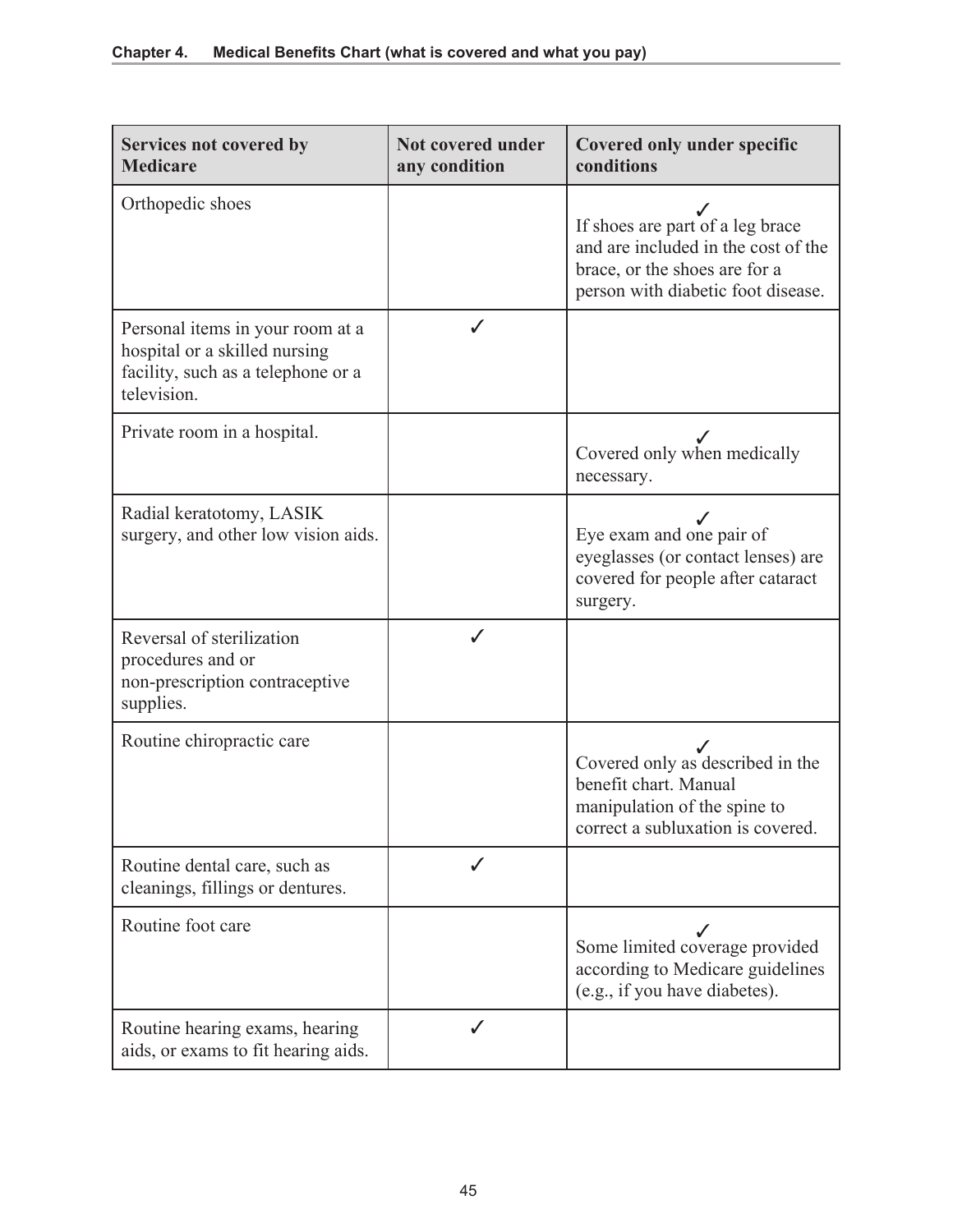| Services not covered by<br><b>Medicare</b>                                                                 | Not covered under<br>any condition | <b>Covered only under specific</b><br>conditions                             |
|------------------------------------------------------------------------------------------------------------|------------------------------------|------------------------------------------------------------------------------|
| Services considered not<br>reasonable and necessary,<br>according to the standards of<br>Original Medicare |                                    |                                                                              |
| Supportive devices for the feet                                                                            |                                    | Orthopedic or therapeutic shoes<br>for people with diabetic foot<br>disease. |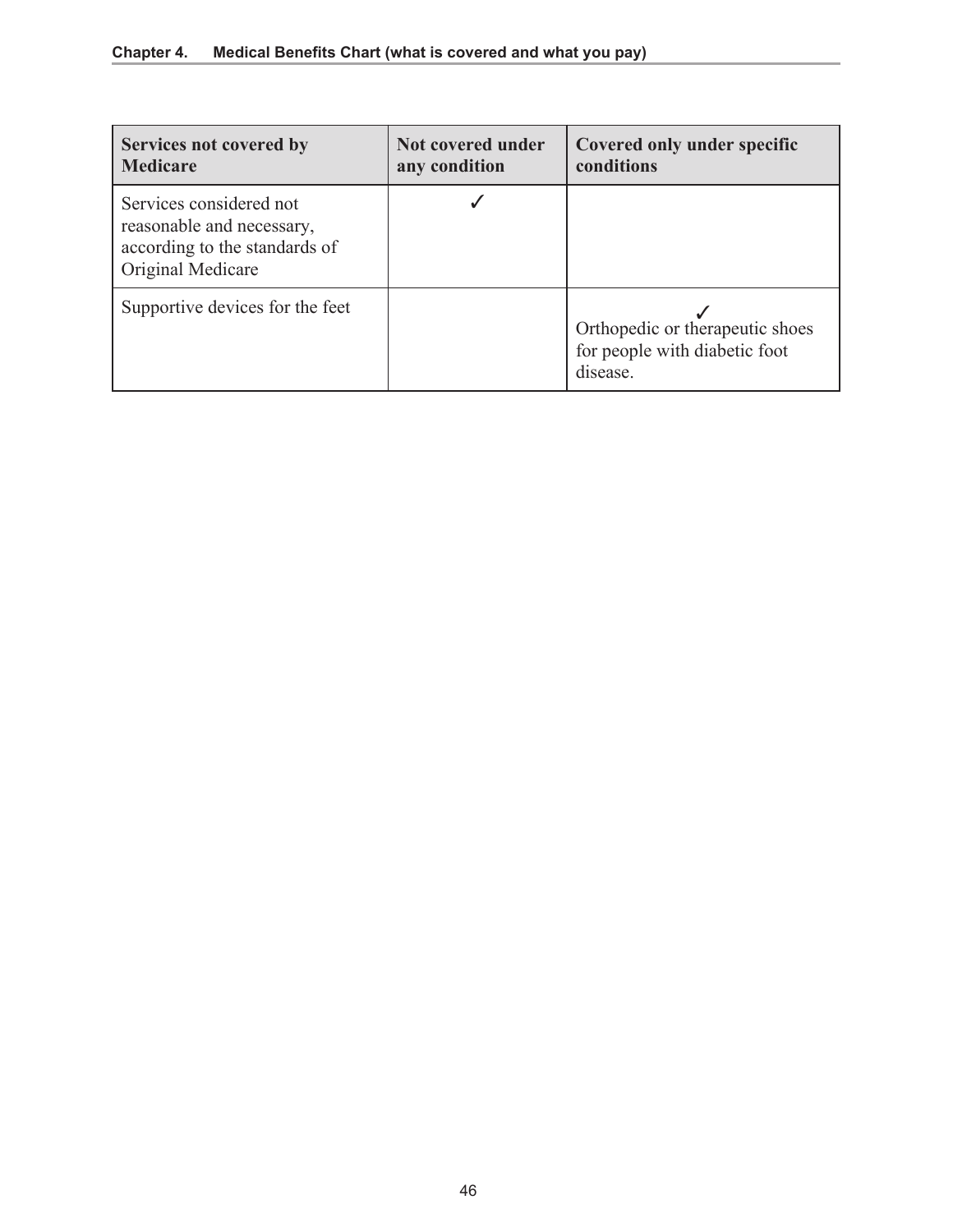## **Chapter 6. What you pay for your Part D prescription drugs**

**Note: Please read Chapter 6** *What you pay for your Part D prescription drugs* **in its entirety in the** *Evidence of Coverage* **booklet. The contents below are only selected sections from that chapter.** 

# **SECTION 2 What you pay for a drug depends on which "drug payment stage" you are in when you get the drug**

### **Section 2.1 What are the drug payment stages for Vermont Blue Advantage Group PPO members?**

As shown in the table below, there are "drug payment stages" for your prescription drug coverage under Vermont Blue Advantage Group PPO. How much you pay for a drug depends on which of these stages you are in at the time you get a prescription filled or refilled.

| Stage 1<br><b>Yearly Deductible</b><br><b>Stage</b>                                                                                                                                                                                                                                                                                                                                            | <b>Stage 2</b><br><b>Initial Coverage</b><br><b>Stage</b>                                                                                                                                                                                                                                                                                                                                                                            | Stage 3<br>Coverage Gap<br><b>Stage</b>                                                           | Stage 4<br>Catastrophic Coverage<br><b>Stage</b>                                                                                                                                                                                                                                                                                                            |
|------------------------------------------------------------------------------------------------------------------------------------------------------------------------------------------------------------------------------------------------------------------------------------------------------------------------------------------------------------------------------------------------|--------------------------------------------------------------------------------------------------------------------------------------------------------------------------------------------------------------------------------------------------------------------------------------------------------------------------------------------------------------------------------------------------------------------------------------|---------------------------------------------------------------------------------------------------|-------------------------------------------------------------------------------------------------------------------------------------------------------------------------------------------------------------------------------------------------------------------------------------------------------------------------------------------------------------|
| You begin in this<br>payment stage when<br>you fill your first<br>prescription of the year.<br>During this stage, you<br>pay the full cost of<br>your drugs.<br>You stay in this stage<br>until you have paid \$100<br>for your retail drugs<br>(\$100 is the amount of<br>your retail pharmacy<br>deductible). The<br>deductible does not<br>apply to prescriptions<br>filled via mail order. | During this stage, the<br>plan pays its share of<br>the cost of your drugs<br>and you pay your<br>share of the cost, until<br>you reach the plan's<br>prescription drug<br>out-of-pocket maximum<br>of \$750. Once you have<br>paid \$750 out-of-pocket<br>for covered prescription<br>drugs, the plan will<br>cover prescription drugs<br>at no cost to you for the<br>rest of the calendar year<br>(through December 31,<br>2022). | Because there is no<br>coverage gap for the<br>plan, this payment stage<br>does not apply to you. | During this stage, the<br>plan will pay most of<br>the cost of your drugs<br>for the rest of the<br>calendar year (through<br>December 31, 2022).<br>You have a prescription<br>drug out-of-pocket<br>maximum of \$750, so<br>the Catastrophic<br>Coverage Stage copays<br>described in Section 7<br>may not apply.<br>(Details are in Section 7<br>below.) |
| (Details are in Section 4<br>below.)                                                                                                                                                                                                                                                                                                                                                           | You stay in this stage<br>until your year-to-date<br>"total drug costs"<br>(your payments plus any<br>Part D plan's payments)<br>total \$7,050.<br>(Details are in Chapter<br>6. Section 5 below and<br>in your Evidence of<br>Coverage.)                                                                                                                                                                                            |                                                                                                   |                                                                                                                                                                                                                                                                                                                                                             |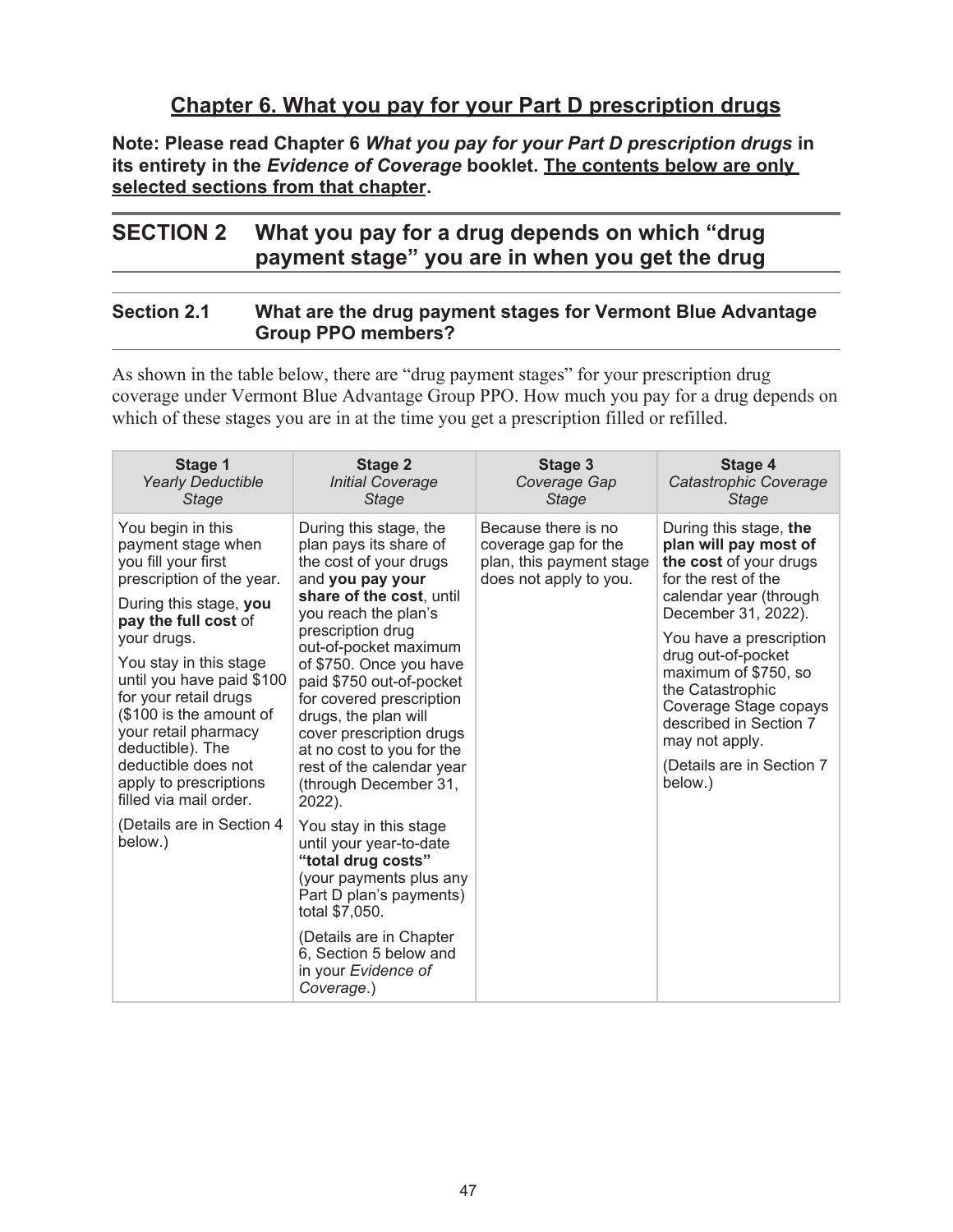## **SECTION 4 During the Deductible Stage, you pay the full cost of your drugs**

## **Section 4.1 You stay in the Deductible Stage until you have paid your deductible amount**

The Deductible Stage is the first payment stage for your drug coverage. This stage begins when you fill your first prescription in the year. When you are in this payment stage, **you must pay the full cost of your drugs** until you reach the plan's deductible amount, which is \$100 for 2022. Part D deductible does not apply to mail order medications.

- Your "**full cost**" is usually lower than the normal full price of the drug, since our plan has negotiated lower costs for most drugs.
- The "**deductible**" (if applicable) is the amount you must pay for your Part D retail prescription drugs before the plan begins to pay its share. Deductible does not apply to mail-order Part D prescription drugs.

Once you have paid \$100 for your retail drugs, you leave the Deductible Stage and move on to the next drug payment stage, which is the Initial Coverage Stage.

# **SECTION 5 During the Initial Coverage Stage, the plan pays its share of your drug costs and you pay your share**

## **Section 5.1 What you pay for a drug depends on the drug and where you fill your prescription**

During the Initial Coverage Stage, the plan pays its share of the cost of your covered prescription drugs, and you pay your share (your copayment or coinsurance amount). Your share of the cost will vary depending on the drug and where you fill your prescription.

### **The plan has three cost sharing tiers**

Every drug on the plan's Drug List is in one of three cost sharing tiers. In general, the higher the cost sharing tier number, the higher your cost for the drug:

- **Tier 1 Generic:** These are generic drugs in the lowest cost-sharing tier.
- **Tier 2 Preferred Brand:** This tier contains brand-name drugs.
- **Tier 3 Non-Preferred Brand:** These are brand-name drugs not in a preferred tier. This is the highest cost-sharing tier.

To find out which cost sharing tier your drug is in, look it up in the plan's Drug List. Your group covers additional drugs not on the Drug List. For more information, call Customer Service.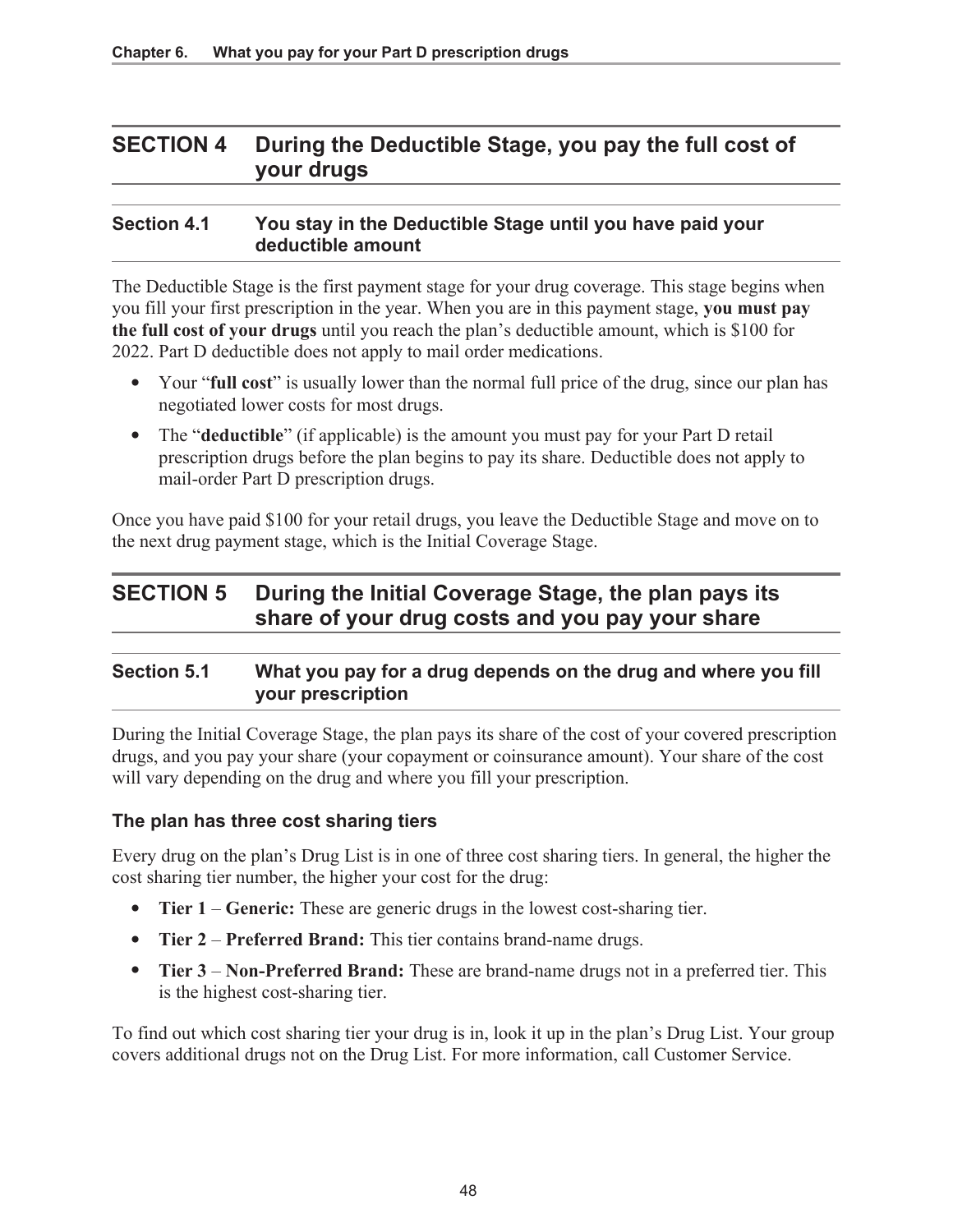### **Your pharmacy choices**

How much you pay for a drug depends on whether you get the drug from:

- A retail pharmacy that is in our plan's network
- A pharmacy that is not in the plan's network
- The plan's mail-order pharmacy

For more information about these pharmacy choices and filling your prescriptions, see Chapter 5 in the *Evidence of Coverage* and the plan's *Provider/Pharmacy Directory*.

## **Section 5.2 A table that shows your costs for a** *one-month* **supply of a drug**

During the Initial Coverage Stage, your share of the cost of a covered drug will be either a copayment or coinsurance.

- "**Copayment**" means that you pay a fixed amount each time you fill a prescription.
- "**Coinsurance**" means that you pay a percent of the total cost of the drug each time you fill a prescription.

As shown in the table below, the amount of the copayment or coinsurance depends on which cost sharing tier your drug is in. Please note:

- If your covered drug costs less than the copayment amount listed in the chart, you will pay that lower price for the drug. You pay *either* the full price of the drug *or* the copayment amount, *whichever is lower.*
- We cover prescriptions filled at out-of-network pharmacies in only limited situations. Please see Chapter 5, Section 2.5, in the *Evidence of Coverage* for information about when we will cover a prescription filled at an out-of-network pharmacy.

### **Your share of the cost when you get a** *one-month* **supply of a covered Part D prescription drug:**

| <b>Tier</b>                                         | <b>Standard retail cost sharing</b><br>(in-network)<br>(up to a 30-day supply) | <b>Mail-order cost sharing</b><br>(up to a 30-day supply) |
|-----------------------------------------------------|--------------------------------------------------------------------------------|-----------------------------------------------------------|
| <b>Cost Sharing Tier 1</b><br>(Generic)             | \$5                                                                            | \$5                                                       |
| <b>Cost Sharing Tier 2</b><br>(Preferred Brand)     | \$20                                                                           | \$20                                                      |
| <b>Cost Sharing Tier 3</b><br>(Non-Preferred Brand) | \$40                                                                           | \$40                                                      |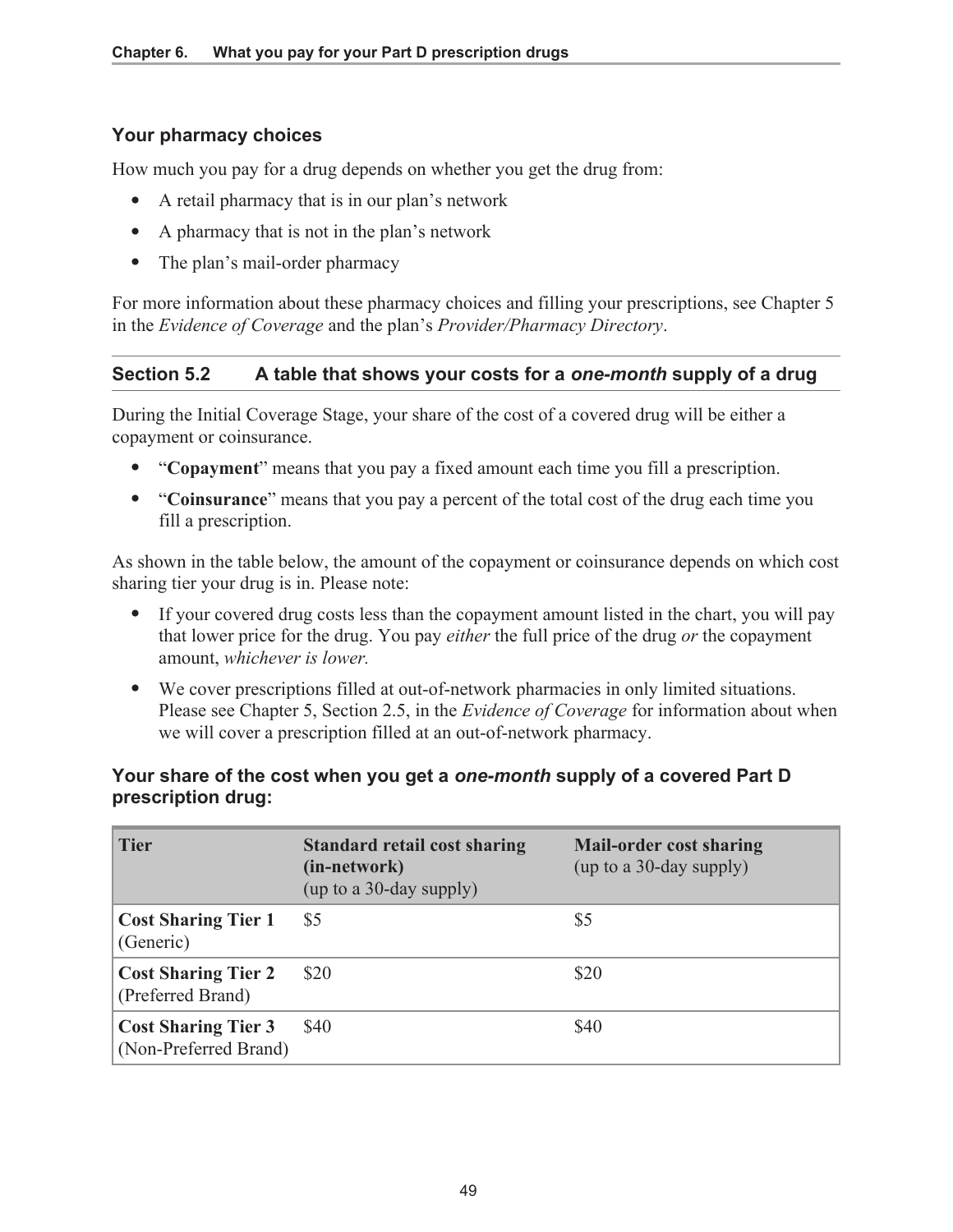## **Section 5.4 A table that shows your costs for a** *long-term* **(up to a 90-day) supply of a drug**

For some non-specialty drugs, you can get a long-term supply (also called an "extended supply") when you fill your prescription. A long-term supply is up to a 90-day supply. (For details on where and how to get a long-term supply of a non-specialty drug, see Chapter 5, Section 2.4 in the *Evidence of Coverage*.)

The table below shows what you pay when you get a long-term (up to a 90-day) supply of a non-specialty drug.

Please note: If your covered drug costs less than the copayment amount listed in the chart, you will pay that lower price for the drug. You pay *either* the full price of the drug *or* the copayment amount, *whichever is lower.* 

### **Your share of the cost when you get a** *long-term* **supply of a covered Part D prescription drug:**

| <b>Tier</b>                                         | <b>Standard retail cost sharing</b><br>$(90$ -day supply) | <b>Mail-order cost sharing</b><br>$(90$ -day supply) |
|-----------------------------------------------------|-----------------------------------------------------------|------------------------------------------------------|
| <b>Cost Sharing Tier 1</b><br>(Generic)             | \$15                                                      | \$10                                                 |
| <b>Cost Sharing Tier 2</b><br>(Preferred Brand)     | \$60                                                      | \$40                                                 |
| <b>Cost Sharing Tier 3</b><br>(Non-Preferred Brand) | \$120                                                     | \$80                                                 |

## **Section 5.5 You stay in the Initial Coverage Stage until your out-of-pocket costs for the year reach \$7,050**

You stay in the Initial Coverage Stage until your out-of-pocket costs reach \$7,050. Medicare has rules about what counts and what does not count as your out-of-pocket costs. (See Section 5.6 of the *Evidence of Coverage* for information about how Medicare counts your out-of-pocket costs.) When you reach an out-of-pocket limit of \$7,050, you leave the Initial Coverage Stage and move on to the Catastrophic Coverage Stage.

The *Part D Explanation of Benefits* (Part D EOB) that we send to you will help you keep track of how much you and the plan, as well as any third parties, have spent on your behalf for your drugs during the year. Many people do not reach the \$7,050 limit in a year.

We will let you know if you reach this \$7,050 amount. If you do reach this amount, you will leave the Initial Coverage Stage and move on to the Catastrophic Coverage Stage.